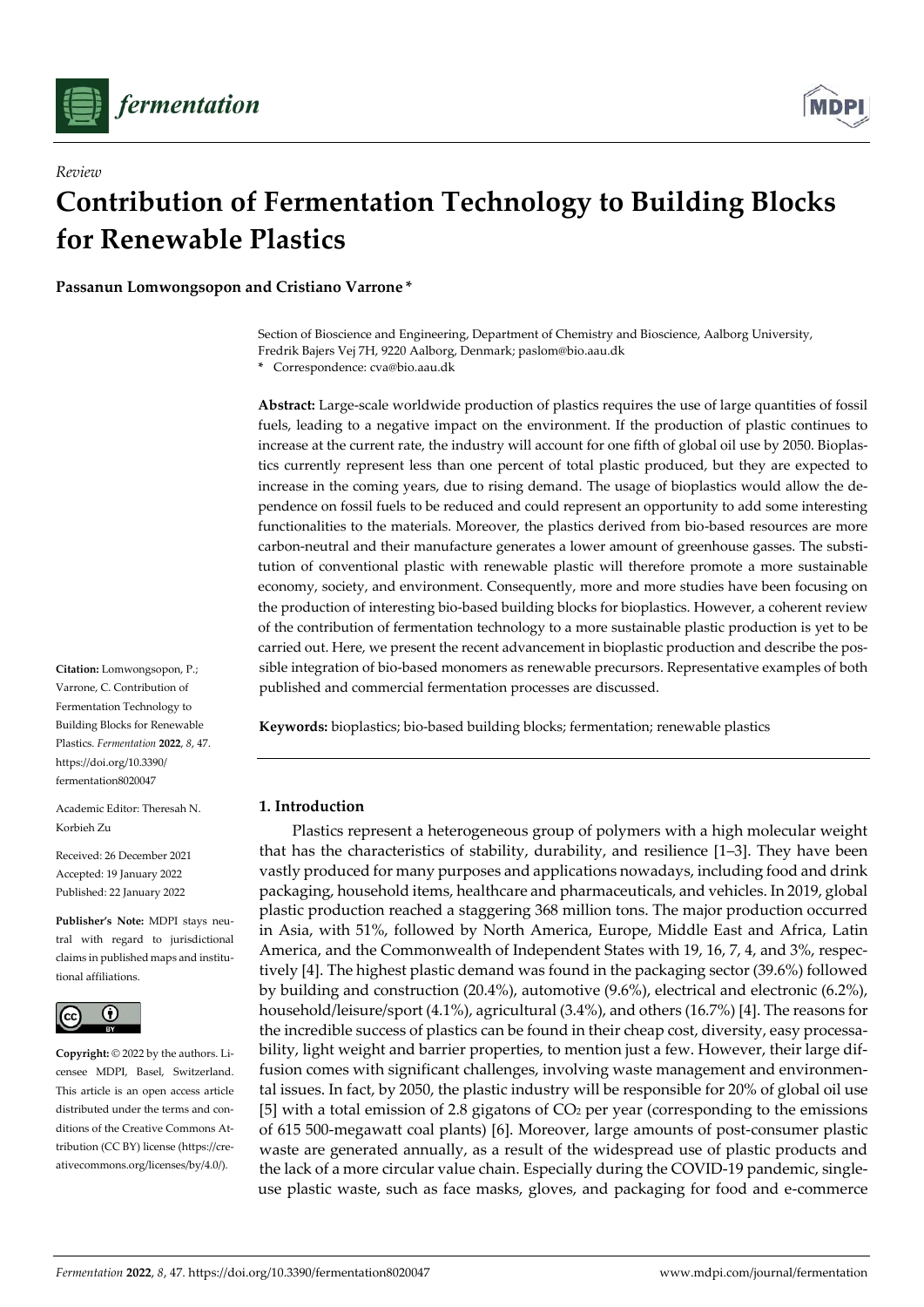parcel deliveries, has been skyrocketing. The amount of plastic waste generated globally was estimated to be 1.6 million tons/day during the outbreak, which reached a total of about 585 million tons at the end of 2020 [7]. The management of plastic waste has thus become one of the biggest problems in the world. Globally, less than 10% of plastic is recycled [3]; the rest is either incinerated, generating greenhouse gases and toxic pollutants, or ends up in landfills. Moreover, large fractions are often mismanaged and end up leaking into the environment, with the risk of contaminating both terrestrial and marine ecosystems [1,3,8], even affecting animal and human living by entering the food chains. Notably, more than 150 million tons of plastic waste leaked into the world's oceans during the last decades [9] and almost 27 million tons accumulated in landfills in only a year (during 2018) [10]. Therefore, it is urgent and imperative to tackle this problem. In fact, despite the technological advancements in mechanical and (more recently) chemical recycling, effective recycling is still challenging, due to the complexity of sorting and processing highly diverse plastic waste materials. More specifically, current recycling often fails to effectively process plastic mixtures and blends, multilayers, as well as food-contaminated plastic waste, leading to an improper management of post-consumer plastic streams. Moreover, there is a risk of recycled plastics losing their physical properties (due to the degradation of the plastic fibers that occurs with each recycling) and having unsatisfactory appearances compared to virgin plastic [11]. As a result, despite increased attention from media, policymakers, industry, consumers and recyclers, in 2018, only 32.5% of European post-consumer plastic waste was collected to be recycled [4], indicating the ineffectiveness of existing infrastructure and technology.

To change the current paradigm of a linear plastic life cycle (produce, use, throw out), the emerging practice is to keep the material in the loop as long as possible, using plastic waste as a renewable resource to enhance its circularity. In other words, as plastic waste has defined composition and abundance, it should re-enter the economy as valuable commodity, instead of being discarded as waste after each use. This, together with a better reutilization of the plastic items, will help to reduce waste and minimize the carbon footprint from new plastic production, as well as conserve natural resources [8]. Through improved recycling technologies, such as biochemical recycling, the non-biodegradable petroleum-based polymers are expected to be recirculated back infinitely to their value chain. Post-consumer plastic will be subjected to chemical or biological depolymerization and then reutilized as feedstock for new plastic materials with the same (or even improved) function and properties. Enzymatic depolymerization has been extensively investigated to open up the infinite recycling of plastic. Engineered leaf-branch compost cutinase [12] and *Is*PETase [13], for instance, were reported increase in activity and stability, leading to more efficient production of recyclable polyethylene terephthalate (PET) monomers. Another strategy using microbial mixed consortia is proposed for use in plastic degradation. The complex interaction and cross-feeding mechanism could promote the degradation of a recalcitrant substrate such as plastic [3]. These technologies show tremendous potential and will help to develop a more circular plastic value chain that positively impacts economy, society, and environment.

It is worth noting that, while several current chemical recycling proposes to downcycle plastic waste into products with different/lower functions (i.e., converting plastic waste into fuels, or plastic bottles into carpeting materials, shop counters or park benches, etc.), this strategy does not really allow the material to be kept in the loop, within the same value chain. Despite the importance of these solutions, new technologies are now starting to look into recycling strategies that lead to improved value or property of the plastic materials (upcycling). A good example could be the substitution of (fossil-based) terephthalate in PET with bio-based furan dicarboxylic acid (FDCA) in poly(ethylene furanoate) (PEF), which is not only more biodegradable, but also provides higher barrier properties when used in plastic bottles [14,15].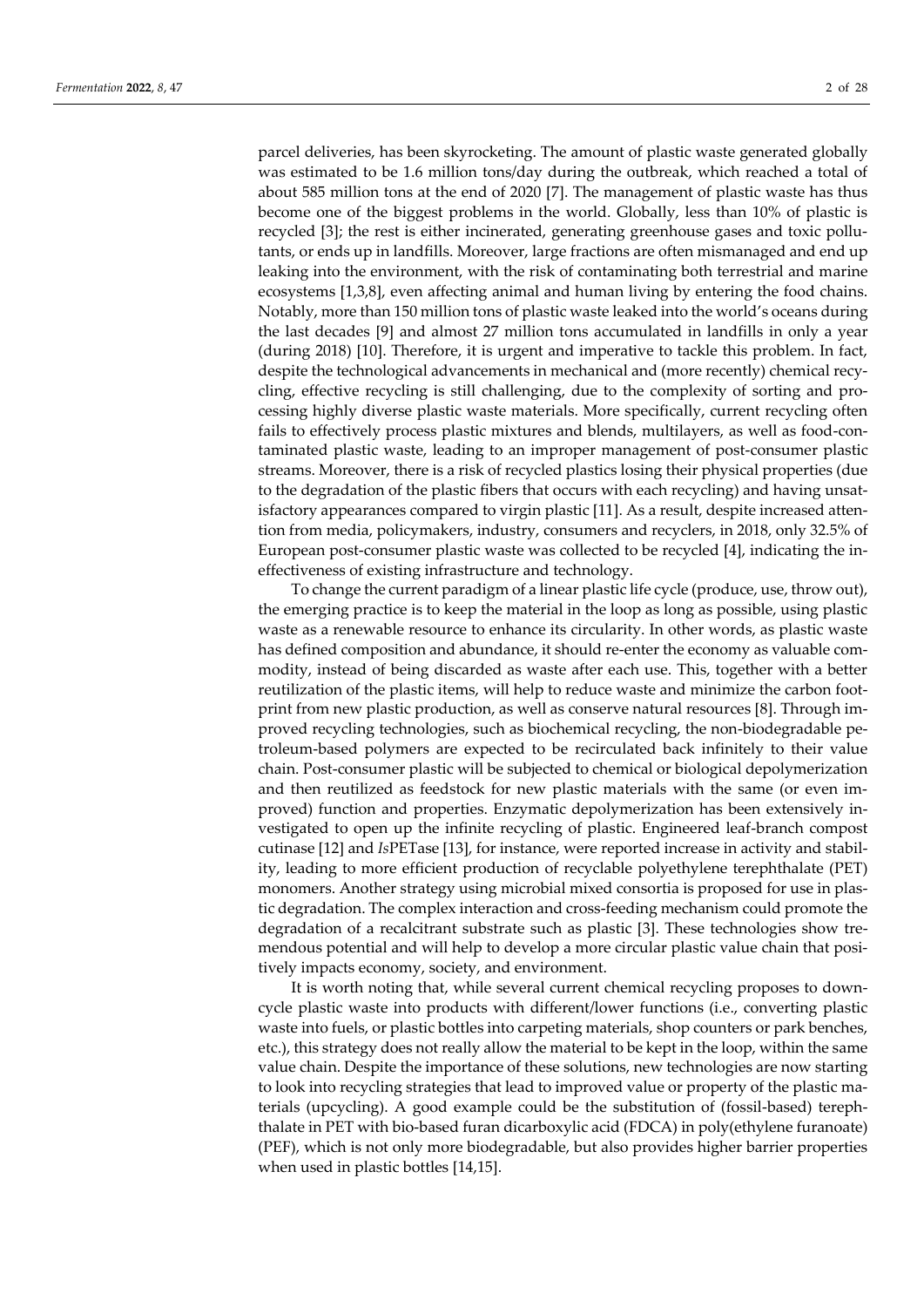Due to the complexity and diversity of the plastic value chain, scientific studies have tried to collect different information about topics, such as commercial applications, emerging renewable plastics, rational designs, material properties and characterizations, including definitions of bio-based and biodegradable plastics [2,8,16,17]. Some articles also summarize approaches and technology to produce green building blocks via chemical and biological routes [11,18–20]. However, it is imperative to have a comprehensive outlook on how biotechnological processes can contribute to the renewable plastic sector, while keeping a focus on the progress towards actual commercialization. In this review, we analyze the current status of renewable plastic from both, the research and commercial sectors. We highlight the contribution of fermentation technology to the production of biobuilding blocks for more easily recyclable and renewable plastics, keeping the material in the loop. This review aims to provide an overview on how fermentation technology can contribute to the improvement of the plastic sector, making it more circular and sustainable.

# **2. Renewable Plastics**

The importance of renewable plastics and their potential to substitute conventional (fossil-based) plastics has been highlighted for decades. However, only in the last decade has the dedication of both the academic and commercial sectors resulted in a more sensitive growth of its market share. The recent report from European Bioplastics and nova-Institute illustrates the rising global bioplastic production, reaching 2.87 million tons in 2025, with a 36% growth from 2020 [21]. The new report [22] predicts that the global bioplastic production will more than triple over next 5 years, reaching 7.59 million tons in 2026. Currently, over 64% of bioplastic is the biodegradable kind (1.5 million tons), while the rest are non-biodegradable bio-based (Figure 1). In fact, bioplastic does not automatically mean biodegradable. According to European Bioplastics, a plastic material is defined as a bioplastic "if it is either bio-based, biodegradable, or features both properties" (Figure 2). Bio-based refers to a material/product that is (partly) derived from biomass, such as corn, sugarcane, or cellulose. It is also important to underline that "bio-based" is not synonym of biodegradable either. In other words, biodegradability does not depend on the origin of a material but rather on its chemical structure and bonds. The clear advantage of bio-based plastic is that it reduces the use of fossil fuel resources by substituting them with renewable feedstock (such as biomass), leading to a smaller carbon footprint or even potential carbon neutrality.



**Figure 1.** Global production capacities of bioplastics (adapted from European Bioplastics and nova-Institute [22]).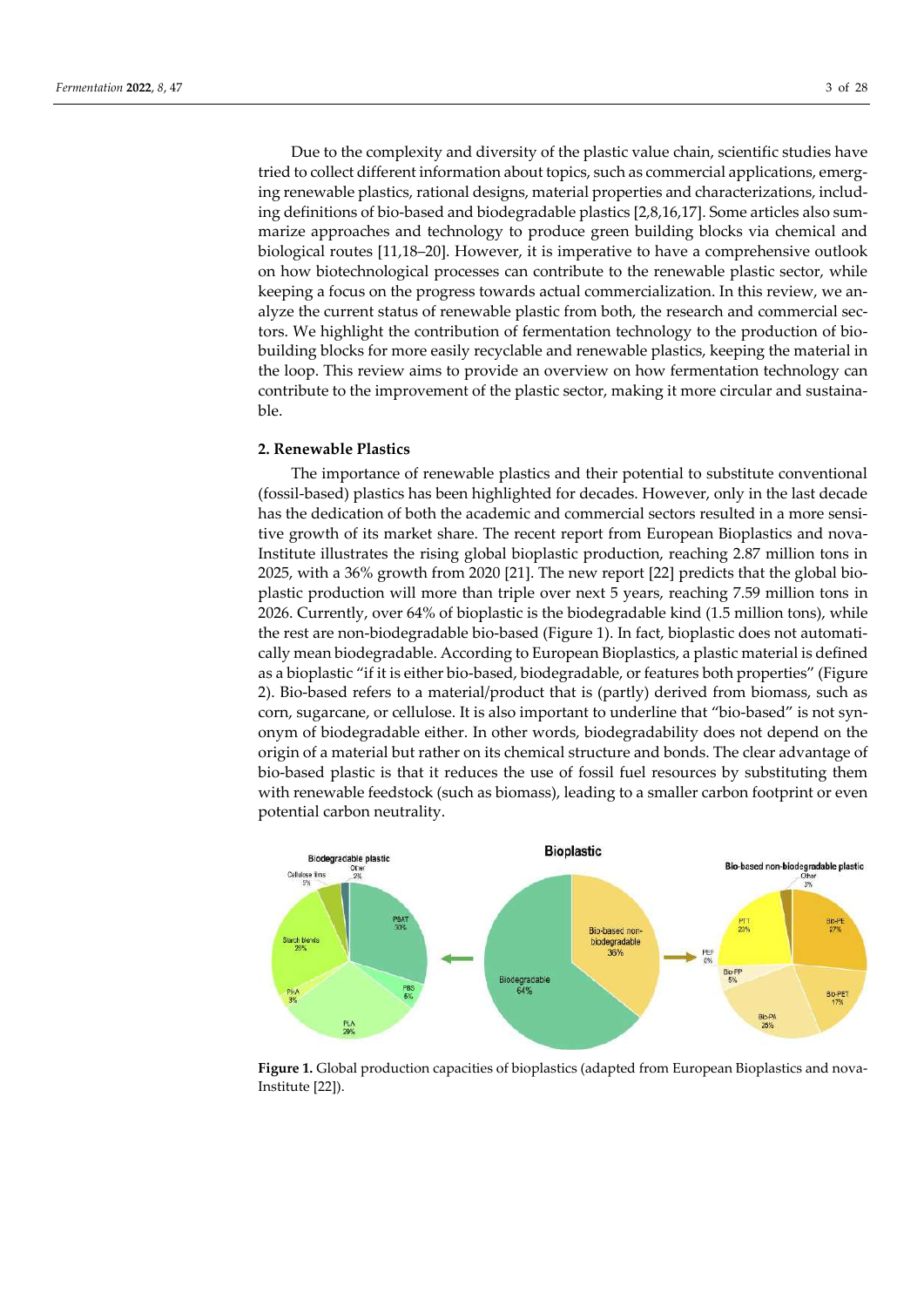

**Figure 2.** Plastic material categorized system (adapted from European Bioplastics [23]).

Polybutylene adipate-co-terephthalate (PBAT), poly(lactic acid) (PLA), and starch blends, which are biodegradable plastics, shared the highest global production in 2021, with 19.2%, 18.9, and 16.4%, respectively. These three accounted for 85% of total biodegradable plastic, as seen in Figure 1. While polyhydroxyalkanoates (PHA) (biodegradable bio-based) represented only 1.8% of the worldwide production, it is expected to have a significant growth rate in the coming years [22,24]. Another important degradable plastic, namely polybutylene succinate (PBS), reached 3.5% production capacities.

According to the latest forecast from the nova-Institute [22], PBAT is likely to quadruple during the next 5 years, while PBS will also show a significant growth. The biobased non-biodegradable plastics, including the drop-ins (such as bio-polyethylene (bio-PE), bio-polypropylene (bio-PP), bio-polyethylene terephthalate (bio-PET), bio-polyamides (bio-PA), and bio-polyurethanes (bio-PU)), PEF, and poly(trimethyleneterephthalate) (PTT) constitute a significant percentage of the bio-plastic market (around 36% in 2021). It is worth noting that only three years before, the nova-Institute report (2018) presented the opposite situation, with the majority of the bioplastics coming from non-degradable polymers (56.8%), thus showing a new interesting trend towards more biodegradable solutions (Figure 3).



**Figure 3.** Bioplastics market trend from 2018–2026 (adapted from European Bioplastics and nova-Institute [21,22,25]).

A new promising polymer is PEF, which has advanced properties for food and drink packaging, can be 100% bio-based and is expected to enter the market in 2023 [21]. It is sometimes presented as the "rising star" among bioplastics, but due to its energy-intensive production process it is not yet established on the market.

In conclusion, it is clear that, because of their renewability, technical properties, and advanced functionality, which allow great application windows, bioplastics show a growing demand and are expected to integrate and (on the long run) replace fossil-based plastics in the coming years.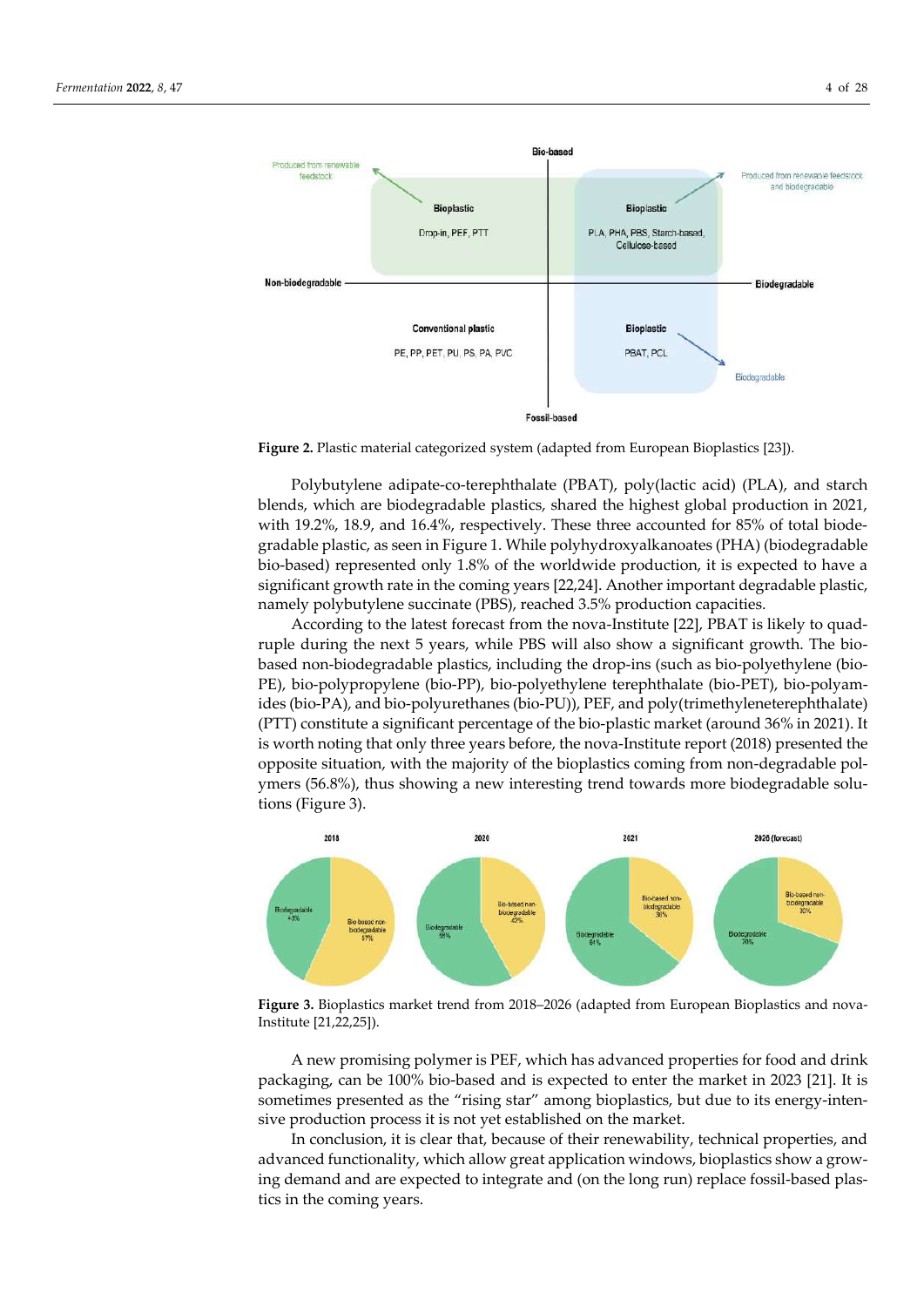# *2.1. Poly(Ethylene Furanoate) (PEF)*

PEF, co-polymerized from 2,5-furandicarboxylic acid (FDCA) and ethylene glycol (EG), is a furan-derived analog to PET and was reported to have greater mechanical properties, lower oxygen/carbon dioxide/water permeability, higher glass transition temperature, and slower chain mobility [15]. Fully bio-based PEF can be produced by the oxidation of 5-hydroxymethylfurfural (5-HMF), which is usually derived from the dehydration product of hexoses, to FDCA [26]. FDCA can also be produced from other sources such as levulinic acid or bioethanol [27], and new studies also suggest the possibility of using C5 sugars such as xylose, converted to furfural and then to FDCA [28]. This would mean that, in principle, FDCA can be obtained from 2G feedstock such as lignocellulosic biomass, valorizing both, the cellulose and hemicellulose fraction. EG, the other significant component of PEF, can also be produced from renewable sugars or produced directly through engineered microorganisms [29]. Bio-EG or propylene glycol can be obtained from sorbitol, for instance. Sorbitol is currently produced by a number of companies and is mainly used in the food industry, but it can also represent an important feedstock for commodity chemicals, such as propylene glycol, EG, glycerol, lactic acid, 1,4-sorbitan and 2,5-anhydrosugars [30]. The Dutch process technology firm Avantium has started up a 10 Mt/y demonstration facility to produce bio-based EG and has received EU funding (Horizon 2020 EGePLANT project) to assess the technoeconomic and environmental sustainability of the process [31,32]. Moreover, recent studies reported enzymatic degradation of PET to EG and terephthalic acid (TA) [12]. So another approach would be the utilization of more sustainable recycled EG [33]. With its improved properties and the utilization of bio-based building blocks, PEF has the potential to become the ideal substitute for conventional packaging plastic, once the minimum selling price becomes more competitive. This would, however, require large-scale production and process optimization, as the estimated selling price for PEF is currently expected to be 4–5 times higher than that for PET [33]. According to a recent study by Roux and Varrone [33], however, these costs can significantly decrease if higher recycling rates would be applied.

In addition to the comparison of PEF and PET in terms of properties and costs, the comparison of their biodegradation is also important for the circular economy scenario. Weinberger et al. reported that PEF is 1.7 times faster than PET in enzymatical hydrolysis by *Humicola insolens* cutinase [34]. However, PEF still has lower biodegradability compared to the entirely aliphatic renewable polyesters such as PBS and poly(butylene adipate) (PBA) [30], and is in fact listed among the non-degradable bioplastics (see Figure 2). Attempts toward improving its biodegradability have been reported by co-polymerization with other bio-based monomers, e.g., lactic acid and succinic acid. Poly(ethylene 2,5-furandicarboxylate)-*co*-poly-(lactic acid) (PEF-*co*-PLA) [35], poly(ethylene 2,5-furandicarboxylate-*co*-ethylene succinate) (PEF-*co*-PES) [36], and poly(ethylene furanoate-*co*-ethylene adipate) (PEFAd) [37] are examples of co-polyesters that were developed. Matos et al. reported that the incorporation of only 8 mol% of lactyl units into the PEF-*co*-PLA backbone improved the degradability substantially compared to PEF homo-polyester, without affecting its thermal properties [35]. Co-polymer PEFAd with 90 and 95 mol% of ethylene adipate (EAd) was degraded completely after 22 and 25 days, respectively, using *Rhizopus oryzae* and *Pseudomonas cepacia* lipases. Moreover, the coloration during the synthesis was reduced with the reducing ethylene furanoate (EF) content, as it was white-yellowish at more than 90% EAd, while it was red or light brown at the lower EAd percentage. The decomposition temperature of the PEFAd was about 400 °C, thus presenting good thermal stability [37]. These approaches could, therefore, be beneficial for packaging applications, even though they pose the risk of complicating the recycling process.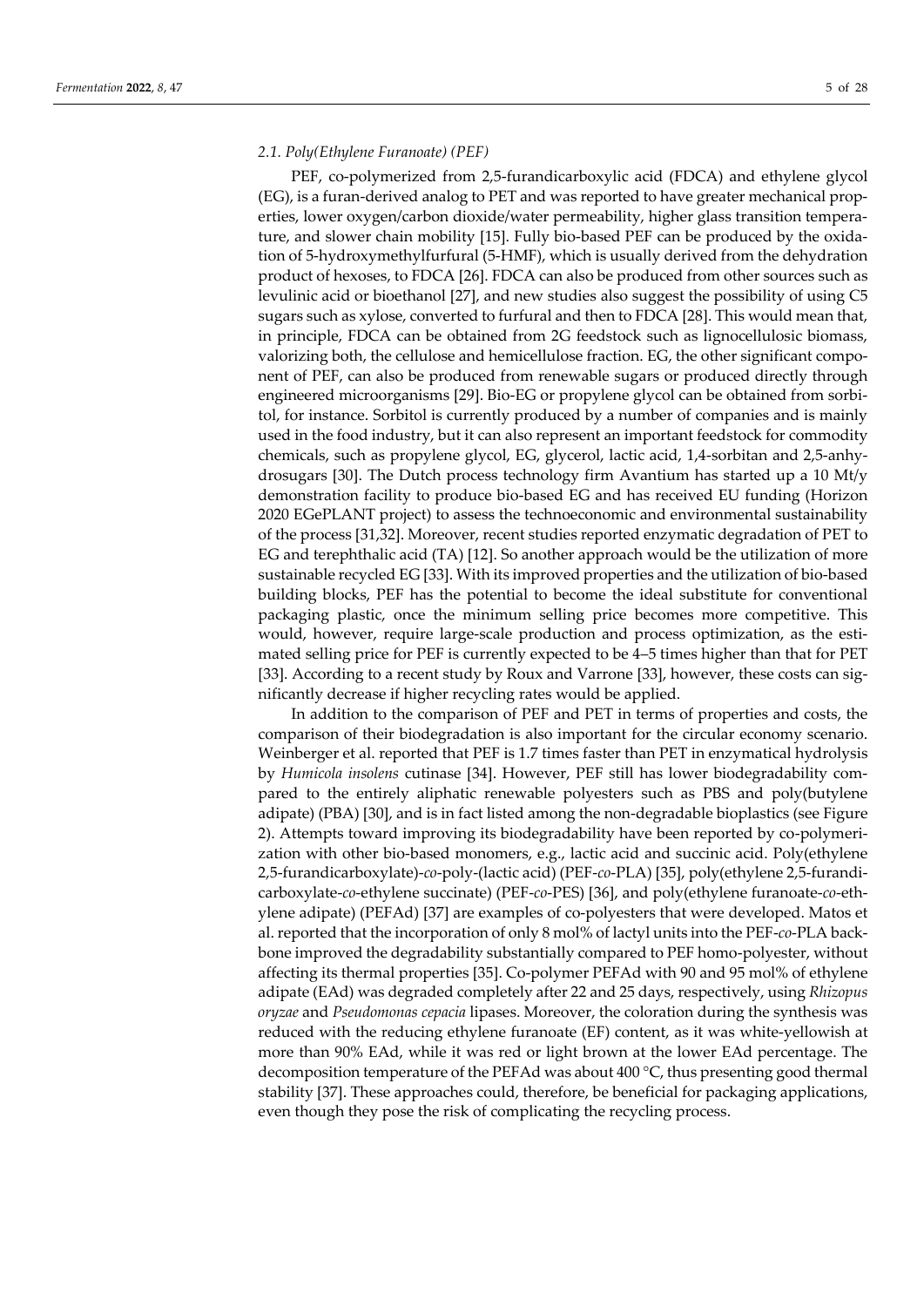# *2.2. Poly(Trimethylene Terephthalate) (PTT)*

PTT reached 8.1% of global bioplastic production in 2021, which puts it in the top three most produced bio-based non-biodegradable plastics [22]. It is a semi-crystalline thermoplastic that can be easily molded and spun to fiber; thus, it has notable applications in carpet and textile fibers. The characteristics of PTT are similar to PET in terms of mechanical and thermo-physical properties and to polybutylene terephthalate (PBT) in terms of molding properties. Thus, it has good flexibility and chemical resistance [38,39]. Interestingly, PTT could be theoretically produced in already existing PET production sites [40].

Monomers of PTT comprise 1,3-propanediol (1,3-PDO) and TA, which can be polymerized to PTT via a (trans-)esterification process. Partially bio-based PTT has been produced since the year 2000, using bio-based 1,3-PDO from engineered bacterial strains, and has been commercialized as Corterra<sup>™</sup> by Shell or Sorona® by DuPont [18,41]. Bio-based 1,3-PDO can also be obtained from 2G feedstock, through mixed culture fermentation from crude glycerol [42]. TA can currently be derived from bio-based feedstock by starting at fermentation to bioethanol. Then, the bioethanol is converted to bio-ethylene by dehydration using solid acid catalysts and consequently passed through several steps, including oxidation and hydration to EG, which finally is converted to TA through polycondensation [43]. He et al. [44] demonstrated the process to produce TA from lignocellulosic biomass, with a conversion yield of 72.8%. They employed selective catalytic pyrolysis to form *p*-xylene intermediate, which was subsequently oxidized to TA using the metal oxide catalysts. The biological transformation of *p*-xylene to TA using engineered *Escherichia coli* was also reported, with a high conversion yield of 96.7 mol% [45]. One-pot TA synthesis from renewable methane, derived from biogas, was proposed by Zhang et al. [46]. 4-Methyl-1,4-cyclohexadiene-1-carboxylic acid was formed by cycloaddition of propiolic acid with isoprene; both can be synthesized from methane. Then, the catalytic oxidations of cycloadduct leads to TA formation. Moreover, as mentioned, TA derived from PET depolymerization can be the integrated building block of PTT (a process recently described as "plastic biorefinery"), promoting the sustainable upcycling of plastic waste [33].

## *2.3. Drop-In Plastic*

Drop-in plastic is produced using the same pathway as petrochemical plastics, but the monomers are derived from biomass instead of fossil-based feedstock. Therefore, it can be processed with the same technology and equipment as the conventional ones. The drop-in plastics that play an important role in the bioplastic market are bio-PA, bio-PE, bio-PET, and bio-PP, representing 9.1, 9.5, 6.2, and 1.9% of global bioplastic production, respectively [22].

# 2.3.1. Bio-Polyamides (Bio-PA)

Polyamides are polymers of repeating units of aliphatic, semi-aromatic or aromatic molecules linked via amide bonds. Typically, caprolactam (a cyclic amide of caproic acid) is used as monomer in nylon 6, while polycondensation of hexamethylene diamine and adipic acid (or hexanedioic acid) is used in the case of nylon 6,6. Bio-PA or bio-nylon is based on sebacic acid and undecylenic acid produced from castor oil. Sebacic acid-based bio-PA includes PA6-10, PA10-10, and PA10-12, which are prepared by step-growth polymerizing the diacid with diamine, such as hexamethylenediamine (C6) and decamethylenediamine (C10) [47]. Undecylenic acid-based bio-PA, PA11 is produced by firstly hydrolyzing castor oil to ricinoleic acid. Then, catalysis using methanol and high-temperature treatment are performed in order to produce 11-undecenoic acid, which is converted to 11-bromoundecanoic acid by bromine peroxide and reacted with ammonia to finally obtain 11-aminoundecanoic acid as a monomer of PA11 [43]. The commercialized bio-PA is produced by several manufacturers such as Evonik (PA6/10, PA10/10, PA10/12; trade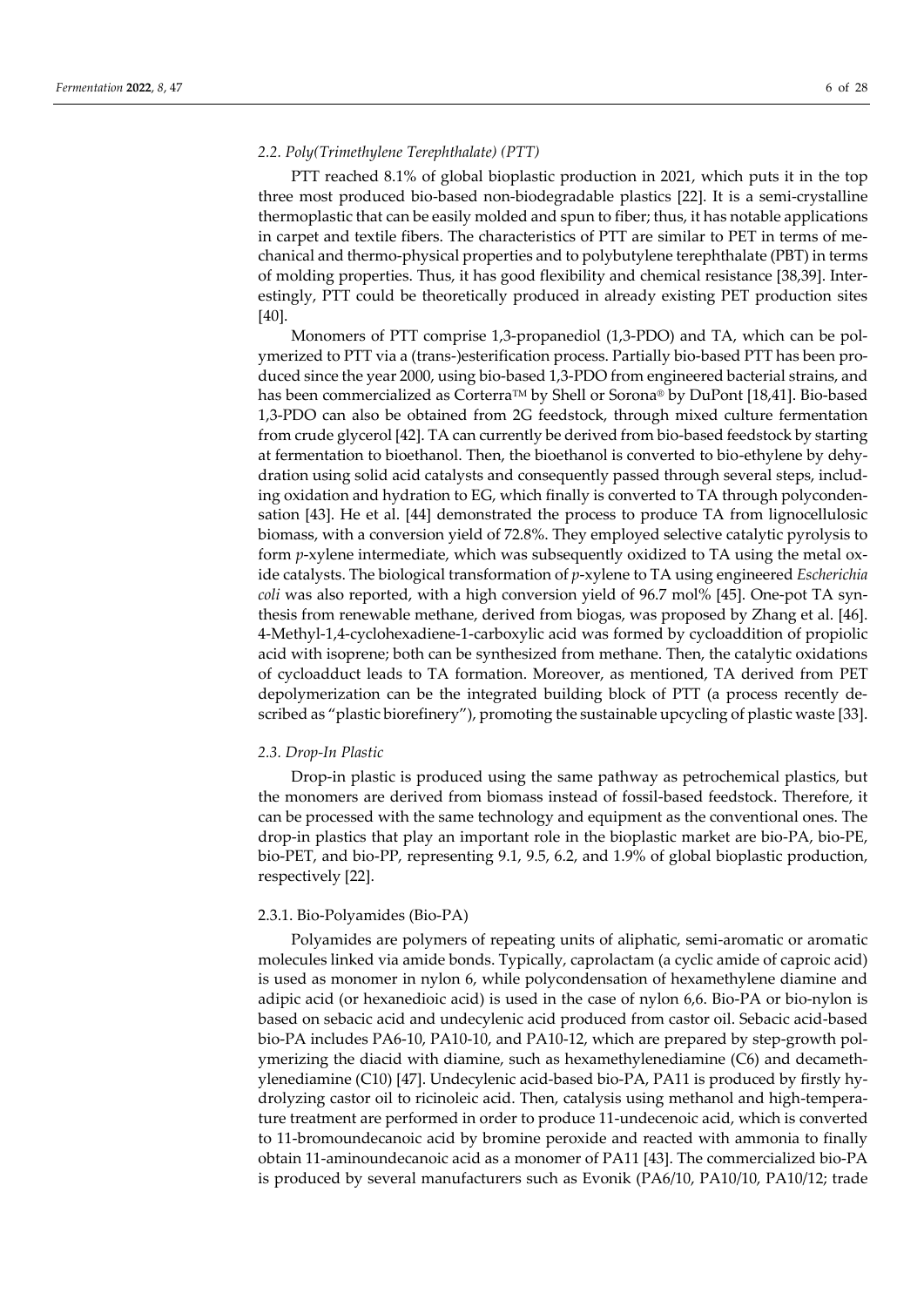name VESTAMID® *Terra*), RadiciGroup (PA6/10, PA10/10, PA10/12; trade name Radilon™), or Arkema (PA11; trade name Rilsan™) [48].

# 2.3.2. Bio-Polyethylene (Bio-PE)

Bio-PE is produced from the polymerization of bio-ethylene in the presence of hydrogen to control the chain length. The monomer, bio-ethylene, is obtained from bioethanol through a dehydration process, using a solid catalyst at high temperature [43]. Bio-PE has been commercialized on a large scale for a decade and the companies that are key players in the bio-PE market are Braskem, the joint venture Dow and Crystalsev, Solvay, Nova Chemicals, and Petrobras [49]. Ethanol fermentation from bacteria and yeast greatly contributes to the bio-PE production process.

# 2.3.3. Bio-Polyethylene Terephthalate (Bio-PET)

For bio-PET, both monomers, EG and TA, can be produced from sustainable feedstock. EG accounts for 30% of PET; therefore, the commercial bio-PET usually means 100% bio-based ethylene glycol (bio-EG) [50]. For example, the "PlantBottleTM" from the Coca-Cola Company consists of 100% bio-EG (30% of the total material) and conventional petroleum-derived TA [51]. Recently, Coca-Cola revealed that they have now created a 100% bio-based beverage bottle including bio-EG from sugarcane and bio-based terephthalic acid (bio-TA) from plant (corn)-based paraxylene. Their goal is to use 3 million tons less of virgin plastic from oil-based sources by 2025 [52]. The biosynthesis of EG has been performed by several pathways. Bio-EG can be obtained by high-pressure and high-temperature hydrolysis of ethylene oxide [53], obtained via oxidation of bio-ethylene [49]. Cabulong et al. and Wang et al. explained the biosynthesis of EG by recombinant *E. coli* via a pentose pathway using xylose as a substrate, which currently reaches 98% of the theoretical yield [54,55]. Metabolically engineered *E. coli* modified to have enzymes decarboxylase, ethanolamine oxidase, and glycolaldehyde reductase converting glucose to EG (through serine-biosynthesis pathway) was reported by Pereira et al. [56]. The EG production route from gases, including CO2, CO, and H2, via the Wood-Ljungdahl pathway of carbon fixing acetogenic bacteria was also studied [57]. In addition, EG can be produced by yeast *Saccharomyces cerevisiae,* using D-xylose as a substrate and the two key enzymes, phosphofructokinase and fructose-bisphosphate aldolase in the glycolytic pathway [58].

Notably, also TA can be biologically produced. It can be biosynthesized, for instance, by initially converting bio-based isobutylene, obtained from iso-butanol, to isooctane, according the technology introduced by Gevo [59]. Then, the cyclization of two isooctane molecules via dehydrogenation is performed to produce *p*-xylene, which is finally converted to TA [51]. Carraher et al. [60] studied the production of renewable TA using a combination of biological and chemical processes. First, they produced *cis,cis*-mucononic acid by fermentation of sugar or lignin monomers; this acid was then isomerized to *trans,trans*-muconic acid, followed by the reaction with bio-based ethylene, obtained through Diels–Alder cycloaddition and dehydrogenation, to finally produce bio-TA. Another interesting technology for bio-TA is bioconversion of furan derivatives, e.g., 2,5-dimethylfuran, furfural, and hydroxymethylfurfural, which can be derived from lignocellulosic biomass [61–63].

### 2.3.4. Bio-Polypropylene (Bio-PP)

Bio-PP is the polymer of bio-propylene, which has been reported to be produced via several methods. Chen and Patel [64] explained the process scheme of bio-PP production starting from fermentation of glucose to iso-butanol, then dehydration to bio-butylene, isomerization to 2-butylene, and metathesis with ethylene to finally obtain bio-propylene as a monomer of bio-PP. Another method could be to convert bio-based n-butanol to 1 butene, which is then mixed with ethylene and heated under catalytic conditions to produce monomer bio-propylene [43,65]. The acetone–butanol–ethanol (ABE) fermentation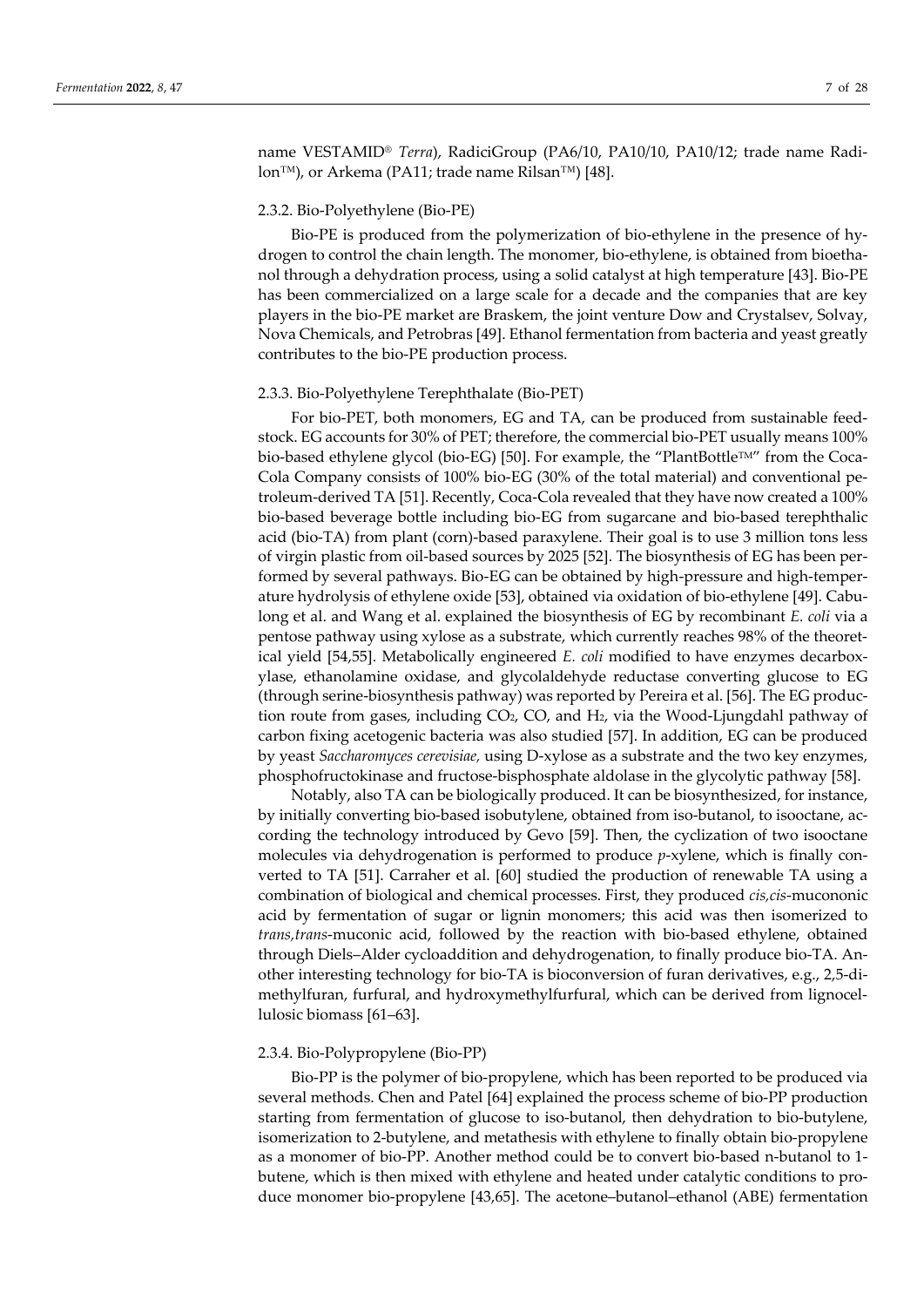technology plays an important role in bio-PP production as it provides butanol for starting the process.

# 2.3.5. Bio-Polyurethane (Bio-PU)

PU is the polymer derived from the condensation of (poly)isocyanates (-NCO) and polyols (exothermic reactions) [66]. It is a heterogenous class of polymer formed using different types of monomers, such as adipic acid, 1,4-butanediol (1,4-BDO), EG, and the isocyanates (methylene diphenyl diisocyanate and toluene diisocyanate) [67]. The polyols can be derived from bio-based feedstock via fermentation or chemical reaction, but the isocyanates are usually non-renewable [68]. Plant oils (e.g., jatropha oil, sunflower oil, castor oil, rape seed oil, etc.) have been used to prepare bio-PU [69]. Sahoo et al. reported preparing bio-PU by reacting castor-oil-based polyol with partially bio-based polyisocyanate for coating application [70].

# *2.4. Starch-Based Plastic*

The excessive use of petrochemical plastic, which becomes a considerable concern due to its sustainability and effect on the environment, is the major driving force toward biodegradable starch-based materials. Starch is an inexpensive and biodegradable natural product. Therefore, it has been gaining interest as a material for obtaining bioplastics for a long time and currently represents the third largest market share (16.4%) [22]. Due to its abundance, starch is a high potential polymer for substituting petrochemical plastic.

Starch is a plant-produced polysaccharide for energy storage purposes. It forms semicrystalline granules and has both linear and branched structures. The linear chain is called amylose, which has glucose units linked together by  $\alpha$ -1,4 glycosidic linkage, whereas the branched chain is called amylopectin, consisting of short  $\alpha$ -1,4 chains linked by  $\alpha$ -1,6 glycosidic bonds at the branching, leading to the crystalline region of the starch granule. Starch-based plastic, or so-called thermoplastic starch, is processed via extrusion, during which starch granules undergo phase changes, including swelling, loss of birefringence, melting, and solubilization, because of high-shear and high-pressure conditions with plasticizers [71]. The extrusion techniques and conditions strongly affected the final properties of starch-based materials.

Since starch-based plastic has lower mechanical properties, thermal stability, and moisture tolerance than petroleum-based, blending and reinforcement have been performed to improve durability and decrease the cost of the material. The blending can be achieved with other plastic polymers (e.g., PLA, PBS, PCL, and PHA [2,72,73]), or natural polymers (e.g., cellulose and gelatin [71]). Marichelvam et al. [74] developed rice and corn starch-based bioplastic films using glycerol as a plasticizer, in the presence of gelatin and citric acid, to improve mechanical properties and shelf-life. They reported that the favorable properties of this starch-based plastic could substitute PE plastic bags as a packaging material.

Starch-based plastic is already commercialized, with many companies as key players; Novamont, for example, has been known for its Mater-Bi starch-based bioplastic since the early 1990s. In terms of future prospects, starch-based plastics can be produced from more sustainable and cheaper resources, such as microalgae after wastewater treatment application [75].

# *2.5. Cellulose-Based Plastic*

Cellulose is the main component of lignocellulosic biomass, along with hemicellulose and lignin. It is a homopolymer composed of D-anhydroglucopyranose units linked by β-1,4 glycosidic bonds [76]. Its abundancy and eco-friendly properties make it the strong candidate to replace fossil-based polymers [77]. The processible cellulose-based plastic can be produced via a reaction with esters or ethers and modification with plasticizer [78].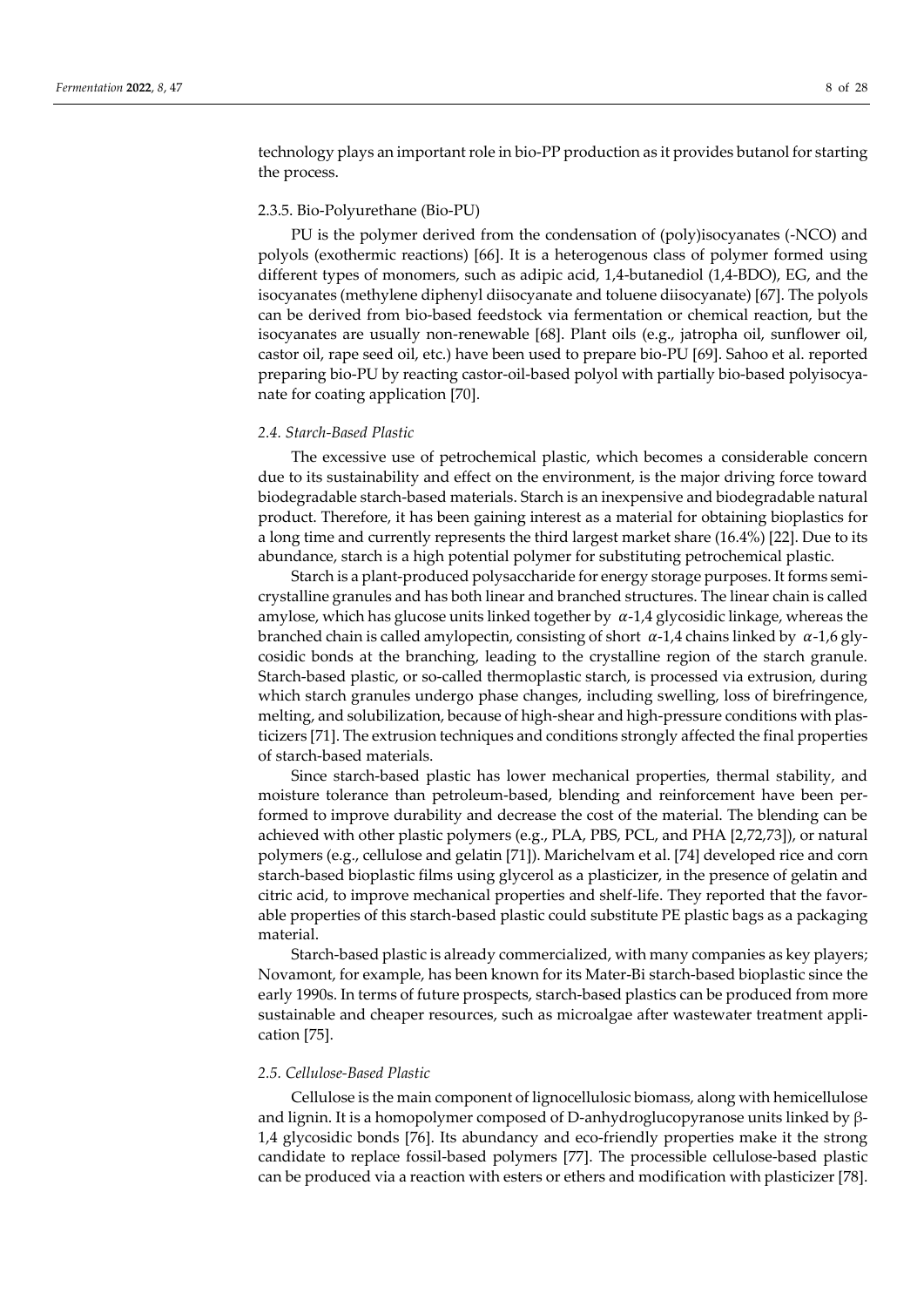Cellulose esters, e.g., cellulose acetate, cellulose propionate, cellulose butyrate, and nitrocellulose, have been used extensively to manufacture thermoplastic materials, while cellulose ethers have various applications as surface coatings [78].

An advantage of cellulose-based plastic is that it can be derived from agricultural waste, reducing the commercial cost of the material. For example, the cellulose-based material using carboxymethyl cellulose (CMC) from sugar cane bagasse, blended with gelatin, agar, and glycerol, showed promising properties for packaging applications in terms of permeability, mechanical strength, and biodegradability [79]. However, the hydrophilicity nature of cellulose limited its competitiveness with other plastics due to lower durability, gas-barrier capability, and waterproof properties. Several designs of cellulose composite have been reported to enhance cellulose-based polymer properties. Fabrication of a pure cellulose material combined with paper sheet and regenerated cellulose from NaOH/urea/cellulose solutions was reported to improve barrier properties for H2O and O2 [80]. Lignin–cellulose composite exhibited higher tensile strength, water stability, and thermal stability than conventional cellulose paper [81]. Integration of polyimine-based covalent adaptable networks with cellulose paper was also shown to develop cellulosebased materials' properties by enhancing strength, gas-barrier, waterproof, malleability, processability, and recyclability properties [82].

Cellulose-based plastic is a rather mature technology and has shown rapid growth in manufacturing facilities and industries. Many companies engage in the cellulose-based plastic market, such as Celanese Corporation, Solvay, Daicel Corporation, AkzoNobel, Mitsubishi Rayon, Dow Company, SK chemicals Co., Ltd., and Eastman Chemical Company. The compound annual growth rate (CAGR) of cellulose-based plastic was reported to be 17.5% between 2020 and 2027 and it could reach a market size of 176.5 million USD in 2028 [83].

# *2.6. Poly(Lactic Acid) (PLA)*

PLA is an aliphatic polyester that is both bio-based and biodegradable. It has a high growth rate in the plastic market, reaching 18.9% of the global production of bioplastics in 2021 [22]. PLA is mainly used in packaging applications and also in consumer goods, textiles, agriculture and horticulture, coatings and adhesives, biomedical settings, as well as electrics and electronics. Lactic acid, a well-known product from mature fermentation technology of various organic feedstock, is a building block of PLA. Ahmad et al. [84] published an extensive review about lactic fermentation from cheap feedstocks, such as food waste, sugar and starch materials, lignocellulose materials, microalgae, and glycerol. The study highlighted the contribution of fermentation technology and bio-based building blocks to the bioplastic production.

Lactic acid has two chiral stereoisomers—L- and D-lactic—which can be polymerized to the poly(L-lactic acid) (PLLA), poly(D-lactic acid) (PDLA), or poly(DL-lactic acid) (PDLLA) [24]. PLLA and PDLA are semi-crystalline, with a melting temperature of 170- 180 °C, but the equivalent mixtures of PLLA and PDLA form a racemic crystallite, elevating the melting temperature and enhancing mechanical strength [2]. PLA production is usually accomplished by combining biological and chemical methods, starting from lactic acid fermentation, followed by lactide formation, and finally ring opening polymerization (ROP) of the lactide. The mentioned method can lead to high molecular weight PLA materials (which is more favorable than low molecular weight PLA, obtained from direct polymerization of lactic acid) [2,24].

PLA has the lowest price among other bioplastics, around 1.9 euro/kg [85]. Consequently, PLA production can be considered (relatively) competitive with traditional plastics, because of its availability, biodegradable properties, and economic feasibility, especially as it has the potential to substitute PP, as reflected in the increasing investments in PLA production in the US and EU [21]. Examples of companies that commercially manufacture PLA are NatureWorks (Bangkok, Thailand), Natur-Tec (Circle Pines, Minnesota, USA), and TotalEnergies and Corbion joint venture (Amsterdam, The Netherlands) [86].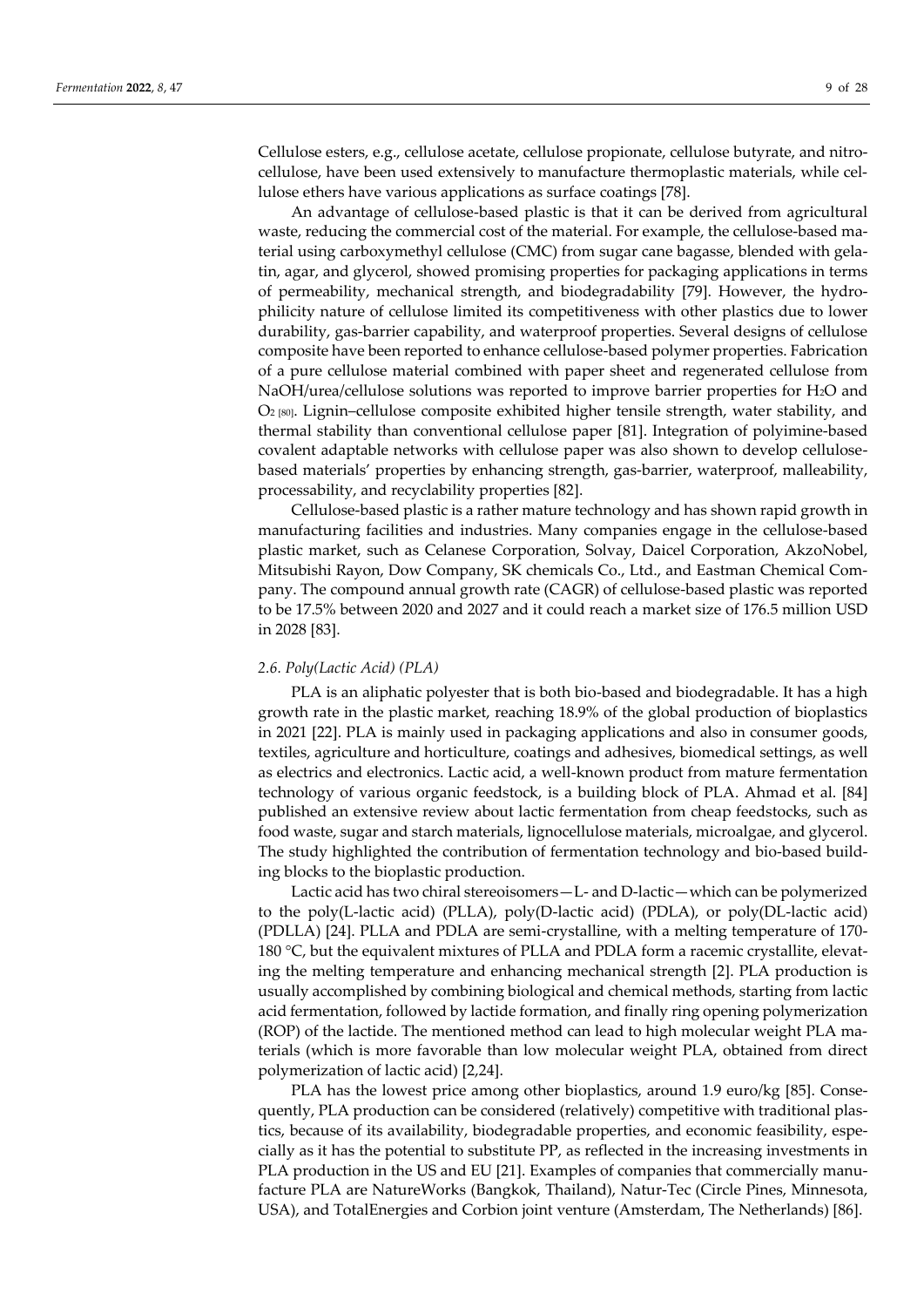## *2.7. Polyhydroxyalkanoates (PHA)*

PHA is a polyester family produced naturally inside the microbial cells as intracellular carbon and energy storage granules, typically when there is excess carbon and limited nitrogen or phosphorus sources [87]. Basically, PHAs are polymers of hydroxyalkanoate (HA) units, which can be homo-, co-, or terpolymers, depending on the monomer type. They are generally water insoluble, non-toxic, and have thermoplastic characteristics, making them suitable for various applications, ranging from medical, packaging, and agricultural [24]. PHA can be classified into short-chain length PHA (sclPHA) (4-5 carbons) and medium-chain length PHA (mclPHA) ( $\geq 6$  carbons) [88]. Examples of well-known PHAs are poly(3-hydroxybutyrate) (PHB) and poly(3-hydroxybutyrate-*co*-3-hydroxyvalerate) (PHBV). PHB is highly crystalline with good gas-barrier properties, but it is stiff, brittle and shows little resistance to thermal degradation [24,89]. On the other hand, the co-polymer PHBV has improved properties of elasticity, toughness, elongation, and reduced stiffness [90].

PHAs have a low environmental impact, being 100% bio-based, biodegradable, and biocompatible. They can be synthesized by fermentation using several bacteria and archaea, employing PHA polymerase encoded by *PhaC [87]*. *Bacillus [91]*, *Burkholderia* [92], *Comamonas* [93], *Cupriavidus [94]*, *Haloferax [90]*, *Ralstonia [95]*, *Pannonibacter* [96], *Halomonas [97]*, *Serratia [98]*, *Pseudomonas* [99], and mixed cultures *[100,101]* are a few examples reported as natural strains accumulating PHAs. Recombinants strains also show great potential [102,103]. In addition to bacterial strains, some microalgae and cyanobacteria also accumulate PHA granules in their cells. Despite the low PHA content, the advantage of using microalgae is that they can convert atmospheric  $CO<sub>2</sub>$  to PHA by autotrophic metabolism [104]. For example, *Microcystis aeruginosa*, *Chlorella pyrenoidosa*, *Synechococcus subsalsus*, and *Spirulina* sp. LEB-18 are reported to produce PHB [105–107]. The properties of PHAs depend on different factors, such as the bacterial strains used, the feedstock, and the transient conditions applied during fermentation [108], which could be controlled to obtain the required polymer properties and favor the substitution of conventional plastic such as PP, PE, PS, PET, etc. [40]. PHAs are commercially available by, for example, Meredian (USA), Telles (USA), Kaneka (JP), Danimer Scientific (USA), Yield10 Bioscience (USA), etc.

Through fermentation technology and synthetic biology, the PHA production has been developed using various organic waste streams. For example, lipid-rich organic waste, whey, molasses, lignin and its derivatives, spent coffee, and food waste [109]. In addition, production of PHA from conventional plastic waste such as PE, PP, PS, and PET has been studied. The depolymerization of PET was performed either by thermal degradation [110,111] or enzymatic degradation [112] to TA, which was consequently used as a substrate for PHA fermentation. Currently, the in-depth genome analysis of a potential strain, *Pseudomonas umsongensis* GO16, using TA for PHA production has been reported [113]. This approach is becoming more promising as an opportunity to promote the circularity of plastic usage.

### *2.8. Polybutylene Adipate-co-Terephthalate (PBAT)*

PBAT is considered a biodegradable polyester and it is also compostable [114]. PBAT has properties comparable to petroleum-based plastics such as PE, PET, and PS with more flexibility and toughness [11]. In addition, it has a higher elongation at break than other biodegradable polymers such as PLA and PBS [115]. Therefore, PBAT is considered highly promising, with potential applications in the medical, industrial, agricultural, and packaging sector.

The research to improve PBAT properties includes reinforcement through composite materials, such as silver oxide [116], nano-chitin [117], and cinnamon oil [114], which are incorporated into PBAT to enhance structural, thermal, mechanical, barrier, and antimicrobial properties, thus expanding its application possibilities.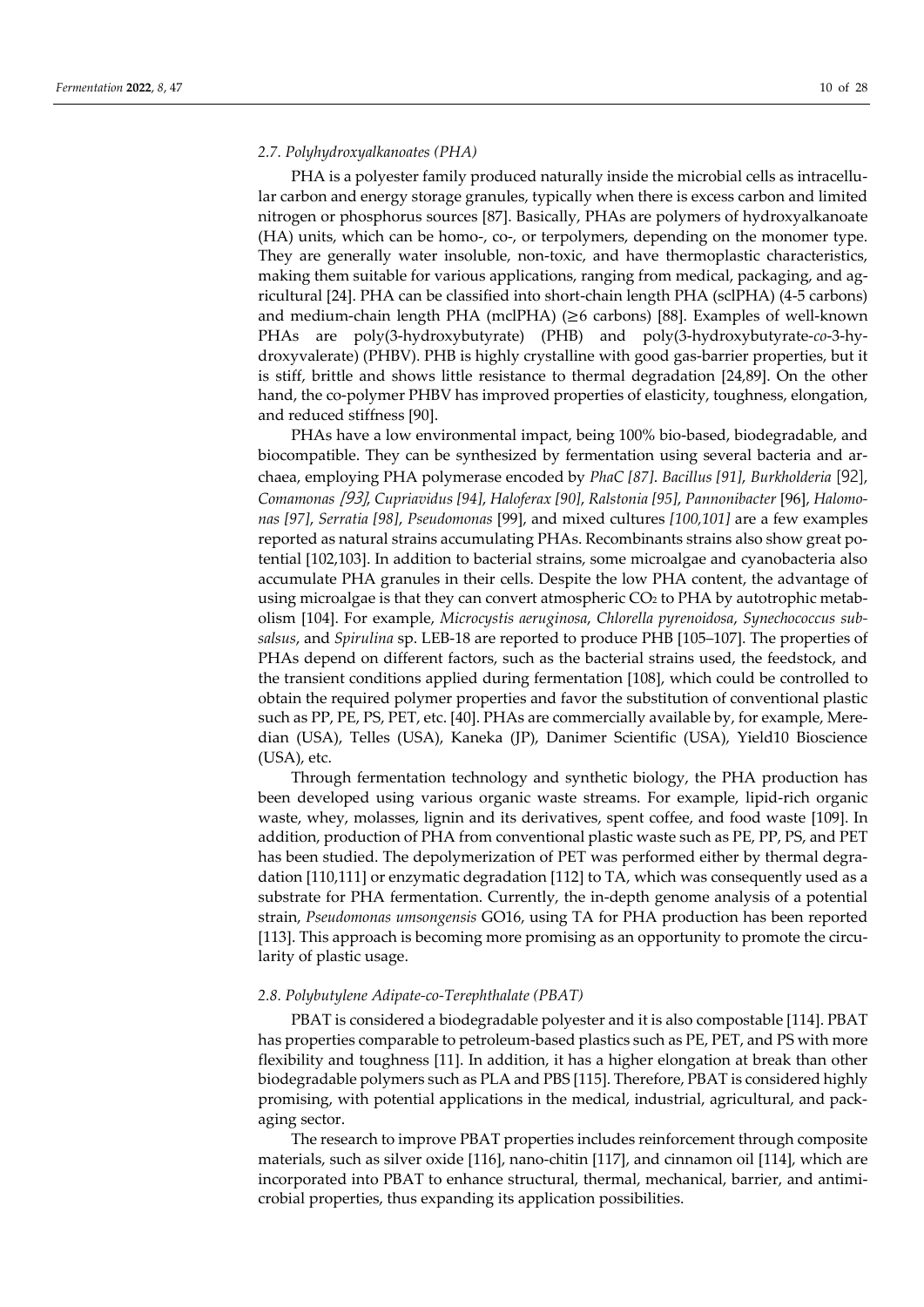PBAT can be 100% degraded either enzymatically—by bacteria, fungi, and algae—or thermally/chemically [115]. TA, 1,4-BDO, and adipic acid are the monomers of PBAT, which traditionally have been produced through petroleum-based chemical processes, but the recent advances in biotechnology have led to the microbial production of these building blocks. Clearly, also in this case, TA can also be received from PET depolymerization, enabling the upcycling of conventional plastic waste to renewable polymers. In summary, biodegradability and bio-based production of PBAT have promoted its market uptake (thus, it has risen from the third biggest market of global bioplastic production, in 2020, to the biggest one in 2021) [21,22].

# *2.9. Polybutylene Succinate (PBS)*

PBS is an aliphatic polyester that comprises succinic acid and 1,4-BDO as monomers. The mechanical property of PBS is comparable to PP, thus surpassing those of PLA. Due to its superior processability, good flexibility, and good chemical resistance, it can be used in various applications, e.g., mulching films, garbage bags, textiles, automotive, sports devices [2,11,118]. Traditionally, PBS monomers are produced from fossil-based feedstock [11], but recent biotechnological advances allowed both succinic acid and 1,4-BDO to be produced from renewable feedstock (sugar, starch, glycerol, lignocellulose, and other biowaste), using non- or recombinant microbial strains [119]. In 2015, a bio-based (50%) PBS production plant was opened in Thailand by a joint venture between PTT Public Company Limited and Mitsubishi Chemical Corporation, under the trade name 'BioPBS™'. They used bio-based succinic acid from the fermentation of renewable feedstock such as sugarcane, cassava, and corn [120,121]. Fully bio-based PBS is expected to arrive shortly and it could have at least 15–20% lower negative environmental impact than the fossilbased one [122].

Notably, PBS can be blended with other biodegradable polymers, such as starch, PLA, and PHB, to enhance the material performance; for example, a small amount of PBS blended with PLA can significantly increase the elongation to break [123].

# **3. Fermentation Technology Providing Building Blocks for Renewable Plastics**

The current advance in metabolic and bioprocess engineering allows several plastic building blocks to be produced (Figure 4) by microbial fermentation from renewable resources. In Figure 5, an overview of current processes for plastic production from biobased building blocks is illustrated. A more detailed description is provided in the following sub-section.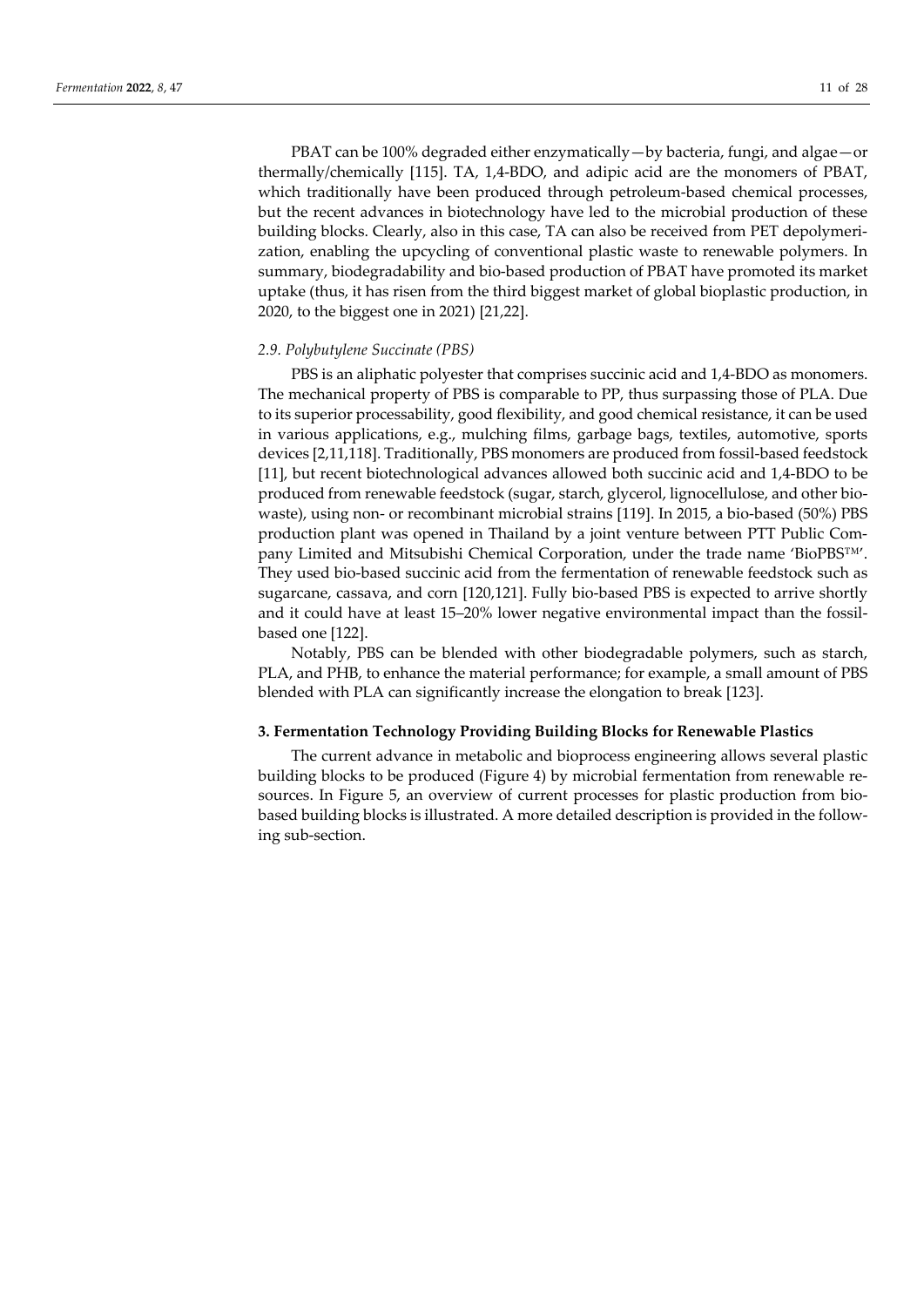

**Figure 4.** Chemical structure of plastic building blocks.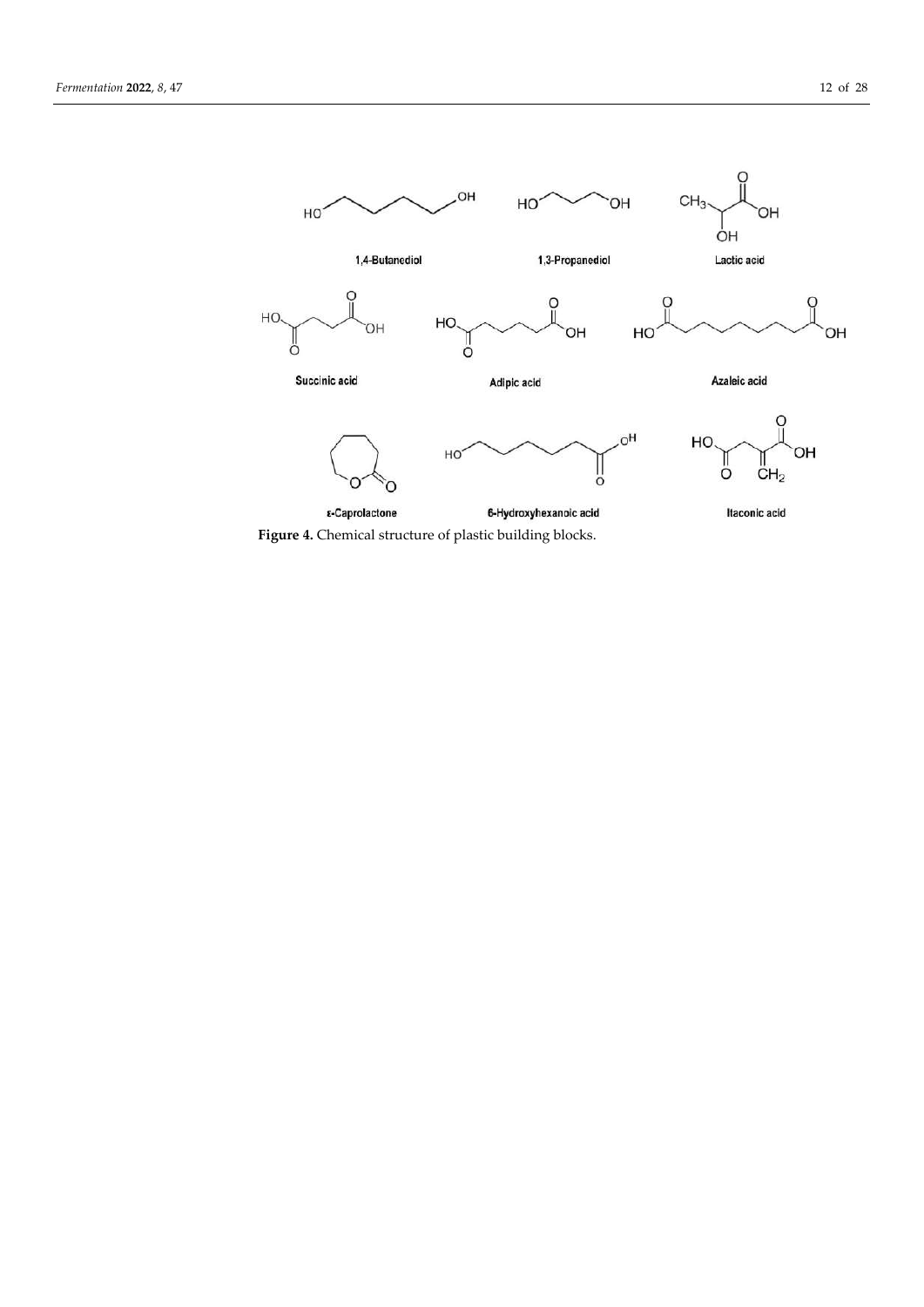

Figure 5. Overview of the production of renewable plastics from bio-based and upcycled building blocks. The blue lines show chemical conversion, while the red lines show biological conversion/fermentation processes. The green lines show integration of conventional plastic upcycling to bioplastic production. Solid and dashed lines are used to better distinguish the different pathways.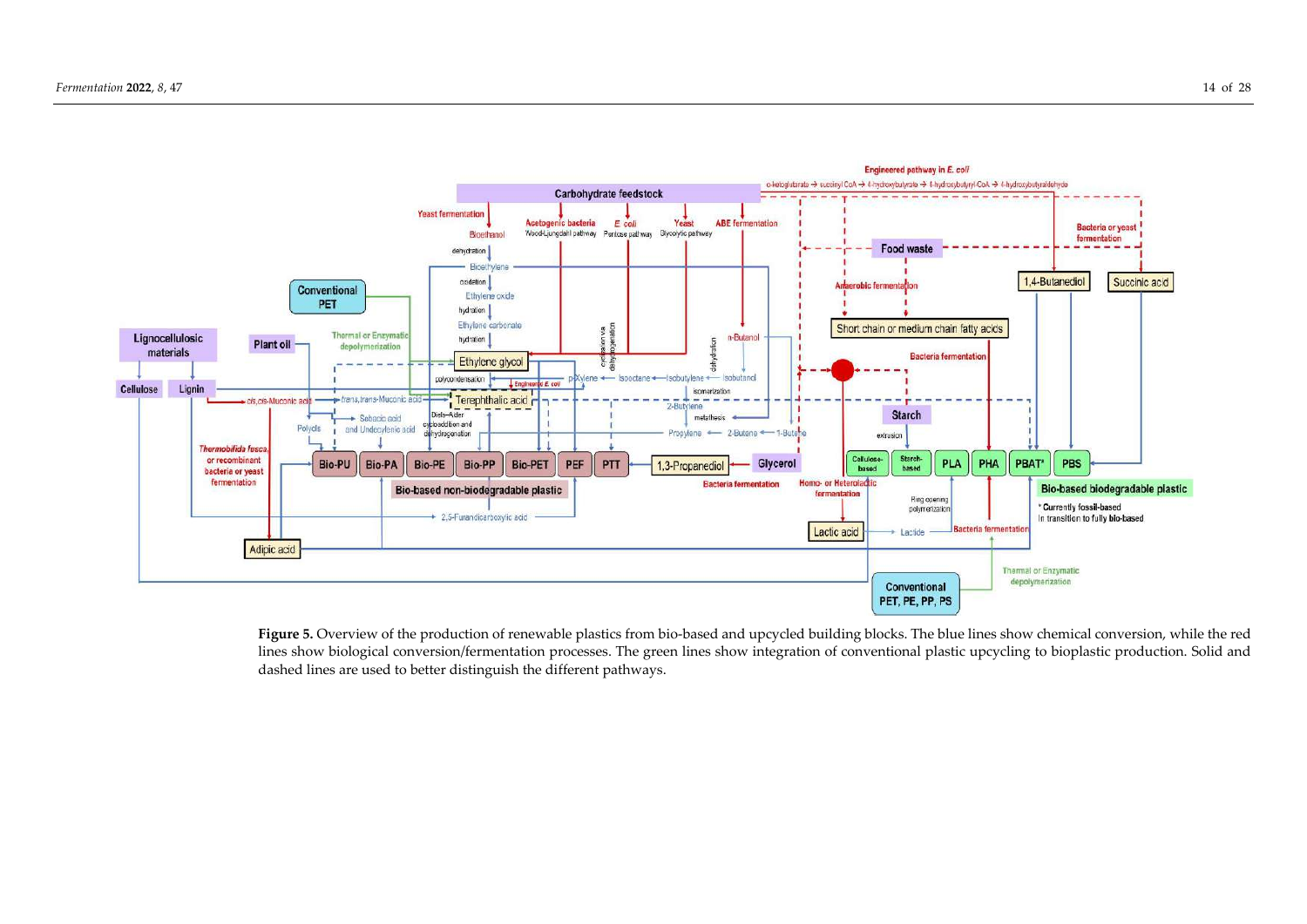## *3.1. 1,4-Butanediol (1,4-BDO)*

1,4-BDO is a building block of many plastics such as PU, PBAT, PBS, PBT, and poly(butylene furandicarboxylate) (PBF) [18]. It is produced in a large volume from petroleum-based feedstock; over 2.5 million tons annually [20]. 1,4-BDO is expected to have an annual growth rate of 7% during the 2021–2026 period because of its increased demand, especially for renewable plastics [124]. As the trend toward sustainable chemical production, 1,4-BDO has been receiving attention on producing via fermentation of renewable feedstocks to lower energy consumption, greenhouse gas emission, as well as production cost. 1,4-BDO fermentation has been established by an integrated biotechnology platform. Since 1,4-BDO is not a natural product produced by organisms, the development of the 1,4-BDO production pathway involves constructing new biochemical pathways in the bacterial strain and engineering a host strain to have a favorable carbon flux.

The study by Yim et al. [125] reported the first success of direct biocatalytic routes to produce 1,4-BDO from renewable carbohydrate feedstock. They engineered *E. coli* to synthesize 1,4-BDO from common central metabolites, succinate and  $\alpha$ -ketoglutarate, by introducing non-native enzymes and blocking natural fermentation products to force 1,4- BDO production. Finally, they were successful in producing 18 g/L of 1,4-BDO from glucose in 5 days. The previous review article described the developed technology for 1,4- BDO fermentation by firstly employing the computational software to identify all potential pathways for 1,4-BDO production and select the most suitable one based on the maximum theoretical yield, minimum pathway length and non-native step, and thermodynamic favorability. The biosynthetic pathway started from converting succinyl-CoA, a TCA cycle intermediate, to 4-hydroxybutyrate (4-HB) by constructing hydrogenase enzymes. Then, 4-HB is converted to 4-hydroxybutyryl-CoA, 4-hydroxybutyraldehyde, and finally 1,4-BDO [126]. The key success of 1,4-BDO fermentation is that the host strain needs to have balanced energy and redox and not produce unwanted by-products [127]. Thus, the anaerobic condition is required for 1,4-BDO production to ensure enough redox for the several reduction steps. Various strategies, including gene knockouts, mutations, and substitutions, were employed to allow *E. coli* growth and reduce enzyme inhibitory during the high NADH level in oxygen-limited conditions [128]. Currently, successful production of 1,4-BDO with a titer exceeding 120 g/L, with the production rate higher than 3 g/L/h and the yield over 100% of the commercial target, has been reported [126].

The industrial-scale fermentation of 1,4-BDO has succeeded: Genomatica developed commercial bio-based processes for 1,4-BDO production from renewable feedstocks such as sugarcane, sugar beets, and corn. They estimated that the bio-production of 1,4-BDO is expected to save 93% of greenhouse gas emissions, equal to 700,000 tons per year, compared to fossil-based production [129]. With their partners, DuPont Tate & Lyle BioProducts, they successfully showed demo-scale production of 1,4-BDO from sugar, with over 2000 tons in 2012 [130]. Moreover, thanks to the partnership with Genomatica, Novamont opened the first dedicated industrial plant to produce bio-based 1,4-BDO by bacterial fermentation of sugars, with a capacity of 30,000 tons per year [131]. This allowed the company to develop their fourth generation of Mater-Bi, largely obtained from bio-based 1,4- BDO and starch-based polymers, increasing the production capacity of their new Mater-Bi plant in Patrica (Italy) to 150,000 tons per year.

These examples highlight the increasing use of fermentation technology to provide renewable plastics' building blocks.

### *3.2. 1,3-Propanediol (1,3-PDO)*

1,3-PDO is an important building block for poly(trimethylene terephthalate) (PTT) and polyurethane. The increasing demand of PTT leads to the rise in the 1,3-PDO market, which is estimated to reach 776.3 million USD by 2022 with a compound annual growth rate (CAGR) of 7% from 2021 to 2026 [132,133]. The fermentation of glycerol to 1,3-PDO has been described since the 19th century [134]. It is more advantageous than chemical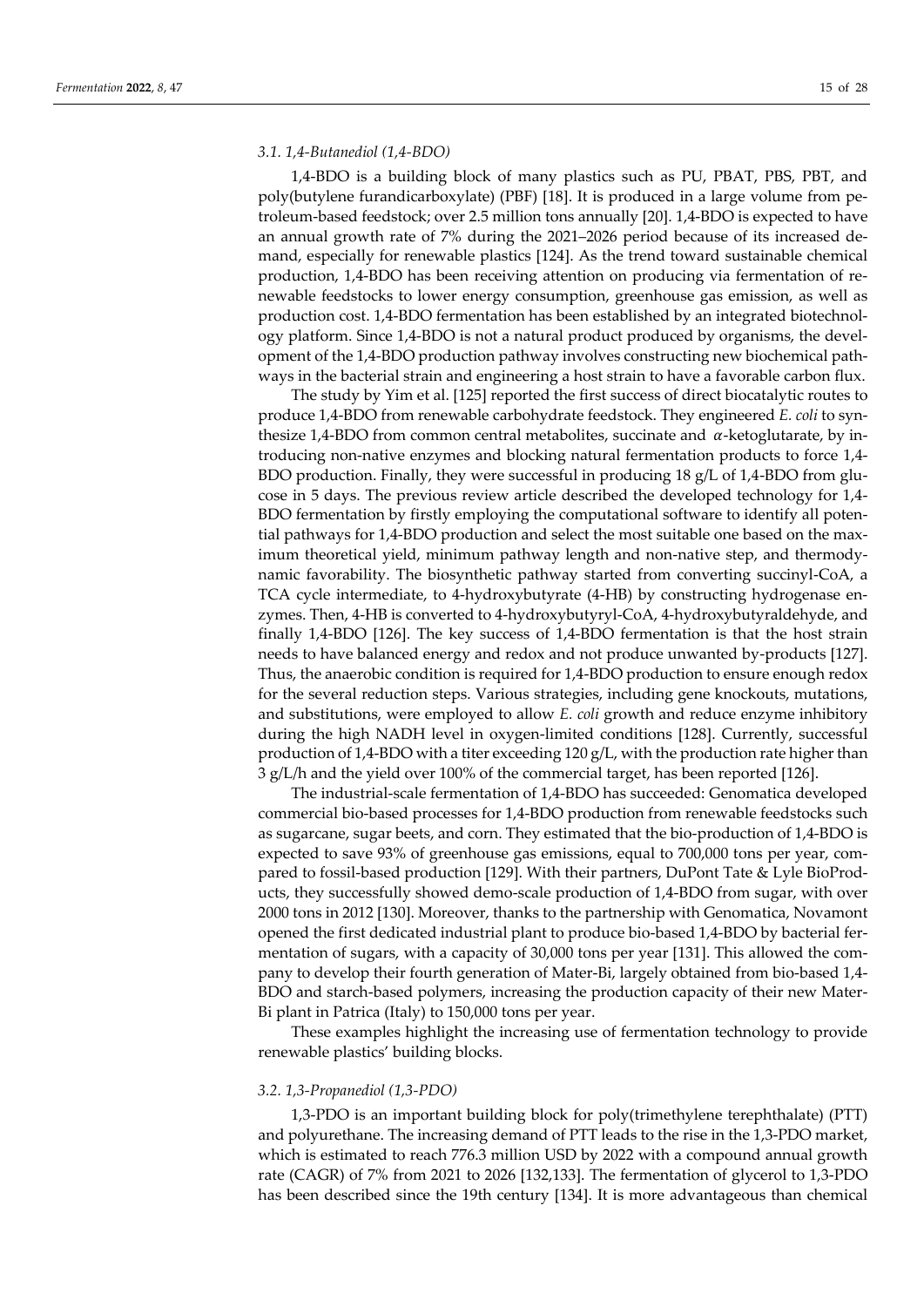methods in terms of reducing the use of toxic solvent and energy required and producing greater yield [135]. Despite the demand for it as a bioplastic monomer, the current driving force of 1,3-PDO bioproduction via fermentation is its contribution to utilizing crude glycerol surplus from biodiesel production. This renewable process is gaining more interest as valorizing waste to higher-value products and promoting more sustainable biofuel production.

Many microbes have been reported to ferment 1,3-PDO using glycerol as a feedstock, including bacteria (e.g., *Clostridium butyricum*, *Enterobacter agglomerans*, *Klebsiella pneumoniae*, *Lactobacillus brevis*, *Lactobacillus reuteri*, recombinant *E. coli*) and yeast *S. cerevisiae* [20,135–139]. The fed-batch fermentation reported by Wang et al. [140] achieved very high titer of 1,3-PDO, 104.8 and 94.2 g/L for refined and crude glycerol, respectively, contributing to the productivity of 3.4 and 3.0 g/L/h. The same study also investigated the potential industrial-scale production using sequential fed-batch fermentation and achieved a production of 1,3-PDO for eight cycles. Even though the average titer is reduced (85.0 g/L), it benefits the up-scale fermentation by reducing time of seed cultivation and improving stability of 1,3-PDO production. The yield of 1,3-PDO production from fed-batch fermentation of glycerol reported to our knowledge mostly ranges from 0.45 to 0.58  $g_{1,3\text{-PDO}}/g_{\text{Gly}}$ , indicating the favorable mode of operation for up-scale production [135,140,141].

The open mixed culture (MMC) technology is also receiving attention due to the advantage in non-sterile fermentation, which is favorable for the up-scale production, as it could reduce costs related to sterilization and pure feedstock requirements and enhance tolerance to feedstock and by-product (e.g., organic acid) toxicity [141]. Varrone et al. reported the potential continuous anaerobic fermentation of crude glycerol to 1,3-PDO by enriched anaerobic sludge at pH 5.5 and with a retention time of 12 h. Crude glycerol concentration could be increased to almost  $90 g/L$ , but the maximum substrate conversion rate (94%) was observed at a concentration around 50–60 g/L, using an animal fat-derived crude glycerol. The maximum productivity of 1,3-PDO observed in this study was 37.8 g/L/d [142]. After optimization, the adapted MMC reached a glycerol consumption rate of 137 g/L/d and a predicted 1,3-PDO production rates of 82.6 g/L/d [42].

DuPont Tate & Lyle in collaboration with Genencor patented the engineered *E. coli* strain transformed with the *Klebsiella pneumoniae* genes to produce high titer 1,3-PDO (up to 129 g/L) from glucose. They press-released the commercial process for 1,3-PDO from corn sugar in 2007, which consumes 40% less energy and reduces 20% greenhouse gas emissions compared to using petroleum-based feedstock [143,144].

# *3.3. Lactic Acid*

Fermentation of lactic acid has been discovered since around the 18th century, and it has become a very important product for food, chemical, cosmetic, and pharmaceutical industries. Lactic acid is the monomer of biodegradable PLA, which has various applications and relatively high market expansion. Thus, lactic fermentation technology plays a very important role in supporting the renewable plastic market. Microbial fermentation of lactic acid has numerous benefits over chemical synthesis by offering the advantages of low environmental impact, consumption of cost-effective renewable substrates, low-temperature requirements, low energy consumption, and the production of optically pure lactic acid (L(+) or D(−)) instead of a racemic DL-lactic acid mixtures by petrochemical process [84,145]. There are many manufacturers commercializing fermentative lactic acid such as Corbion, Galactic, NatureWorks LLC, Futerro, Henan Jindan Lactic Acid Technology Co., Ltd., BASF SE, Musashino Chemical (China) Co., Ltd., ThyssenKrupp AG, Dow, Cellulac, Jungbunzlauer Suisse AG, Vaishnavi Bio Tech, Teijin Limited, and Danimer Scientific [146].

The fermentation pathways of lactic acid from hexoses or pentoses include homolactic and heterolactic fermentation. Homolactic fermentation converts one mole of glucose to two moles of lactic acid via entering the glycolysis pathway. In contrast, the heterolactic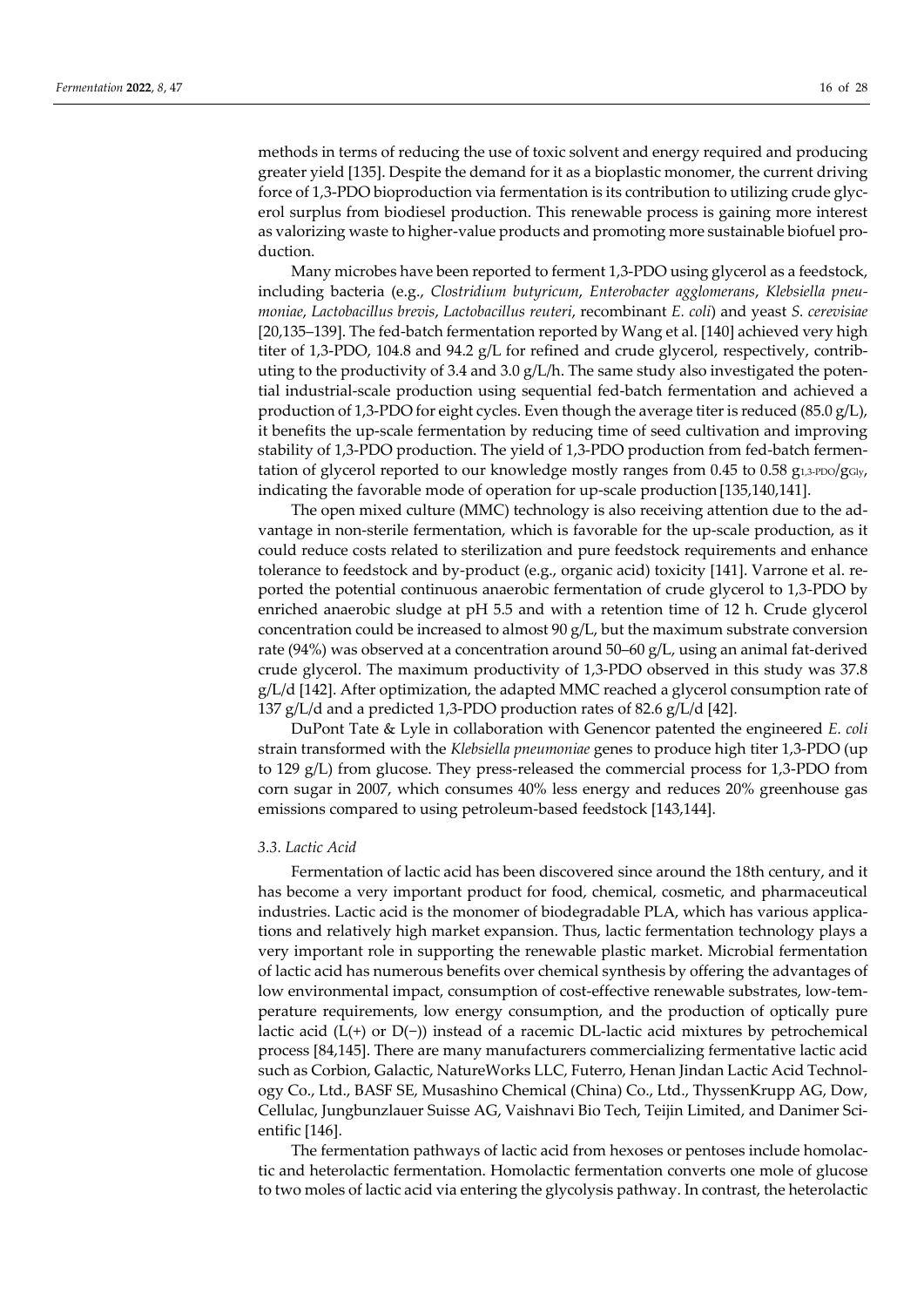fermentation produces lactic acid with co-product, CO2, ethanol, and/or acetic acid by metabolizing either hexoses or pentoses via pentose phosphate pathway [147]. Lactic acid bacteria (LAB) can be typically found among bacterial genera *Lactobacillus*, *Carnobacterium*, *Lactococcus*, *Streptococcus*, *Enterococcus*, *Vagococcus*, *Leuconostoc*, *Oenococcus*, *Pediococcus*, *Tetragonococcus*, *Aerococcus,* and *Weissella* of the order Lactobacillales [148]. Several *Bacillus*  sp. have also been reported to ferment lactic acid, e.g., *Bacillus coagulans*, *Bacillus subtilis*, *Bacillus licheniformis*, *Bacillus thermoamylovorans*, and *Bacillus stearothermophilus* [149–155].

Current development on lactic fermentation focuses on the use of renewable feedstock and process optimization to reduce production cost. Typical renewable feedstock includes food waste, sugar and starchy waste, lignocellulosic materials, crude glycerol, and microalgae to enhance the economic feasibility of lactic acid production and use the non-competitive substrate for food application [84]. *Pediococcus acidilactici*, for instance, was engineered to use lignocellulosic biomass (corn stover and wheat straw) by Qiu et al. [156,157], reaching high titers of D-lactic acid and L-lactic acid, with 97.3 and 130.8 g/L, respectively. The recent strategy to minimize contamination risk and facilitate non-sterilization lactic acid fermentation is using alkali- and thermo-tolerance strains [158]. They isolated *Enterococcus faecium* WH51-1, and successfully produced 44.6 g/L lactic acid with a yield of 0.89 g/g, from corn steep water at high temperature (45 °C) and pH (9.0). Another study by Zhang et al. [155] also succeeded in producing lactic acid with non-sterilized fermentation and reached high D-lactic acid concentration (145.2 g/L).

## *3.4. Succinic Acid*

Succinic acid has been the forefront chemical produced for biorefinery platforms and is the essential monomer for PBS and poly(butylene succinate-co-butylene terephthalate) (PBST). The bio-production of succinic acid has been obtained via fermentation by various strains; for example, *Actinobacillus succinogenes*, *Mannheimia succiniciproducens*, *Anaerobiospirillum succiniciproducens, Basfia succiniciproducens,* and recombinant *E. coli [159]*. However, the production of succinic acid leads to a drastic drop in pH; therefore, a significant amount of alkali is needed to maintain pH, thus impacting the production cost. Metabolic engineered yeast strains such as *S. cerevisiae* and *Yarrowia lipolytica* have been developed for their tolerance to low pH conditions [160,161].

In addition, many renewable carbon sources have been studied for succinic acid production. Chen et al. [162] reported the simultaneous saccharification and fermentation (SSF) process for producing succinic acid from liquefied cassava powder using *E. coli*  strain NZN111. A two-stage culture technique was applied, with a growth phase and fermentation phase in aerobic and anaerobic conditions, respectively. A very high succinic acid production of 106.17 g/L was obtained at 40 °C, which yielded 0.66 g/g cassava powder and reached the productivity of 2.54 g/L/h. Food waste hydrolysate was also studied for succinic acid production by *A. succinogenes* and *E. coli* in batch fermentation, reaching a production of 24.1 and 26.4 g/L, respectively. However, *A. succinogenes* was found to produce a high amount of by-products (13.7 g/L), including acetic, formic, and pyruvic acids [163]. Stylianou et al. [164] evaluated the continuous production of succinic acid from municipal solid waste and showed 21.2 g/L of succinic acid with a yield of 0.47 g/g and productivity of 1.27 g/L/h.

The demand for succinic acid in renewable plastic (PBS and PBST) production was projected to be 82,000 M t, with a 13.7% market share in 2020 [165]. The major key players commercializing succinic acid are LCY Biosciences Inc., Myriant, Reverdia, and Succinity. The first two companies use the technology based on developed *E. coli* strains. Reverdia uses recombinant *S. cerevisiae,* which can co-produce succinate with ethanol, so the ATP from ethanol fermentation can support succinic acid synthesis. Finally, Succinity employs *B. succiniciproducens* as a producing strain [166]. Each company has active plants with capacities exceeding 10,000 M tons in Europe, Asia, and the USA [167].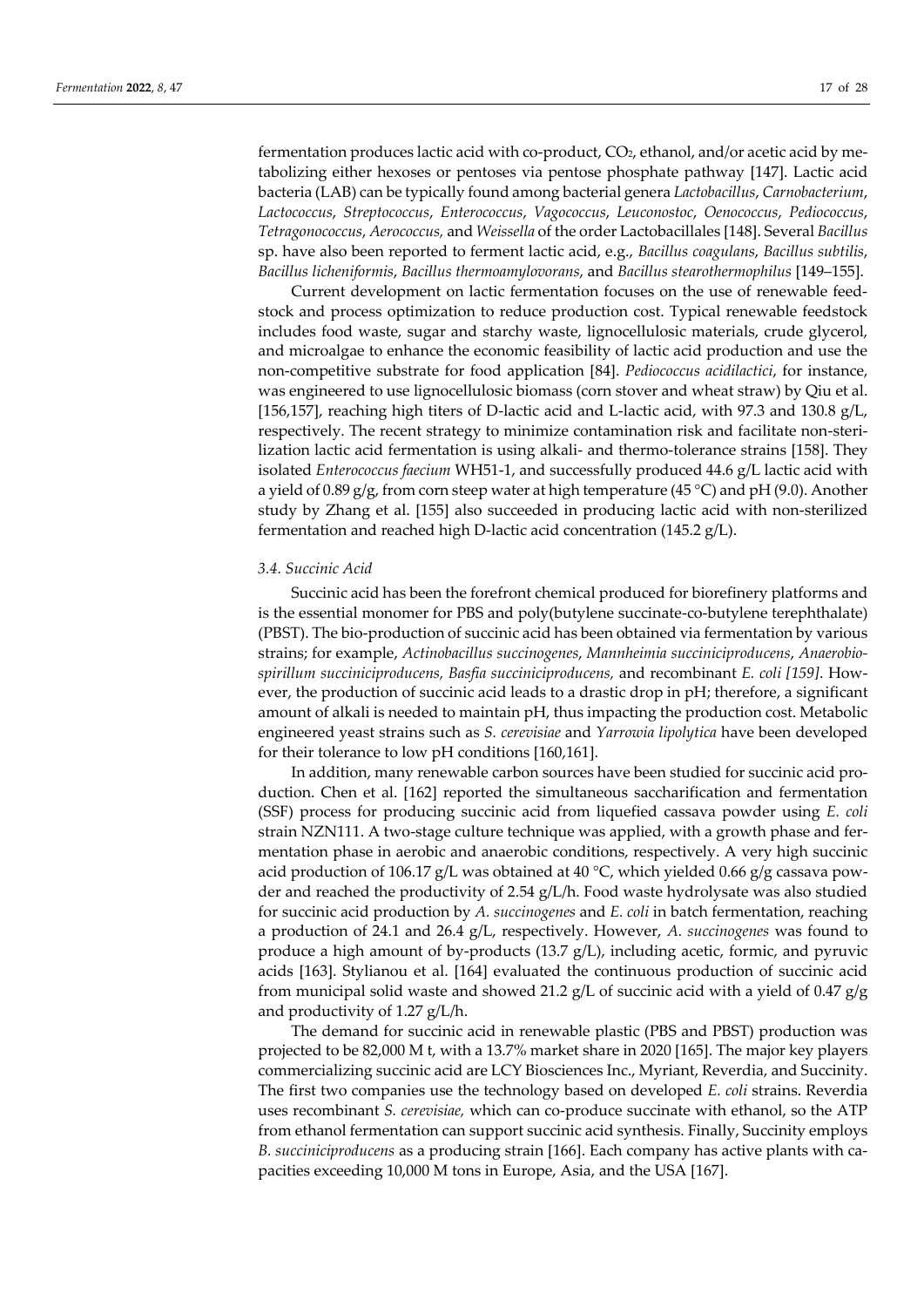# *3.5. Adipic Acid*

Adipic acid or hexanedioic acid has been widely used to produce PBAT, polyamide 4-6 (PA 4-6), PA 6-6, and PA 6. The biological approaches to producing adipic acid are either chemo-catalytic conversion of the bio-based precursors *cis,cis*-muconic acid or Dglucaric acid to adipic acid, or direct fermentation [168]. *cis,cis*-Muconic can be produced from lignin-derived aromatic compounds such as catechol, protocatechuate, and benzoate. D-glucaric acid can be produced from synthetic pathways in bacteria, but as it could be achieved at a very low titer, it is less favorable than *cis,cis*-muconic acid as a substrate for adipic acid.

The adipic acid synthesis pathway is usually not a native pathway in microorganisms. However, some have been identified to natively produce adipic acid, e.g., cellulolytic actinobacterium *Thermobifida fusca*, but the meager yield was found (0.045 g/g glucose) *[169]*. The successful expression of enoate reductases, the key enzyme for hydrogenation of muconic acid to adipic acid, from *Bacillus coagulans* in *S. cerevisiae* was demonstrated by Raj et al. [170]. The researchers were able to produce the final titer of adipic acid of 2.59 mg/L. The interesting method exploiting engineered reversal of the β-oxidation and expression of ω-functionalization enzymes in *E. coli* showed up to 170 mg/L of adipic acid production from glycerol [171]. Genomatica Inc. has patented several genetically engineered microorganisms producing adipic acid (JP2020174684A). Future research focusing on the improvement of titer is still needed. However, it can be expected that bio-adipic acid will enter the market in the coming years and substitute current petroleum-derived commercial synthesis.

### *3.6. New Emerging Bioplastic Monomers*

# 3.6.1. Azelaic Acid

Azelaic acid or nonanedioic acid is an  $\alpha$ ,  $\omega$ -dicarboxylic acid with nine carbons. It has been recently reported as a valuable bio-based monomer for biodegradable polymers; for example, azelaic acid-based polyesters, terpolymer containing azelaic acid, and polyamide containing azelaic acid [172]. An example of an azelaic acid-based polymer is poly(ethylene azelate) which showed to be biodegradable at a comparable rate with poly-  $\varepsilon$ -caprolactone [173]. The azelaic acid market is predicted to reach 160 million USD by 2023 [172].

The biosynthesis of azelaic acid starts from oleic acid derived from renewable oil, traditionally via ozonolysis (oxidation with ozone). However, it can now be synthesized using microbial fermentation. The direct biotransformation of nonanoic acid and its ester to azelaic acid was recently proposed using *Candida tropicalis* as a whole-cell biocatalyst. The biotransformation by continuous feeding of pure nonanoic acid, with the addition of inducer (nonane) and glucose, resulted in 30 g/L azelaic acid production with 0.3 g/L-h productivity and 90% molar yield [174].

In addition, multiple enzyme processes have been studied for the production of azelaic acid. Otte et al. developed a dual-expression system in *E. coli* expressing threeenzyme cascade (two plant enzymes; lipoxygenase and hydroperoxide lyase, and an endogenous oxidoreductase) to convert linoleic acid to azelaic acid in one-pot process [175,176]. The production of azelaic acid was 29 mg/L with a 34% conversion yield. Another study reported expressing several enzymes, including hydratase from *Stenotrophomonas maltophilia*, alcohol dehydrogenase (ADH) from *Micrococcus luteus*, and Bayer-Villiger monooxygenase from *Pseudomonas putida*, in *E. coli* for the transformation of oleic acid and plant oil into 9-hydroxynonanoic acid (an intermediate of azelaic acid) [177]. The compound can be consequently oxidized by ADH from *P. putida* GPo1 to azelaic acid [178]. They further investigated azelaic acid production using this system on several renewable oils and were able to produce 4.3 mM azelaic acid from 3 g/L olive oil [179]. Although the enzyme catalytic process is interesting for azelaic acid production, further work to increase its titer is still needed.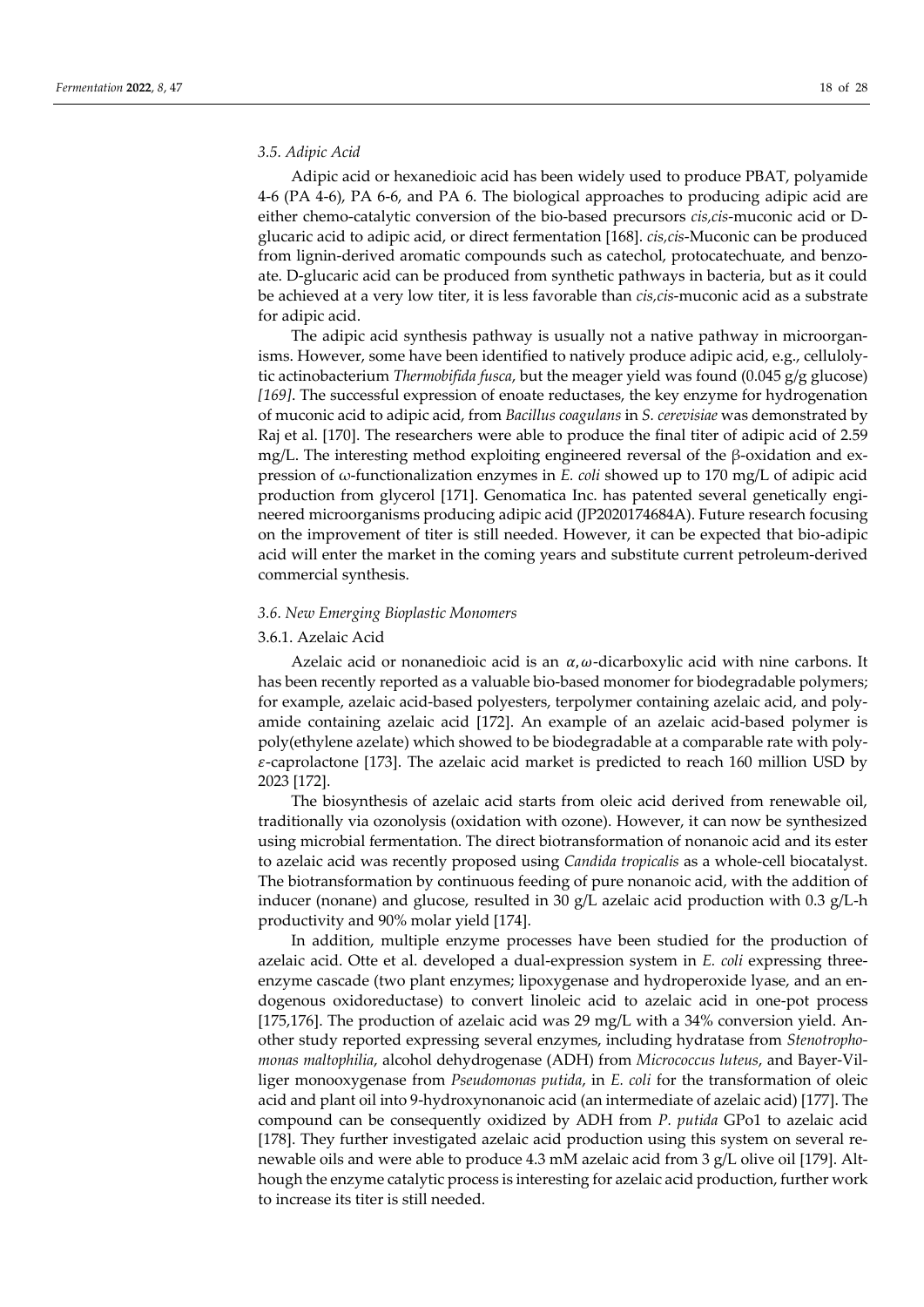# 3.6.2. Lactones

ε-Caprolactone is a cyclic ester with a substantial market for biodegradable plastic. The commercial ε-caprolactone is available as Placcel® M by Daicel Corporation with a purity greater than 99.5%, and it is used as a monomer for ring-opening polymerization with polyols to manufacture poly- $\varepsilon$ -caprolactone (PCL) [180]. Biosynthesis of  $\varepsilon$ -caprolactone has been proposed by several routes. Bornadel et al. employed a bi-enzymatic cascade consisting of a Baeyer–Villiger monooxygenase (BVMO) and an alcohol dehydrogenase (ADH) to convert co-substrate of cyclohexanone and 1,6-hexanediol to ε-caprolactone. They achieved >99% conversion with 20 mM ε-caprolactone production [181]. To solve the low productivity problem from product inhibition, lipase A from *Candida antarctica* was coupled into the enzymatic cascade for ring-opening oligomerization of in situ formed ε-caprolactone. The oligo-ε-caprolactone is also an easy option for further polymerization to PCL [182].

# 3.6.3. 6-Hydroxyhexanoic Acid (6HA)

Biodegradable polymer PCL can also be synthesized via polycondensation of 6HA [183]. The bio-production of 6HA has been reported by some recombinant strains. For example, *Pseudomonas taiwanensis [184]* and *Acidovorax* sp. [185]. Fermentation of 6HA by recombinant *P. taiwanensis* in stirred-tank bioreactor with a continuous cyclohexane supply was reported to reach a final concentration of 25 mM (3.3 g/L) [186].

# 3.6.4. Itaconic Acid

Itaconic acid was mentioned as one of the promising compounds, among other 12 bio-based products from biorefinery carbohydrates, by the US Department of Energy in 2004 [187]. Its application for innovative polymers (e.g., itaconic-derived antimicrobial polymer [188]) is growing, and the compound market is expected to reach USD 117.1 million by 2026 [189]. Itaconic acid is known to be produced from filamentous fungi, *Aspergillus terreus [190]*. Current advances in itaconic acid fermentation lie in the development of non-filamentous engineered strains, e.g., *E. coli*, *Ustilago maydis*, and *Y. lipolytica*, which tolerate high titers to improve feasibility in large-scale production [191,192].

# **4. Future Perspectives**

Triggered by the negative impact on the environment derived from large amounts of fossil-based plastic production and post-consumer plastic waste, research into renewable plastics has been increasing. More recently, focus has been dedicated to the biodegradable ones, illustrated by more than 20% market growth, compared to three years ago. By far, all types of renewable plastics have shown the possibility to be synthesized from biobased building blocks, at least on the laboratory scale. Fermentation technology has shown to play an important role in developing bio-based building blocks for renewable and/or plastics. Monomers for PBAT, PBS, PLA, drop-in, PTT, and PEF have been obtained through fermentation by both, natural and engineered strains. Some of these polymers even reached the commercialization stage, e.g., partially bio-based PBS synthesized from renewable bio-based succinic acid or PTT synthesized from bio-based 1,3-PDO by engineered bacterial strains. PHA production has also been developed using both renewable biomass and conventional plastic waste as feedstock. As a next step, efforts toward developing low-cost and high-titer processes are needed to accelerate commercialization.

In this sense, microbial defined mixed cultures or synthetic mixed cultures could contribute in decreasing production costs from 2G feedstock [3]. Moreover, metabolic engineering is going to represent a key driver for the industrialization of renewable plastics, by facilitating the bio-production of commodity chemical building blocks. Previously, *E. coli* was genetically manipulated to produce biochemicals such as D-lactate [193] and succinate [194]. These benefit the future up-scaled production, as *E. coli* is a well-characterized species and has simple nutrient requirements. However, new platforms based on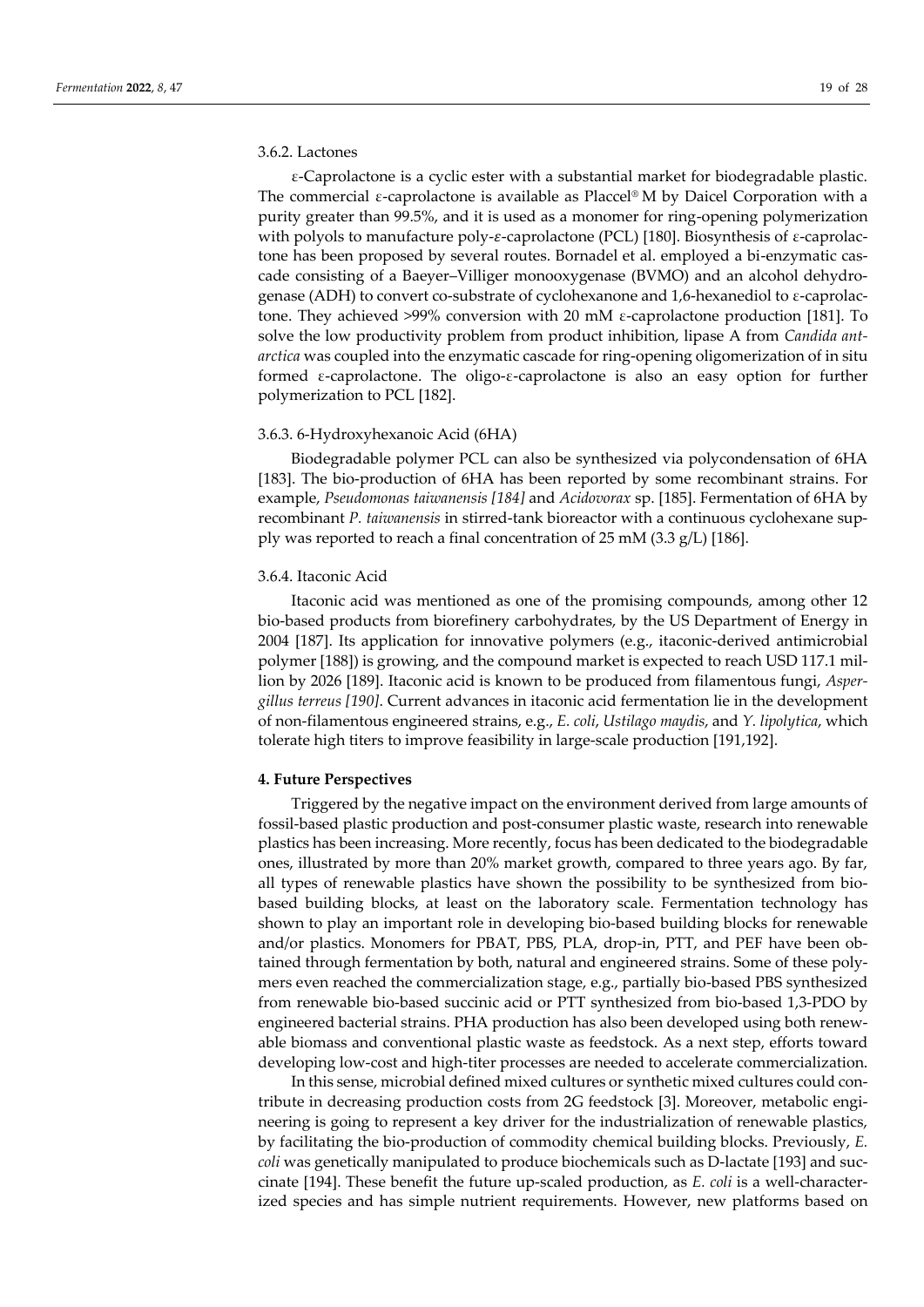non-conventional strains for industrial applications are under development. Omics technologies contribute to advancement in metabolic engineering. They help, for instance, in unravelling the metabolic pathway of unculturable microorganisms or in providing the data on beneficial mutations during adaptive laboratory evolution. Multi-omics approaches with computational system biology, protein engineering, and synthetic biology are the tools for establishing new (or unconventional) metabolic pathways producing desired plastic monomers [195]. For example, a proteomics-guided approach has been used to engineer polyketide synthases for in vitro production of adipic acid [196]. Such technologies also broaden the application of microbes in bio-upcycling; for example, the elucidation of EG [197] and 1,4-BDO [198] metabolism in *Pseudomonas putida* KT2440 were obtained by genome sequencing and proteomics analysis, which could be beneficial in upcycling plastic monomers. Using a metabolic engineering tool-set is an interesting approach that will allow the exploitation of new bio-based building blocks production routes that help meet the market demand of renewable plastic.

# **5. Conclusions**

The role of plastics in our society and economy is growing every year, but the rate of reuse and recycling is relatively low, showing considerable plastic pollution problems. Renewable plastics are materials of interest, for their potential contribution to alleviating negative environmental impacts seen with conventional fossil-based plastics, even though they are not going to solve the problem of poor waste management or low recycling rates, per se. Bio-based plastics promote carbon-neutral plastic production, using renewable biomass instead of depleting petrochemicals. The benefits would be magnified if they were designed to be biodegradable or compostable, allowing the carbon to re-enter the biogenic cycle, whenever reuse (think about facemasks) or closed-loop recycling (i.e., munch films) is not possible. Moreover, a recent study suggested that increased recycling rates would decrease the cost of recycled bioplastics by almost 50%, which is not the case with fossilbased ones (where recycled plastics are still more expensive than the virgin ones) [33]. The growth rate of global bioplastic production is expected to be more than 200% within the next five years [22], thus reaching a larger market share and become more of general use. The production of renewable and more bio-based plastic polymers, together with the development of new upcycling technologies, can thus provide a significant contribution to more sustainable plastic industry.

Currently, bio-based precursors of renewable plastic are forecasted to have a total growth of 4.5% by 2023 [199]. This will be achieved thanks to a significant contribution of fermentation technology that enables microbial production of various building blocks, such as 1,4-BDO, 1,3-PDO, FDCA, succinic acid, and other new fermentative compounds (azelaic acid, lactones, etc.). The advances in molecular biotechnology and bioprocess engineering have led to the development of superior microbial cell factories for unconventional bioproducts and more effective fermentation processes with increased titers. As an example, we can mention the traditionally petroleum-based biodegradable PBS that currently is synthesized from bio-based succinic acid and 1,4-BDO produced by metabolic engineered bacteria. New emerging plastic building blocks obtained through fermentation are turning toward polymers that can be functionalized with improved properties, or formulated to be recyclable materials, contributing to the solution of the end-of-life issue. Moreover, new bio-based building blocks should lead to polymers with superior functional properties. Future efforts are going to be dedicated to the scale-up of these technologies, to reach industrial scale and decrease production costs, which are still not competitive with conventional fossil-based plastics.

**Author Contributions:** Conceptualization, C.V.; writing—original draft preparation, P.L.; writing review and editing, P.L. and C.V.; visualization, P.L.; supervision, C.V.; project administration, C.V.; funding acquisition, C.V. All authors have read and agreed to the published version of the manuscript.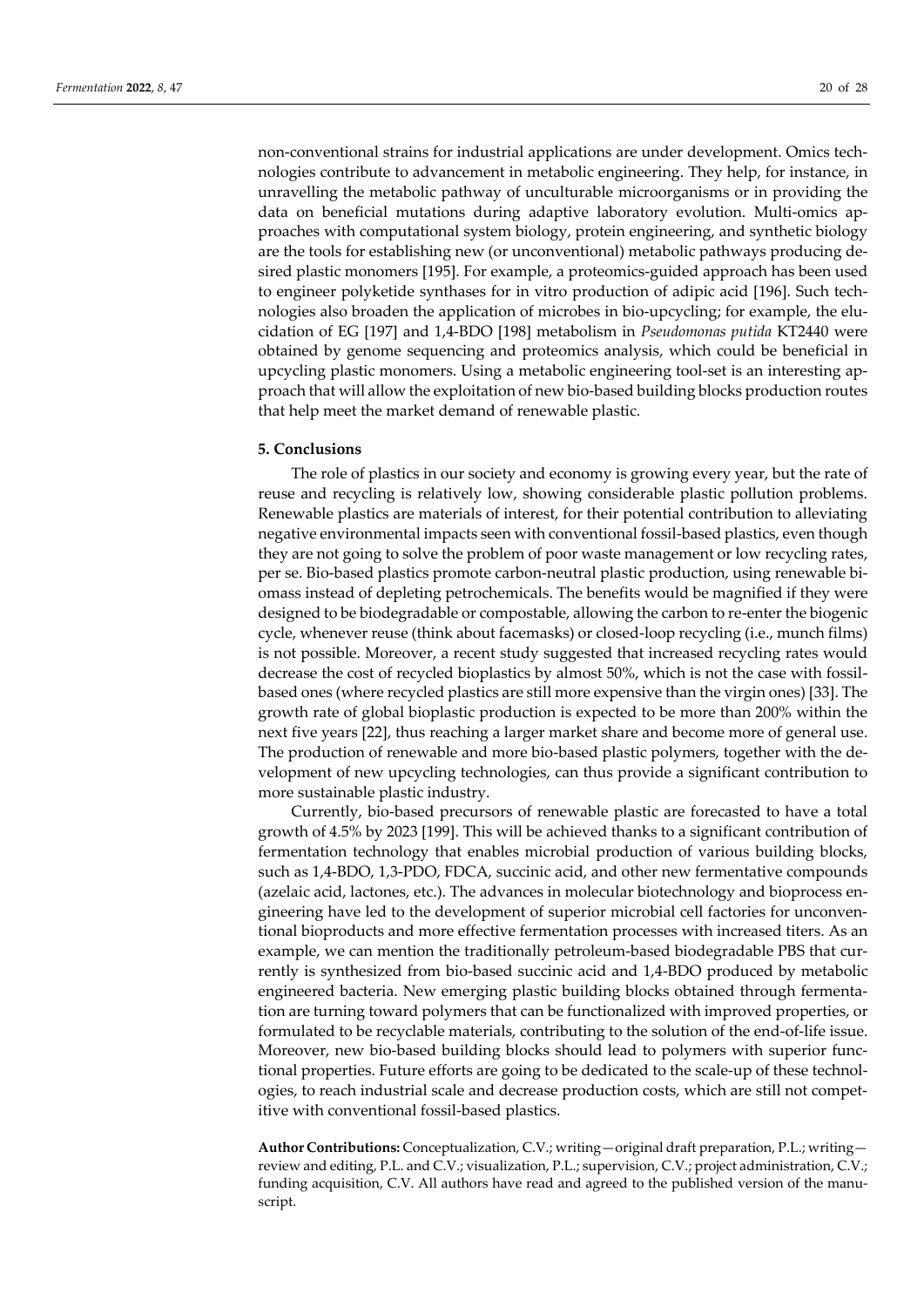**Funding:** This work was funded by the H2020 UPLIFT project (Grant Agreement no. 953073).

**Institutional Review Board Statement:** Not applicable.

**Informed Consent Statement:** Not applicable.

**Data Availability Statement:** Not applicable.

**Acknowledgments:** The authors wish to thank the European Commission, under H2020 Grant Agreement no. 953073 (acronym: UPLIFT), and the Department of Chemistry and Bioscience, Aalborg University for the financial support of this work.

**Conflicts of Interest:** The authors declare no conflict of interest.

## **References**

- 1. Ali, S.S.; Elsamahy, T.; Al-Tohamy, R.; Zhu, D.; Mahmoud, Y.A.G.; Koutra, E.; Metwally, M.A.; Kornaros, M.; Sun, J. Plastic wastes biodegradation: Mechanisms, challenges and future prospects. *Sci. Total Environ.* **2021**, *780*, 146590. https://doi.org/10.1016/J.SCITOTENV.2021.146590.
- 2. Chen, X.; Yan, N. A brief overview of renewable plastics. *Mater. Today Sustain.* **2020**, *7*, 100031. https://doi.org/10.1016/J.MTSUST.2019.100031.
- 3. Jenkins, S.; Quer, A.M.I.; Fonseca, C.; Varrone, C. Microbial degradation of plastics: New plastic degraders, mixed cultures and engineering strategies. Chapter 12. In *Soil Microenvironment for Bioremediation and Polymer Production*; Jamil, N., Kumar, P., Batool, R., Eds.; Wiley Online Book: Hoboken, NJ, USA, 2019; pp. 215–238 ISBN 9781119592129.
- 4. PlasticsEurope the Facts 2020. Available online: https://www.plasticseurope.org/application/files/3416/2270/7211/Plastics the facts-WEB-2020 versionJun21 final.pdf (accessed on 3 Sepetember 2021).
- 5. European Environmental Agency. Plastics, the Circular Economy and Europe′s Environment—A Priority for Action; Copenhagen, Denmark, 2021.
- 6. Hamilton, L.A.; Feit, S.; Muffett, C.; Kelso, M.; Rubright, S.M.; Bernhardt, C.; Schaeffer, E.; Moon, D.; Morris, J.; Labbé-Bellas, R. *Plastic & Climate The Hidden Costs of a Plastic Planet*; Center for International Environmental Law (CIEL): Washington, D.C., USA, 2019.
- 7. Benson, N.U.; Bassey, D.E.; Palanisami, T. COVID pollution: Impact of COVID-19 pandemic on global plastic waste footprint. *Heliyon* **2021**, *7*, e06343. https://doi.org/10.1016/J.HELIYON.2021.E06343.
- 8. Hatti-Kaul, R.; Nilsson, L.J.; Zhang, B.; Rehnberg, N.; Lundmark, S. Designing Biobased Recyclable Polymers for Plastics. *Trends Biotechnol.* **2020**, *38*, 50–67. https://doi.org/10.1016/J.TIBTECH.2019.04.011.
- 9. Lebreton, L.; Slat, B.; Ferrari, F.; Sainte-Rose, B.; Aitken, J.; Marthouse, R.; Hajbane, S.; Cunsolo, S.; Schwarz, A.; Levivier, A.; et al. Evidence that the Great Pacific Garbage Patch is rapidly accumulating plastic. *Sci. Rep.* **2018**, *8*, 1–15. https://doi.org/10.1038/s41598-018-22939-w.
- 10. United States Environmental Protection Agency Facts and Figures about Materials, Waste and Recycling. Available online: https://www.epa.gov/facts-and-s-about-materials-waste-and-recycling/plastics-material-specific-data (accessed on 20 December 2021).
- 11. Sohn, Y.J.; Kim, H.T.; Baritugo, K.A.; Jo, S.Y.; Song, H.M.; Park, S.Y.; Park, S.K.; Pyo, J.; Cha, H.G.; Kim, H.; et al. Recent Advances in Sustainable Plastic Upcycling and Biopolymers. *Biotechnol. J.* **2020**, *15*, 1900489. https://doi.org/10.1002/BIOT.201900489.
- 12. Tournier, V.; Topham, C.M.; Gilles, A.; David, B.; Folgoas, C.; Moya-Leclair, E.; Kamionka, E.; Desrousseaux, M.L.; Texier, H.; Gavalda, S.; et al. An engineered PET depolymerase to break down and recycle plastic bottles. *Nature* **2020**, *580*, 216–219. https://doi.org/10.1038/s41586-020-2149-4.
- 13. Rennison, A.; Winther, J.R.; Varrone, C. Rational Protein Engineering to Increase the Activity and Stability of IsPETase Using the PROSS Algorithm. *Polymer* **2021**, *13*, 3884. https://doi.org/10.3390/POLYM13223884.
- 14. Eerhart, A.J.J.E.; Faaij, A.P.C.; Patel, M.K. Replacing fossil based PET with biobased PEF.; Process analysis, energy and GHG balance. *Energy Environ. Sci.* **2012**, *5*, 6407–6422. https://doi.org/10.1039/C2EE02480B.
- 15. Burgess, S.K.; Leisen, J.E.; Kraftschik, B.E.; Mubarak, C.R.; Kriegel, R.M.; Koros, W.J. Chain mobility, thermal, and mechanical properties of poly(ethylene furanoate) compared to poly(ethylene terephthalate). *Macromolecules* **2014**, *47*, 1383–1391. https://doi.org/10.1021/MA5000199/SUPPL\_FILE/MA5000199\_SI\_001.PDF.
- 16. Cywar, R.M.; Rorrer, N.A.; Hoyt, C.B.; Beckham, G.T.; Chen, E.Y.X. Bio-based polymers with performance-advantaged properties. *Nat. Rev. Mater.* **2021**, 1–21. https://doi.org/10.1038/s41578-021-00363-3.
- 17. Pellis, A.; Malinconico, M.; Guarneri, A.; Gardossi, L. Renewable polymers and plastics: Performance beyond the green. *New Biotechnol.* **2021**, *60*, 146–158. https://doi.org/10.1016/J.NBT.2020.10.003.
- 18. Harmsen, P.F.H.; Hackmann, M.M.; Bos, H.L. Green building blocks for bio-based plastics. *Biofuels Bioprod. Biorefining* **2014**, *8*, 306–324. https://doi.org/10.1002/BBB.1468.
- 19. Bhatia, S.K.; Bhatia, R.K.; Yang, Y.-H. Biosynthesis of polyesters and polyamide building blocks using microbial fermentation and biotransformation. *Rev. Environ. Sci. Bio/Technol.* **2016**, *15*, 639–663. https://doi.org/10.1007/s11157-016-9415-9.
- 20. Pellis, A.; Herrero Acero, E.; Gardossi, L.; Ferrario, V.; Guebitz, G.M. Renewable building blocks for sustainable polyesters: New biotechnological routes for greener plastics. *Polym. Int.* **2016**, *65*, 861–871. https://doi.org/10.1002/PI.5087.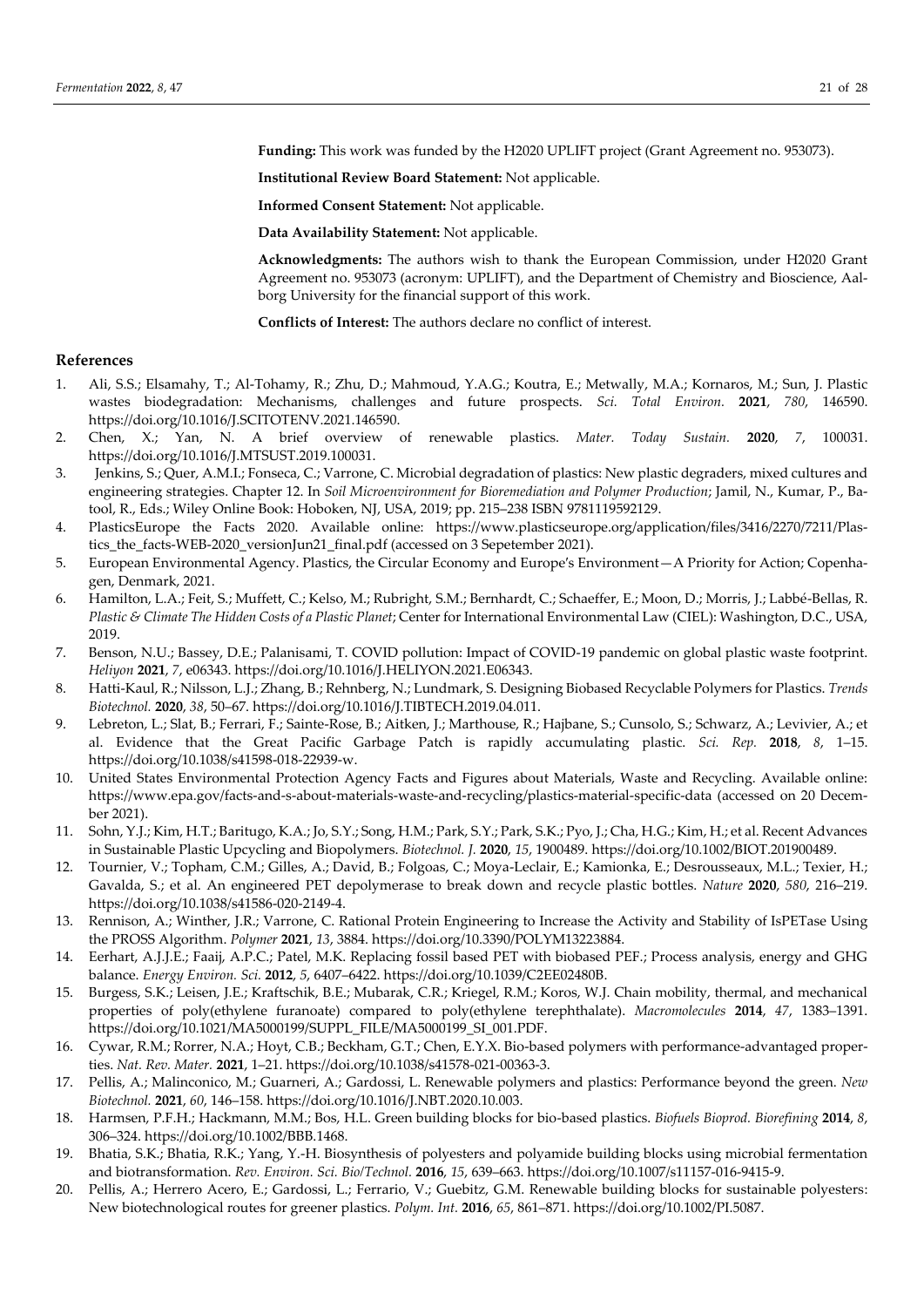- 21. European Bioplastics; Nova-Institute Bioplastics Market Data 2020. Available online: https://www.european-bioplastics.org/market/ (accessed on 8 Sepetember 2021).
- 22. European Bioplastic; Nova-Institute Bioplastics Market Development Update 2021. Available online: https://www.europeanbioplastics.org/global-bioplastics-production-will-more-than-triple-within-the-next-five-years/ (accessed on 12 December 2021).
- 23. European Bioplastics Fact Sheet: What Are Bioplastics? Available online: https://docs.european-bioplastics.org/publications/fs/EuBP\_FS\_What\_are\_bioplastics.pdf (accessed on 20 December 2021).
- 24. Naser, A.Z.; Deiab, I.; Darras, B.M. Poly(lactic acid) (PLA) and polyhydroxyalkanoates (PHAs), green alternatives to petroleumbased plastics: A review. *RSC Adv.* **2021**, *11*, 17151–17196. https://doi.org/10.1039/D1RA02390J.
- 25. European Bioplastics; Nova-Institute Bioplastics Market Data 2018. Available online: https://www.european-bioplastics.org/wp-content/uploads/2016/02/Report\_Bioplastics-Market-Data\_2018.pdf (accessed on 20 December 2021).
- 26. Loos, K.; Zhang, R.; Pereira, I.; Agostinho, B.; Hu, H.; Maniar, D.; Sbirrazzuoli, N.; Silvestre, A.J.D.; Guigo, N.; Sousa, A.F. A Perspective on PEF Synthesis, Properties, and End-Life. *Front. Chem.* **2020**, *8*, 585. https://doi.org/10.3389/FCHEM.2020.00585/BIBTEX.
- 27. Van Putten, R.J.; Van Der Waal, J.C.; De Jong, E.; Rasrendra, C.B.; Heeres, H.J.; De Vries, J.G. Hydroxymethylfurfural, A Versatile Platform Chemical Made from Renewable Resources. *Chem. Rev.* **2013**, *113*, 1499–1597. https://doi.org/10.1021/CR300182K.
- 28. Yuan, H.; Liu, H.; Du, J.; Liu, K.; Wang, T.; Liu, L. Biocatalytic production of 2,5-furandicarboxylic acid: Recent advances and future perspectives. *Appl. Microbiol. Biotechnol.* **2019**, *104*, 527–543. https://doi.org/10.1007/S00253-019-10272-9.
- 29. Hwang, K.R.; Jeon, W.; Lee, S.Y.; Kim, M.S.; Park, Y.K. Sustainable bioplastics: Recent progress in the production of bio-building blocks for the bio-based next-generation polymer PEF. *Chem. Eng. J.* **2020**, *390*, 124636. https://doi.org/10.1016/J.CEJ.2020.124636.
- 30. Werpy, T.; Petersen, G. *Top Value Added Chemicals from Biomass: Volume I—Results of Screening for Potential Candidates from Sugars and Synthesis Gas*; Pacific Northwest National Laboratory (PNNL) and National Renewable Energy Laboratory (NREL): Richland, WA, USA, 2004. https://doi.org/10.2172/15008859.
- 31. Avantium Chemicals BV Sustainable and Carbon-Efficient Mono-Ethylene Glycol Generation in Demonstration PLANT. Available online: https://cordis.europa.eu/project/id/822956 (accessed on 12 December 2021).
- 32. Scott, A. Avantium starts Producing Biobased Ethylene Glycol. Available online: https://cen.acs.org/business/biobased-chemicals/Avantium-starts-producing-biobased-ethylene/97/i45 (accessed on 12 December 2021).
- 33. Roux, M.; Varrone, C.; Assessing the Economic Viability of the Plastic Biorefinery Concept and Its Contribution to a More Circular Plastic Sector. *Polymer* **2021**, *13*, 3883. https://doi.org/10.3390/POLYM13223883.
- 34. Weinberger, S.; Haernvall, K.; Scaini, D.; Ghazaryan, G.; Zumstein, M.T.; Sander, M.; Pellis, A.; Guebitz, G.M. Enzymatic surface hydrolysis of poly(ethylene furanoate) thin films of various crystallinities. *Green Chem.* **2017**, *19*, 5381–5384. https://doi.org/10.1039/C7GC02905E.
- 35. Matos, M.; Sousa, A.F.; Fonseca, A.C.; Freire, C.S.R.; Coelho, J.F.J.; Silvestre, A.J.D.; Matos, M.; Sousa, A.F.; Freire, C.S.R.; Silvestre, A.J.D.; et al. A New Generation of Furanic Copolyesters with Enhanced Degradability: Poly(ethylene 2,5-furandicarboxylate)-co-poly(lactic acid) Copolyesters. *Macromol. Chem. Phys.* **2014**, *215*, 2175–2184. https://doi.org/10.1002/MACP.201400175.
- 36. Yu, Z.; Zhou, J.; Cao, F.; Wen, B.; Zhu, X.; Wei, P. Chemosynthesis and characterization of fully biomass-based copolymers of ethylene glycol, 2,5-furandicarboxylic acid, and succinic acid. *J. Appl. Polym. Sci.* **2013**, *130*, 1415–1420. https://doi.org/10.1002/APP.39344.
- 37. Papadopoulos, L.; Magaziotis, A.; Nerantzaki, M.; Terzopoulou, Z.; Papageorgiou, G.Z.; Bikiaris, D.N. Synthesis and characterization of novel poly(ethylene furanoate-co-adipate) random copolyesters with enhanced biodegradability. *Polym. Degrad. Stab.* **2018**, *156*, 32–42. https://doi.org/10.1016/J.POLYMDEGRADSTAB.2018.08.002.
- 38. Polymer Properties Database Polytrimethylene Terephthalate (PTT). Available online: https://polymerdatabase.com/Polymer Brands/PTT.html (accessed on 12 December 2021).
- 39. Zhang, J. Study of Poly(Trimethylene Terephthalate) as an Engineering Thermoplastics Material. *J. Appl. Polym. Sci.* **2004**, *91*, 1657–1666. https://doi.org/10.1002/APP.13322.
- 40. Patel, M.; Angerer, G.; Crank, M.; Schleich, J.; Marscheider-Weidemann, F.; Wolf, O.; Hüsing, B. Techno-economic feasibility of large-scale production of bio-based polymers in Europe; Wolf, O., Ed.; Technical Report EUR, 22103 EN: Sevilla, Spain, 2005; ISBN 9279012304.
- 41. Sauer, M.; Marx, H.; Mattanovich, D. Microbial Production of 1,3-Propanediol. *Recent Pat. Biotechnol.* **2008**, *2*, 191–197. https://doi.org/10.2174/187220808786240999.
- 42. Varrone, C.; Skiadas, I.V.; Gavala, H.N. Effect of hydraulic retention time on the modelling and optimization of joint 1,3 PDO and BuA production from 2G glycerol in a chemostat process. *Chem. Eng. J.* **2018**, *347*, 525–534. https://doi.org/10.1016/J.CEJ.2018.04.071.
- 43. Rahman, M.H.; Bhoi, P.R. An overview of non-biodegradable bioplastics. *J. Clean. Prod.* **2021**, *294*, 126218. https://doi.org/10.1016/J.JCLEPRO.2021.126218.
- 44. He, Y.; Luo, Y.; Yang, M.; Zhang, Y.; Zhu, L.; Fan, M.; Li, Q. Selective catalytic synthesis of bio-based terephthalic acid from lignocellulose biomass. *Appl. Catal. A Gen.* **2021**, 630, 118440. https://doi.org/10.1016/J.APCATA.2021.118440.
- 45. Luo, Z.W.; Lee, S.Y. Biotransformation of p-xylene into terephthalic acid by engineered Escherichia coli. *Nat. Commun.* **2017**, *8*, 1–8. https://doi.org/10.1038/ncomms15689.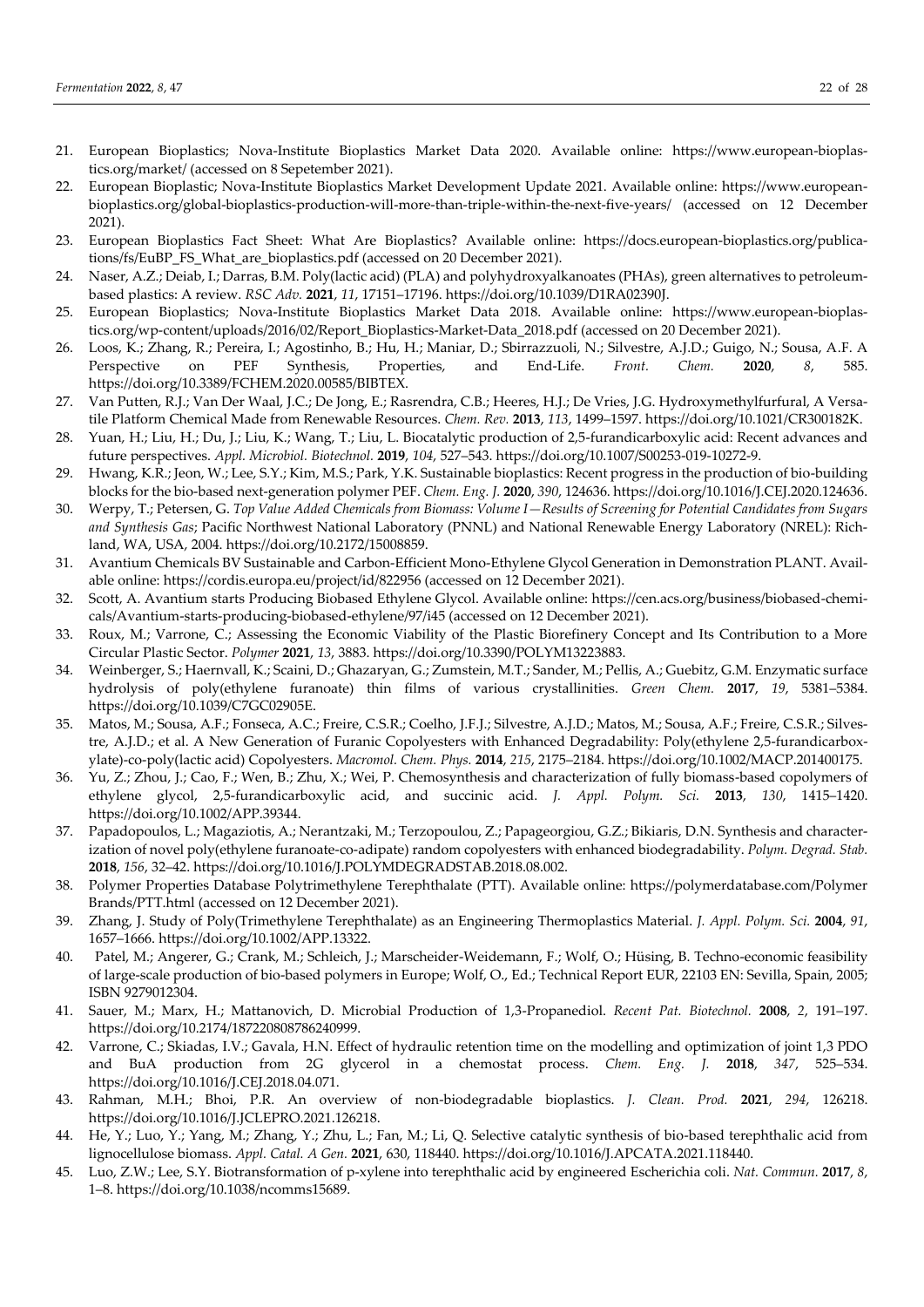- 46. Zhang, P.; Nguyen, V.; Frost, J.W. Synthesis of terephthalic acid from methane. *ACS Sustain. Chem. Eng.* **2016**, *4*, 5998–6001. https://doi.org/10.1021/ACSSUSCHEMENG.6B01268/SUPPL\_FILE/SC6B01268\_SI\_001.PDF.
- 47. Polymer Properties Database Biopolyamides. Available online: https://polymerdatabase.com/Polymer Brands/Biopolyamides.html (accessed on 12 October 2021).
- 48. Bioplastics News Bio-Based Polyamides. Available online: https://bioplasticsnews.com/2016/11/21/bio-based-polyamides/ (accessed on 12 October 2021).
- 49. Siracusa, V.; Blanco, I. Bio-Polyethylene (Bio-PE), Bio-Polypropylene (Bio-PP) and Bio-Poly(ethylene terephthalate) (Bio-PET): Recent Developments in Bio-Based Polymers Analogous to Petroleum-Derived Ones for Packaging and Engineering Applications. *Polymer* **2020**, *12*, 1641. https://doi.org/10.3390/POLYM12081641.
- 50. Salvador, M.; Abdulmutalib, U.; Gonzalez, J.; Kim, J.; Smith, A.A.; Faulon, J.L.; Wei, R.; Zimmermann, W.; Jimenez, J.I. Microbial Genes for a Circular and Sustainable Bio-PET Economy. *Genes* **2019**, *10*, 373. https://doi.org/10.3390/GENES10050373.
- 51. Nakajima, H.; Dijkstra, P.; Loos, K. The Recent Developments in Biobased Polymers toward General and Engineering Applications: Polymers that are Upgraded from Biodegradable Polymers, Analogous to Petroleum-Derived Polymers, and Newly Developed. *Polymer* **2017**, *9*, 523. https://doi.org/10.3390/POLYM9100523.
- 52. The Coca-Cola Company Coca-Cola Collaborates with Tech Partners to Create Bottle Prototype Made from 100% Plant-Based Sources. Available online: https://www.coca-colacompany.com/news/100-percent-plant-based-plastic-bottle (accessed on 19 December 2021).
- 53. Barecka, M.H.; Skiborowski, M.; Górak, A. Process Intensification in Practice: Ethylene Glycol Case Study. In *Practical Aspects of Chemical Engineerin*g; Ochowiak, M., Doligalski, M., Woziwodzki, S., Mitkowski, P.T., Eds.; Springer: Cham, Switzerland, 2018; pp. 17–34 ISBN 978-3-319-73978-6.
- 54. Cabulong, R.B.; Valdehuesa, K.N.G.; Ramos, K.R.M.; Nisola, G.M.; Lee, W.K.; Lee, C.R.; Chung, W.J. Enhanced yield of ethylene glycol production from d-xylose by pathway optimization in Escherichia coli. *Enzyme Microb. Technol.* **2017**, *97*, 11–20. https://doi.org/10.1016/J.ENZMICTEC.2016.10.020.
- 55. Wang, Y.; Xian, M.; Feng, X.; Liu, M.; Zhao, G. Biosynthesis of ethylene glycol from d-xylose in recombinant Escherichia coli. *Bioengineered* **2018**, *9*, 233–241. https://doi.org/10.1080/21655979.2018.1478489.
- 56. Pereira, B.; Zhang, H.; De Mey, M.; Lim, C.G.; Li, Z.J.; Stephanopoulos, G. Engineering a novel biosynthetic pathway in Escherichia coli for production of renewable ethylene glycol. *Biotechnol. Bioeng.* **2016**, *113*, 376–383. https://doi.org/10.1002/BIT.25717.
- 57. Islam, M.A.; Hadadi, N.; Ataman, M.; Hatzimanikatis, V.; Stephanopoulos, G. Exploring biochemical pathways for mono-ethylene glycol (MEG) synthesis from synthesis gas. *Metab. Eng.* **2017**, *41*, 173–181. https://doi.org/10.1016/J.YMBEN.2017.04.005.
- 58. Uranukul, B.; Woolston, B.M.; Fink, G.R.; Stephanopoulos, G. Biosynthesis of monoethylene glycol in Saccharomyces cerevisiae utilizing native glycolytic enzymes. *Metab. Eng.* **2019**, *51*, 20–31. https://doi.org/10.1016/J.YMBEN.2018.09.012.
- 59. Gevo An Overview of Gevo's Biobased Isobutananol Production Process. Available online: https://gevo.com/wp-content/uploads/2019/11/Gevo-WP\_Isobutanol.1.pdf (accessed on 15 October 2021).
- 60. Carraher, J.M.; Pfennig, T.; Rao, R.G.; Shanks, B.H.; Tessonnier, J.P. cis,cis-Muconic acid isomerization and catalytic conversion to biobased cyclic-C6-1,4-diacid monomers. *Green Chem.* **2017**, *19*, 3042–3050. https://doi.org/10.1039/C7GC00658F.
- 61. Agirrezabal-Telleria, I.; Gandarias, I.; Arias, P.L. Heterogeneous acid-catalysts for the production of furan-derived compounds (furfural and hydroxymethylfurfural) from renewable carbohydrates: A review. *Catal. Today* **2014**, *234*, 42–58. https://doi.org/10.1016/J.CATTOD.2013.11.027.
- 62. Shiramizu, M.; Toste, F.D. On the Diels-Alder Approach to Solely Biomass-Derived Polyethylene Terephthalate (PET): Conversion of 2,5-Dimethylfuran and Acrolein into p-Xylene. *Chem.-A Eur. J.* **2011**, *17*. https://doi.org/10.1002/chem.201101580.
- 63. Tachibana, Y.; Kimura, S.; Kasuya, K.I. Synthesis and Verification of Biobased Terephthalic Acid from Furfural. *Sci. Rep.* **2015**, *5*, 1–5. https://doi.org/10.1038/srep08249.
- 64. Chen, G.Q.; Patel, M.K. Plastics derived from biological sources: Present and future: A technical and environmental review. *Chem. Rev.* **2012**, *112*, 2082–2099. https://doi.org/10.1021/CR200162D/SUPPL\_FILE/CR200162D\_SI\_001.PDF.
- 65. Isikgor, F.H.; Becer, C.R. Lignocellulosic biomass: A sustainable platform for the production of bio-based chemicals and polymers. *Polym. Chem.* **2015**, *6*, 4497–4559. https://doi.org/10.1039/C5PY00263J.
- 66. Gama, N.; Ferreira, A.; Materials, A. Polyurethane foams: Past, present, and future. *Materials* **2018**, *11*, 1841. https://doi.org/10.3390/ma11101841.
- 67. Utomo, R.N.C.; Li, W.J.; Tiso, T.; Eberlein, C.; Doeker, M.; Heipieper, H.J.; Jupke, A.; Wierckx, N.; Blank, L.M. Defined Microbial Mixed Culture for Utilization of Polyurethane Monomers. *ACS Sustain. Chem. Eng.* **2020**, *8*, 17466–17474. https://doi.org/10.1021/ACSSUSCHEMENG.0C06019.
- 68. Heinrich, L.A. Future opportunities for bio-based adhesives—advantages beyond renewability. *Green Chem.* **2019**, *21*, 1866– 1888. https://doi.org/10.1039/C8GC03746A.
- 69. Noreen, A.; Zia, K.M.; Zuber, M.; Tabasum, S.; Zahoor, A.F. Bio-based polyurethane: An efficient and environment friendly coating systems: A review. *Prog. Org. Coat.* **2016**, *91*, 25–32. https://doi.org/10.1016/J.PORGCOAT.2015.11.018.
- 70. Sahoo, S.; Kalita, H.; Mohanty, S.; Nayak, S.K. Synthesis and characterization of vegetable oil based polyurethane derived from low viscous bio aliphatic isocyanate: Adhesion strength to wood-wood substrate bonding. *Macromol. Res.* **2017**, *25*, 772–778. https://doi.org/10.1007/S13233-017-5080-2.
- 71. Jiang, T.; Duan, Q.; Zhu, J.; Liu, H.; Yu, L. Starch-based biodegradable materials: Challenges and opportunities. *Adv. Ind. Eng. Polym. Res.* **2020**, *3*, 8–18. https://doi.org/10.1016/J.AIEPR.2019.11.003.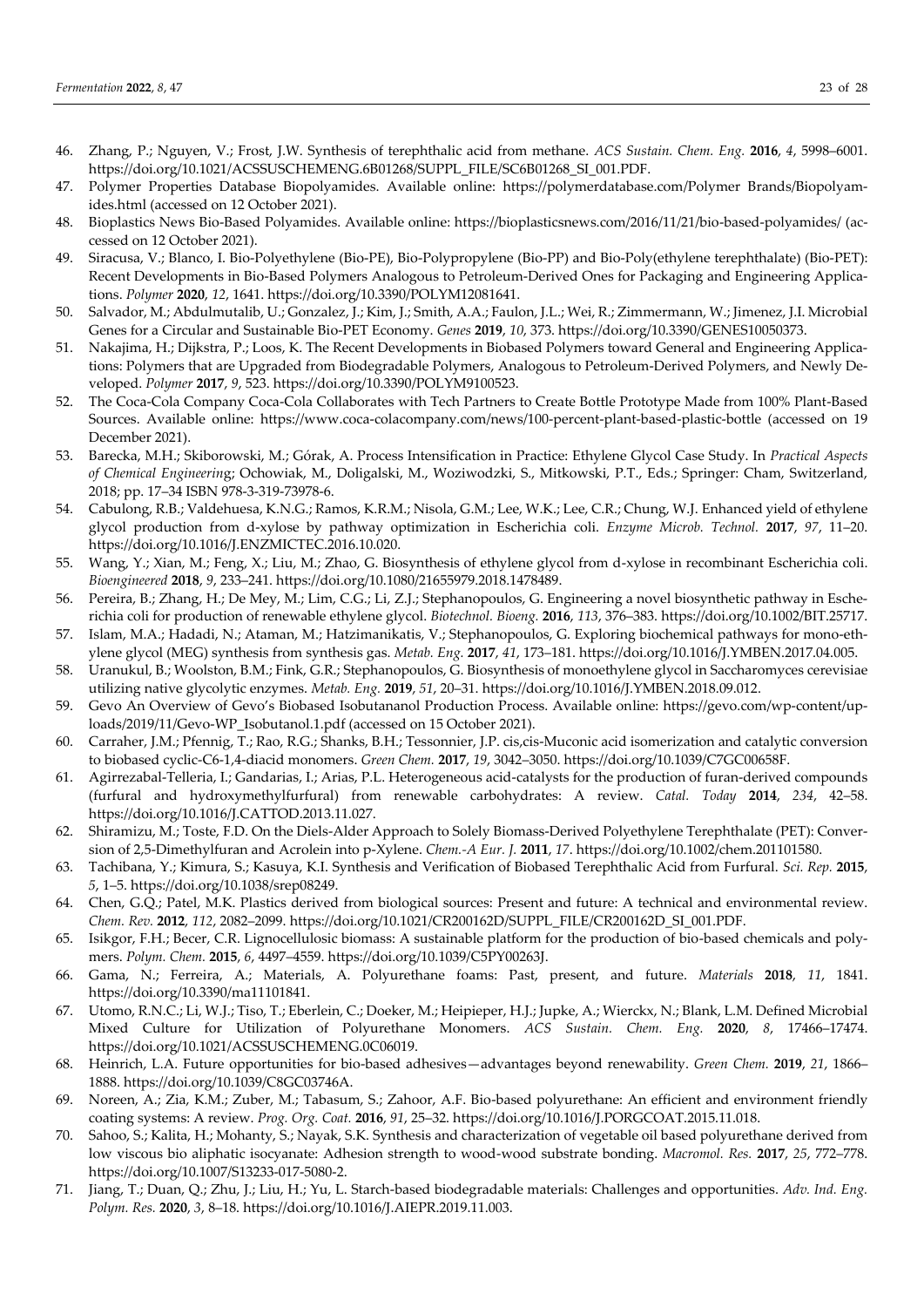- 72. Reis, K.C.; Pereira, J.; Smith, A.C.; Carvalho, C.W.P.; Wellner, N.; Yakimets, I. Characterization of polyhydroxybutyratehydroxyvalerate (PHB-HV)/maize starch blend films. *J. Food Eng.* **2008**, *89*, 361–369. https://doi.org/10.1016/J.JFOODENG.2008.04.022.
- 73. Singh, R.P.; Pandey, J.K.; Rutot, D.; Degée, P.; Dubois, P. Biodegradation of poly(ε-caprolactone)/starch blends and composites in composting and culture environments: The effect of compatibilization on the inherent biodegradability of the host polymer. *Carbohydr. Res.* **2003**, *338*, 1759–1769. https://doi.org/10.1016/S0008-6215(03)00236-2.
- 74. Marichelvam, M.K.; Jawaid, M.; Asim, M. Corn and Rice Starch-Based Bio-Plastics as Alternative Packaging Materials. *Fibers*  **2019**, *7*, 32. https://doi.org/10.3390/FIB7040032.
- 75. Mathiot, C.; Ponge, P.; Gallard, B.; Sassi, J.F.; Delrue, F.; Le Moigne, N. Microalgae starch-based bioplastics: Screening of ten strains and plasticization of unfractionated microalgae by extrusion. *Carbohydr. Polym.* **2019**, *208*, 142–151. https://doi.org/10.1016/J.CARBPOL.2018.12.057.
- 76. Fernandes, S.N.; Canejo, J.P.; Echeverria, C.; Godinho, M.H. Functional materials from liquid crystalline cellulose derivatives: Synthetic routes, characterization and applications. In *Liquid Crystalline Polymers*; Springer: Cham, Switzerland, 2015; pp. 339– 368. https://doi.org/10.1007/978-3-319-20270-9\_14.
- 77. Shaghaleh, H.; Xu, X.; Wang, S. Current progress in production of biopolymeric materials based on cellulose, cellulose nanofibers, and cellulose derivatives. *RSC Adv.* **2018**, *8*, 825–842. https://doi.org/10.1039/C7RA11157F.
- 78. Gilbert, M. Cellulose Plastics. In *Brydson's Plastics Materials: Eighth Edition*; Gilbert, M., Ed.; Elsevier Inc., Amsterdam, the Netherlands, 2017; pp. 617–630 ISBN 9780323358248.
- 79. Yaradoddi, J.S.; Banapurmath, N.R.; Ganachari, S.V.; Soudagar, M.E.M.; Mubarak, N.M.; Hallad, S.; Hugar, S.; Fayaz, H. Biodegradable carboxymethyl cellulose based material for sustainable packaging application. *Sci. Rep.* **2020**, *10*, 1–13. https://doi.org/10.1038/s41598-020-78912-z.
- 80. Zhang, W.; Jing, Z.; Shan, Y.; Ge, X.; Mu, X.; Jiang, Y.; Li, H.; Wu, P. Paper reinforced with regenerated cellulose: A sustainable and fascinating material with good mechanical performance, barrier properties and shape retention in water. *J. Mater. Chem. A* **2016**, *4*, 17483–17490. https://doi.org/10.1039/C6TA07681E.
- 81. Jiang, B.; Chen, C.; Liang, Z.; He, S.; Kuang, Y.; Song, J.; Mi, R.; Chen, G.; Jiao, M.; Hu, L.; et al. Lignin as a wood-inspired binder enabled strong, water stable, and biodegradable paper for plastic replacement. *Wiley Online Libr.* **2019**, *30*. https://doi.org/10.1002/adfm.201906307.
- 82. Su, Z.; Huang, S.; Wang, Y.; Ling, H.; Yang, X.; Jin, Y.; Wang, X.; Zhang, W. Robust, high-barrier, and fully recyclable cellulosebased plastic replacement enabled by a dynamic imine polymer. *J. Mater. Chem. A* **2020**, *8*, 14082–14090. https://doi.org/10.1039/D0TA02138E.
- 83. Emergen Research Cellulose-Based Plastics Market. Available online: https://www.emergenresearch.com/industry-report/cellulose-based-plastics-market (accessed on 15 December 2021).
- 84. Ahmad, A.; Banat, F.; Taher, H. A review on the lactic acid fermentation from low-cost renewable materials: Recent developments and challenges. *Environ. Technol. Innov.* **2020**, *20*, 101138. https://doi.org/10.1016/J.ETI.2020.101138.
- 85. Ebnesajjad, S. *Handbook of Biopolymers and Biodegradable Plastics: Properties, Processing and Applications*; Ebnesajjad, S., Ed.; Elsevier Inc.: Chadds Ford, PA, USA, 2012; ISBN 9781455730032.
- 86. Shah, S.; Matkawala, F.; Garg, S.; Nighojkar, S.; Nighojkar, A.; Kumar, A. Emerging Trend of Bio-plastics and Its Impact on Society. *Biotechnol. J. Int.* **2020**, *24*, 1–10. https://doi.org/10.9734/BJI/2020/V24I430107.
- 87. Prados, E.; Maicas, S. Bacterial Production of Hydroxyalkanoates (PHA). *Univers. J. Microbiol. Res.* **2016**, *4*, 23–30. https://doi.org/10.13189/ujmr.2016.040104.
- 88. Bartels, M.; Gutschmann, B.; Widmer, T.; Grimm, T.; Neubauer, P.; Riedel, S.L. Recovery of the PHA Copolymer P(HB-co-HHx) With Non-halogenated Solvents: Influences on Molecular Weight and HHx-Content. *Front. Bioeng. Biotechnol.* **2020**, *8*, 944. https://doi.org/10.3389/FBIOE.2020.00944/BIBTEX.
- 89. Rhu, D.H.; Lee, W.H.; Kim, J.Y.; Choi, E. Polyhydroxyalkanoate (PHA) production from waste. *Water Sci. Technol.* **2003**, *48*, 221– 228. https://doi.org/10.2166/WST.2003.0472.
- 90. Wang, K.; Zhang, R. Production of Polyhydroxyalkanoates (PHA) by Haloferax mediterranei from Food Waste Derived Nutrients for Biodegradable Plastic Applications. *J. Microbiol. Biotechnol.* **2021**, *31*, 338–347. https://doi.org/10.4014/JMB.2008.08057.
- 91. Mohammed, S.; Panda, A.N.; Ray, L. An investigation for recovery of polyhydroxyalkanoates (PHA) from Bacillus sp. BPPI-14 and Bacillus sp. BPPI-19 isolated from plastic waste landfill. *Int. J. Biol. Macromol.* **2019**, *134*, 1085–1096. https://doi.org/10.1016/J.IJBIOMAC.2019.05.155.
- 92. Mohd Zain, N.F.; Paramasivam, M.; Tan, J.S.; Lim, V.; Lee, C.K. Response surface methodology optimization of polyhydroxyalkanoate production by Burkholderia cepacia BPT1213 using waste glycerol from palm oil-based biodiesel production. *Biotechnol. Prog.* **2021**, *37*, e3077. https://doi.org/10.1002/BTPR.3077.
- 93. Zakaria, M.R.; Tabatabaei, M.; Ghazali, F.M.; Abd-Aziz, S.; Shirai, Y.; Hassan, M.A. Polyhydroxyalkanoate production from anaerobically treated palm oil mill effluent by new bacterial strain Comamonas sp. EB172. *World J. Microbiol. Biotechnol.* **2010**, *26*, 767–774. https://doi.org/10.1007/S11274-009-0232-Y/FIGURES/5.
- 94. Arumugam, A.; Senthamizhan, S.G.; Ponnusami, V.; Sudalai, S. Production and optimization of polyhydroxyalkanoates from non-edible Calophyllum inophyllum oil using Cupriavidus necator. *Int. J. Biol. Macromol.* **2018**, *112*, 598–607. https://doi.org/10.1016/J.IJBIOMAC.2018.02.012.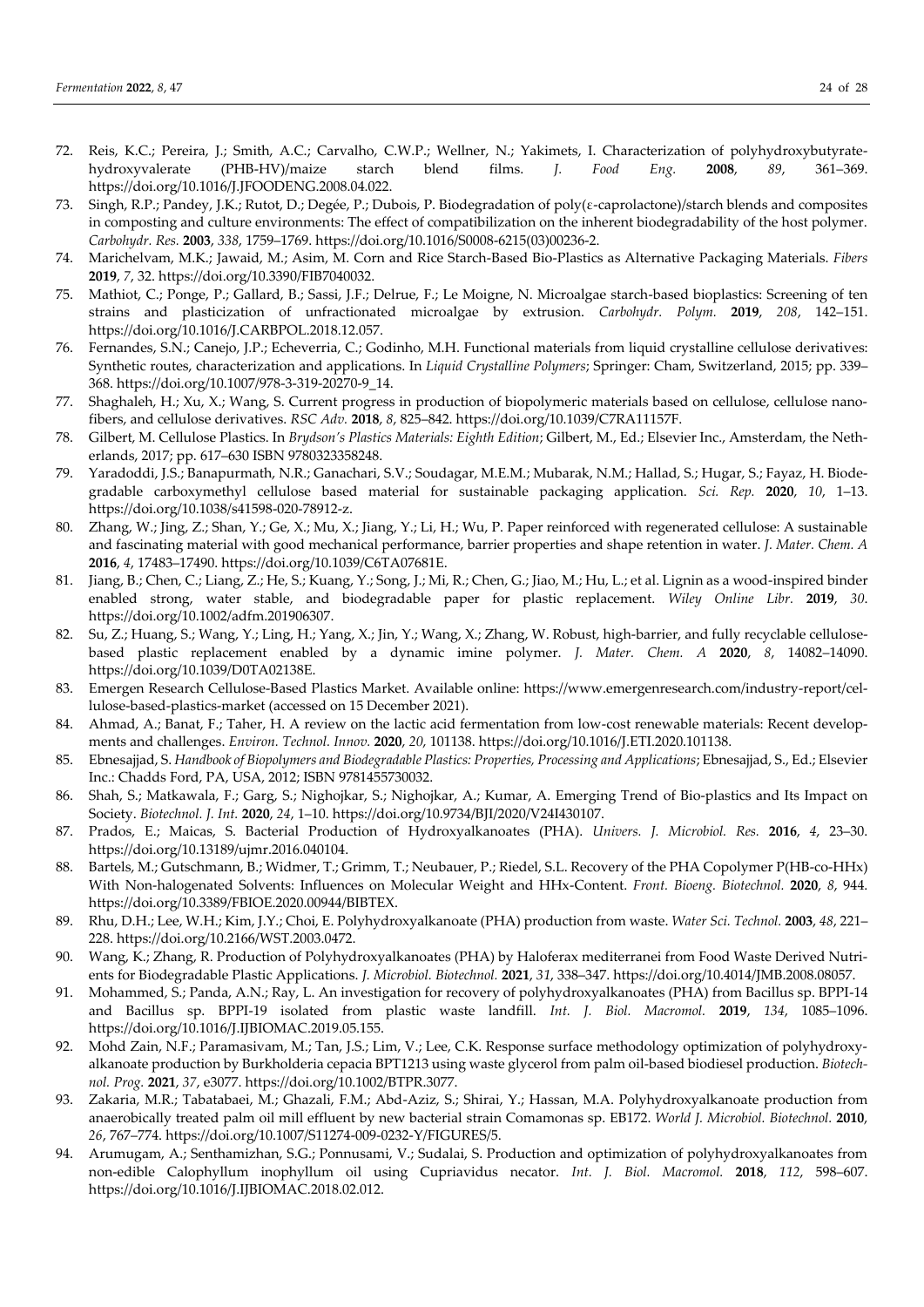- 95. Bhatia, S.K.; Gurav, R.; Choi, T.R.; Jung, H.R.; Yang, S.Y.; Moon, Y.M.; Song, H.S.; Jeon, J.M.; Choi, K.Y.; Yang, Y.H. Bioconversion of plant biomass hydrolysate into bioplastic (polyhydroxyalkanoates) using Ralstonia eutropha 5119. *Bioresour. Technol.* **2019**, *271*, 306–315. https://doi.org/10.1016/J.BIORTECH.2018.09.122.
- 96. Ray, S.; Prajapati, V.; Patel, K.; Trivedi, U. Optimization and characterization of PHA from isolate Pannonibacter phragmitetus ERC8 using glycerol waste. *Int. J. Biol. Macromol.* **2016**, *86*, 741–749. https://doi.org/10.1016/J.IJBIOMAC.2016.02.002.
- 97. Ren, Y.; Ling, C.; Hajnal, I.; Wu, Q.; Chen, G.Q. Construction of Halomonas bluephagenesis capable of high cell density growth for efficient PHA production. *Appl. Microbiol. Biotechnol.* **2018**, *102*, 4499–4510. https://doi.org/10.1007/S00253-018-8931-7/FIG-URES/7.
- 98. Gupta, A.; Kumar, M.; Thakur, I.S. Analysis and optimization of process parameters for production of polyhydroxyalkanoates along with wastewater treatment by Serratia sp. ISTVKR1. *Bioresour. Technol.* **2017**, *242*, 55–59. https://doi.org/10.1016/J.BIORTECH.2017.03.110.
- 99. Kanavaki, I.; Drakonaki, A.; Geladas, E.D.; Spyros, A.; Xie, H.; Tsiotis, G. Polyhydroxyalkanoate (PHA) Production in Pseudomonas sp. phDV1 Strain Grown on Phenol as Carbon Sources. *Microorganisms* **2021**, *9*, 1636. https://doi.org/10.3390/MICROOR-GANISMS9081636.
- 100. Bhatia, S.K.; Yoon, J.J.; Kim, H.J.; Hong, J.W.; Gi Hong, Y.; Song, H.S.; Moon, Y.M.; Jeon, J.M.; Kim, Y.G.; Yang, Y.H. Engineering of artificial microbial consortia of Ralstonia eutropha and Bacillus subtilis for poly(3-hydroxybutyrate-co-3-hydroxyvalerate) copolymer production from sugarcane sugar without precursor feeding. *Bioresour. Technol.* **2018**, *257*, 92–101. https://doi.org/10.1016/J.BIORTECH.2018.02.056.
- 101. Pereira, J.; Queirós, D.; Lemos, P.C.; Rossetti, S.; Serafim, L.S. Enrichment of a mixed microbial culture of PHA-storing microorganisms by using fermented hardwood spent sulfite liquor. *New Biotechnol.* **2020**, *56*, 79–86. https://doi.org/10.1016/J.NBT.2019.12.003.
- 102. Akdoğan, M.; Çelik, E. Enhanced production of poly(3-hydroxybutyrate-co-3-hydroxyvalerate) biopolymer by recombinant Bacillus megaterium in fed-batch bioreactors. *Bioprocess Biosyst. Eng.* **2021**, *44*, 403–416. https://doi.org/10.1007/S00449-020- 02452-Z/TABLES/5.
- 103. Jung, H.R.; Yang, S.Y.; Moon, Y.M.; Choi, T.R.; Song, H.S.; Bhatia, S.K.; Gurav, R.; Kim, E.J.; Kim, B.G.; Yang, Y.H. Construction of Efficient Platform Escherichia coli Strains for Polyhydroxyalkanoate Production by Engineering Branched Pathway. *Polymer* **2019**, *11*, 509. https://doi.org/10.3390/POLYM11030509.
- 104. Madadi, R.; Maljaee, H.; Serafim, L.S.; Ventura, S.P.M. Microalgae as Contributors to Produce Biopolymers. *Mar. Drugs* **2021**, *19*, 466. https://doi.org/10.3390/MD19080466.
- 105. Abdo, S.M.; Ali, G.H. Analysis of polyhydroxybutrate and bioplastic production from microalgae. *Bull. Natl. Res. Cent.* **2019**, *43*, 1–4. https://doi.org/10.1186/S42269-019-0135-5.
- 106. Das, S.K.; Sathish, A.; Stanley, J. Production Of Biofuel And Bioplastic From Chlorella Pyrenoidosa. *Mater. Today Proc.* **2018**, *5*, 16774–16781. https://doi.org/10.1016/J.MATPR.2018.06.020.
- 107. Costa, S.S.; Miranda, A.L.; Andrade, B.B.; Assis, D.; de J.; Souza, C.O.; de Morais, M.G.; Costa, J.A.V.; Druzian, J.I. Influence of nitrogen on growth, biomass composition, production, and properties of polyhydroxyalkanoates (PHAs) by microalgae. *Int. J. Biol. Macromol.* **2018**, *116*, 552–562. https://doi.org/10.1016/J.IJBIOMAC.2018.05.064.
- 108. Kourmentza, C.; Plácido, J.; Venetsaneas, N.; Burniol-Figols, A.; Varrone, C.; Gavala, H.N.; Reis, M.A.M. Recent Advances and Challenges towards Sustainable Polyhydroxyalkanoate (PHA) Production. *Bioengineering* **2017**, *4*, 55. https://doi.org/10.3390/BI-OENGINEERING4020055.
- 109. Ganesh Saratale, R.; Cho, S.K.; Dattatraya Saratale, G.; Kadam, A.A.; Ghodake, G.S.; Kumar, M.; Naresh Bharagava, R.; Kumar, G.; Su Kim, D.; Mulla, S.I.; et al. A comprehensive overview and recent advances on polyhydroxyalkanoates (PHA) production using various organic waste streams. *Bioresour. Technol.* **2021**, *325*, 124685. https://doi.org/10.1016/J.BIORTECH.2021.124685.
- 110. Kenny, S.T.; Runic, J.N.; Kaminsky, W.; Woods, T.; Babu, R.P.; Keely, C.M.; Blau, W.; O'Connor, K.E. Up-Cycling of PET (Polyethylene Terephthalate) to the Biodegradable Plastic PHA (Polyhydroxyalkanoate). *Environ. Sci. Technol.* **2008**, *42*, 7696–7701. https://doi.org/10.1021/ES801010E.
- 111. Kenny, S.T.; Runic, J.N.; Kaminsky, W.; Woods, T.; Babu, R.P.; O'Connor, K.E. Development of a bioprocess to convert PET derived terephthalic acid and biodiesel derived glycerol to medium chain length polyhydroxyalkanoate. *Appl. Microbiol. Biotechnol.* **2012**, *95*, 623–633. https://doi.org/10.1007/S00253-012-4058-4/TABLES/3.
- 112. Tiso, T.; Narancic, T.; Wei, R.; Pollet, E.; Beagan, N.; Schröder, K.; Honak, A.; Jiang, M.; Kenny, S.T.; Wierckx, N.; et al. Towards bio-upcycling of polyethylene terephthalate. *Metab. Eng.* **2021**, *66*, 167–178. https://doi.org/10.1016/J.YMBEN.2021.03.011.
- 113. Narancic, T.; Salvador, M.; Hughes, G.M.; Beagan, N.; Abdulmutalib, U.; Kenny, S.T.; Wu, H.; Saccomanno, M.; Um, J.; O'Connor, K.E.; et al. Genome analysis of the metabolically versatile Pseudomonas umsongensis GO16: The genetic basis for PET monomer upcycling into polyhydroxyalkanoates. *Microb. Biotechnol.* **2021**, *14*, 2463–2480. https://doi.org/10.1111/1751- 7915.13712.
- 114. Correa-Pacheco, Z.N.; Black-Solís, J.D.; Ortega-Gudiño, P.; Sabino-Gutiérrez, M.A.; Benítez-Jiménez, J.J.; Barajas-Cervantes, A.; Bautista-Baños, S.; Hurtado-Colmenares, L.B. Preparation and Characterization of Bio-Based PLA/PBAT and Cinnamon Essential Oil Polymer Fibers and Life-Cycle Assessment from Hydrolytic Degradation. *Polymer* **2019**, *12*, 38. https://doi.org/10.3390/POLYM12010038.
- 115. Ferreira, F.V.; Cividanes, L.S.; Gouveia, R.F.; Lona, L.M.F. An overview on properties and applications of poly(butylene adipateco-terephthalate)–PBAT based composites. *Polym. Eng. Sci.* **2019**, *59*, E7–E15. https://doi.org/10.1002/PEN.24770.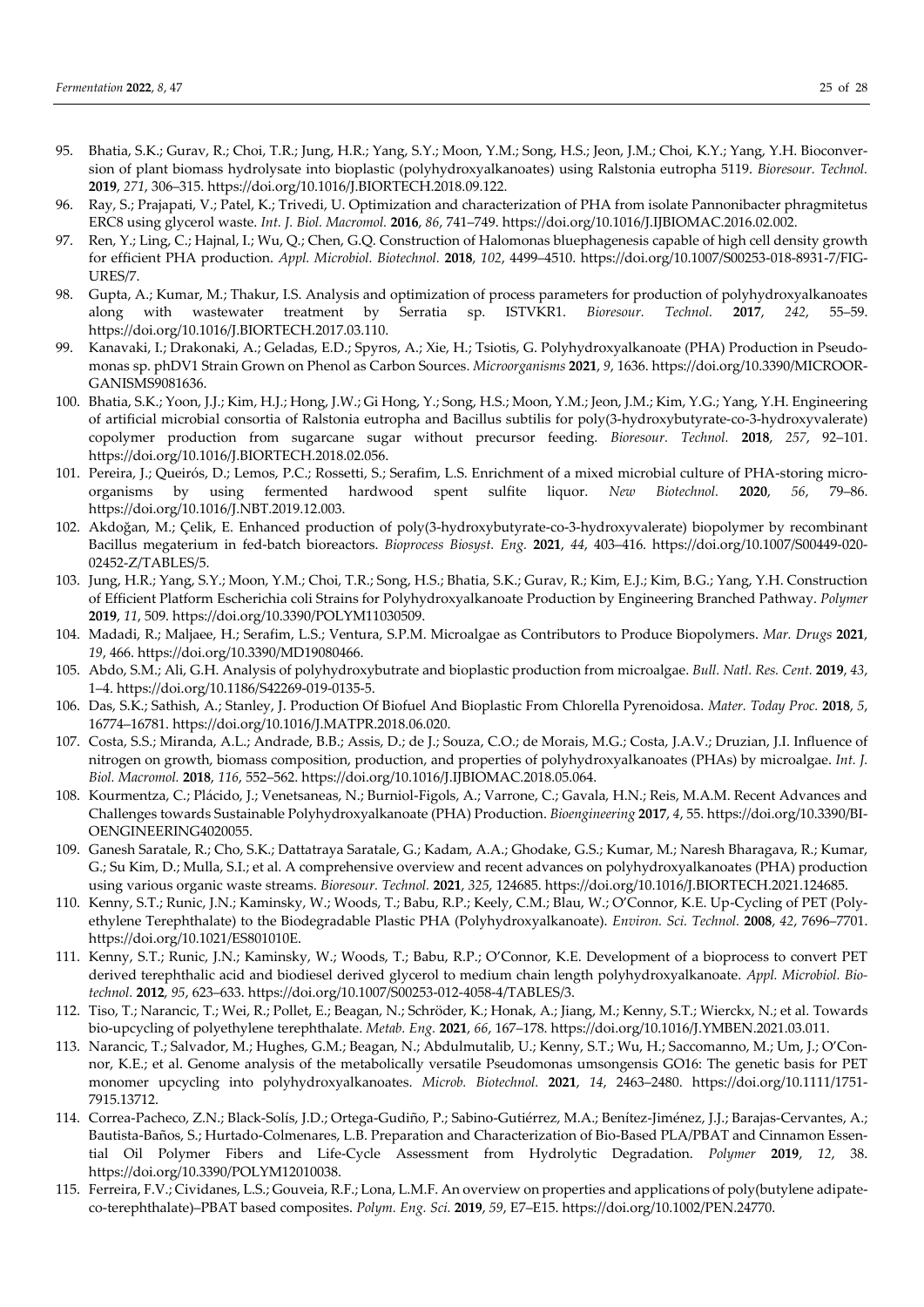- 116. Venkatesan, R.; Rajeswari, N.; Tamilselvi, A. Antimicrobial, mechanical, barrier, and thermal properties of bio-based poly (butylene adipate-co-terephthalate) (PBAT)/Ag2O nanocomposite films for packaging application. *Polym. Adv. Technol.* **2018**, *29*, 61–68. https://doi.org/10.1002/PAT.4089.
- 117. Meng, D.; Xie, J.; Waterhouse, G.I.N.; Zhang, K.; Zhao, Q.; Wang, S.; Qiu, S.; Chen, K.; Li, J.; Ma, C.; et al. Biodegradable Poly(butylene adipate-co-terephthalate) composites reinforced with bio-based nanochitin: Preparation, enhanced mechanical and thermal properties. *J. Appl. Polym. Sci.* **2020**, *137*, 48485. https://doi.org/10.1002/APP.48485.
- 118. Chen, S.; Lin, S.; Hu, Y.; Ma, M.; Shi, Y.; Liu, J.; Zhu, F.; Wang, X. A lignin-based flame retardant for improving fire behavior and biodegradation performance of polybutylene succinate. *Polym. Adv. Technol.* **2018**, *29*, 3142–3150. https://doi.org/10.1002/PAT.4436.
- 119. Thakur, S.; Chaudhary, J.; Singh, P.; Alsanie, W.F.; Grammatikos, S.A.; Thakur, V.K. Synthesis of Bio-based monomers and polymers using microbes for a sustainable bioeconomy. *Bioresour. Technol.* **2022**, *344*, 126156. https://doi.org/10.1016/J.BIORTECH.2021.126156.
- 120. Mitsubishi Chemical Coporation BIOPBSTM. Available online: https://www.mcpp-global.com/en/mcpp-asia/products/brand/biopbsTM/ (accessed on 12 January 2022).
- 121. PTT MCC Biochem Co., L. What's BioPBS. Available online: https://www.pttmcc.com/what-is-biopbs (accessed on 13 January 2022).
- 122. Platnieks, O.; Gaidukovs, S.; Kumar Thakur, V.; Barkane, A.; Beluns, S. Bio-based poly (butylene succinate): Recent progress, challenges and future opportunities. *Eur. Polym. J.* **2021**, *161*, 110855. https://doi.org/10.1016/J.EURPOLYMJ.2021.110855.
- 123. Xu, J.; Guo, B.H. Poly(butylene succinate) and its copolymers: Research, development and industrialization. *Biotechnol. J.* **2010**, *5*, 1149–1163. https://doi.org/10.1002/BIOT.201000136.
- 124. Mordor Intelligence 1,4 Butanediol Market—Growth, Trends, COVID-19 Impact, And Forecast (2021–2026). Available online: https://www.mordorintelligence.com/industry-reports/1-4-butanediol-market (accessed on 28 Sepember 2021).
- 125. Yim, H.; Haselbeck, R.; Niu, W.; Pujol-Baxley, C.; Burgard, A.; Boldt, J.; Khandurina, J.; Trawick, J.D.; Osterhout, R.E.; Stephen, R.; et al. Metabolic engineering of Escherichia coli for direct production of 1,4-butanediol. *Nat. Chem. Biol.* **2011**, *7*, 445–452. https://doi.org/10.1038/nchembio.580.
- 126. Barton, N.R.; Burgard, A.P.; Burk, M.J.; Crater, J.S.; Osterhout, R.E.; Pharkya, P.; Steer, B.A.; Sun, J.; Trawick, J.D.; Van Dien, S.J.; et al. An integrated biotechnology platform for developing sustainable chemical processes. *J. Ind. Microbiol. Biotechnol.* **2015**, *42*, 349–360. https://doi.org/10.1007/S10295-014-1541-1.
- 127. Burgard, A.; Burk, M.J.; Osterhout, R.; Van Dien, S.; Yim, H. Development of a commercial scale process for production of 1,4 butanediol from sugar. *Curr. Opin. Biotechnol.* **2016**, *42*, 118–125. https://doi.org/10.1016/J.COPBIO.2016.04.016.
- 128. Wu, M.Y.; Sung, L.Y.; Li, H.; Huang, C.H.; Hu, Y.C. Combining CRISPR and CRISPRi Systems for Metabolic Engineering of E. coli and 1,4-BDO Biosynthesis. *ACS Synth. Biol.* **2017**, *6*, 2350–2361. https://doi.org/10.1021/ACSSYN-BIO.7B00251/SUPPL\_FILE/SB7B00251\_SI\_001.PDF.
- 129. Genomatica GENO BDOTM Process: Commercial Scale; Proven; Available to License. Available online: https://www.genomatica.com/products/#bdo (accessed on 28 Sepember 2021).
- 130. DuPont Tate & Lyle BioProducts Genomatica and DuPont Tate & Lyle Bio Products Successfully Produce 1,4-Butanediol (BDO) on Commercial Scale. Available online: https://duponttateandlyle.com/genomatica-and-dupont-tate-lyle-bio-products-successfully-produce-14-butanediol-bdo-on-commercial-scale/ (accessed on 28 Sepetember 2021).
- 131. Novamont Opening of The World's First Industrial Scale Plant for the Production of Butanediol via Fermentation of Renewable Raw Materials. Available online: https://www.novamont.com/eng/read-press-release/mater-biotech/ (accessed on 28 Sepetember 2021).
- 132. Mordor Intelligence 1,3-Propanediol (PDO) Market Growth, Trends, COVID-19 Impact, And Forecasts (2021-2026) Available online: https://www.mordorintelligence.com/industry-reports/1-3-propanediol-pdo-market (accessed on Sep 28, 2021).
- 133. PRNewswire 1,3-Propanediol (PDO) Market to be Driven by Rising Infiltration of Polyurethane & High Demand for Polyesters Till 2022. Available online: https://www.prnewswire.com/news-releases/1-3-propanediol-pdo-market-to-be-driven-by-risinginfiltration-of-polyurethane--high-demand-for-polyesters-till-2022--million-insights-300984122.html (accessed on 3 October 2021).
- 134. Biebl, H.; Menzel, K.; Zeng, A.P.; Deckwer, W.D. Microbial production of 1,3-propanediol. *Appl. Microbiol. Biotechnol.* **1999**, *52*, 289–297. https://doi.org/10.1007/S002530051523.
- 135. Tabah, B.; Varvak, A.; Pulidindi, I.N.; Foran, E.; Banin, E.; Gedanken, A. Production of 1,3-propanediol from glycerol via fermentation by Saccharomyces cerevisiae. *Green Chem.* **2016**, *18*, 4657–4666. https://doi.org/10.1039/C6GC00125D.
- 136. Durgapal, M.; Kumar, V.; Yang, T.H.; Lee, H.J.; Seung, D.; Park, S. Production of 1,3-propanediol from glycerol using the newly isolated Klebsiella pneumoniae J2B. *Bioresour. Technol.* **2014**, *159*, 223–231. https://doi.org/10.1016/J.BIORTECH.2014.01.126.
- 137. Ju, J.H.; Wang, D.; Heo, S.Y.; Kim, M.S.; Seo, J.W.; Kim, Y.M.; Kim, D.H.; Kang, S.A.; Kim, C.H.; Oh, B.R. Enhancement of 1,3 propanediol production from industrial by-product by Lactobacillus reuteri CH53. *Microb. Cell Fact.* **2020**, *19*, 1–10. https://doi.org/10.1186/S12934-019-1275-X/TABLES/6.
- 138. Kongjan, P.; Jariyaboon, R.; Reungsang, A.; Sittijunda, S. Co-fermentation of 1,3-propanediol and 2,3-butanediol from crude glycerol derived from the biodiesel production process by newly isolated *Enterobacter* sp.: Optimization factors affecting. *Bioresour. Technol. Rep.* **2021**, *13*, 100616. https://doi.org/10.1016/J.BITEB.2020.100616.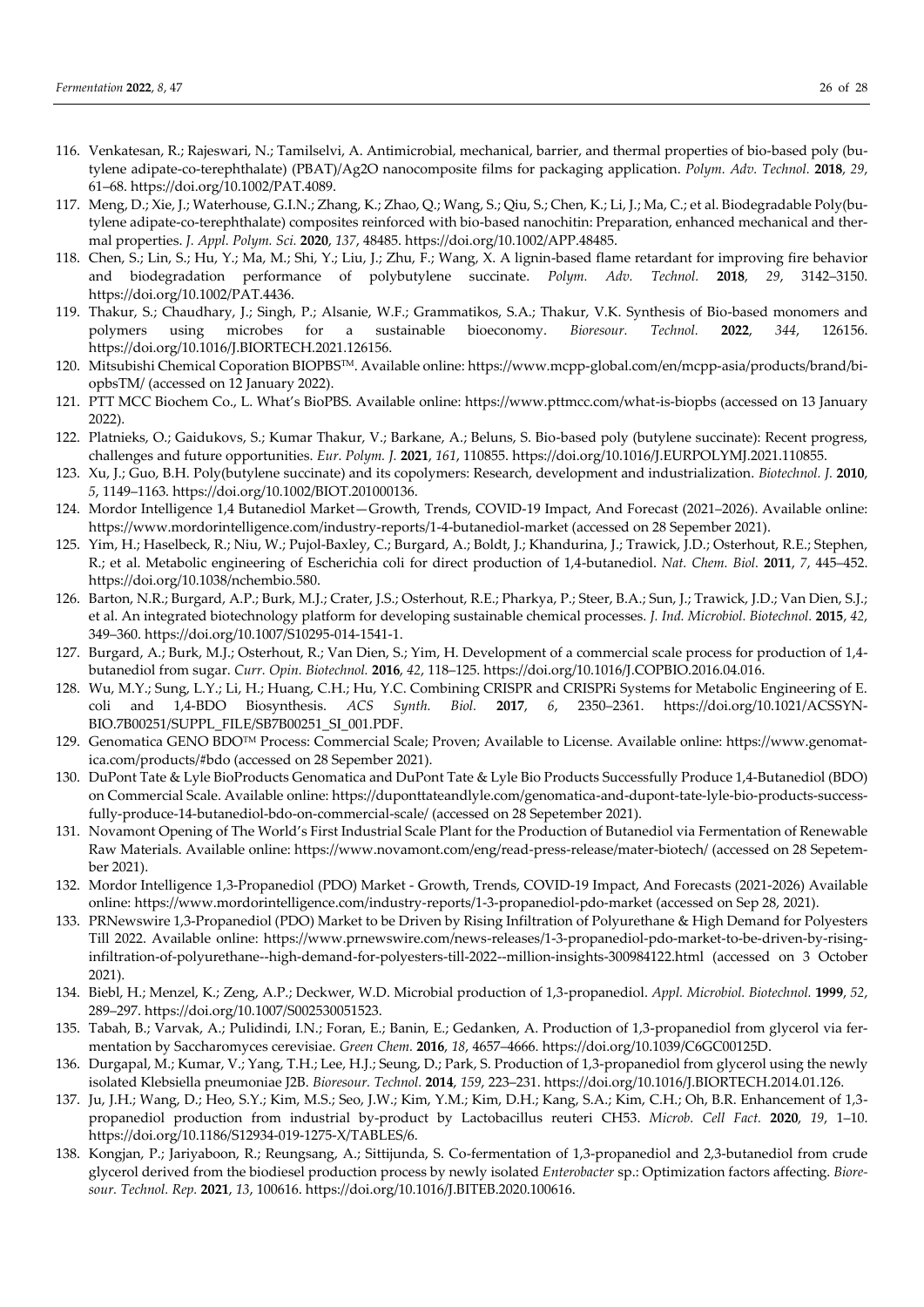- 139. Przystałowska, H.; Zeyland, J.; Szymanowska-Powałowska, D.; Szalata, M.; Słomski, R.; Lipiński, D. 1,3-Propanediol production by new recombinant Escherichia coli containing genes from pathogenic bacteria. *Microbiol. Res.* **2015**, *171*, 1–7. https://doi.org/10.1016/J.MICRES.2014.12.007.
- 140. Wang, X.L.; Zhou, J.J.; Shen, J.T.; Zheng, Y.F.; Sun, Y.Q.; Xiu, Z.L. Sequential fed-batch fermentation of 1,3-propanediol from glycerol by Clostridium butyricum DL07. *Appl. Microbiol. Biotechnol.* **2020**, *104*, 9179–9191. https://doi.org/10.1007/S00253-020- 10931-2/TABLES/2.
- 141. Zhu, Y.; Wang, Y.; Gao, H.; Wang, H.; Wan, Z.; Jiang, Y.; Xin, F.; Zhang, W.; Jiang, M. Current advances in microbial production of 1,3-propanediol. *Biofuels Bioprod. Biorefining* **2021**, *15*, 1566–1583. https://doi.org/10.1002/BBB.2254.
- 142. Varrone, C.; Floriotis, G.; Heggeset, T.M.B.; Le, S.B.; Markussen, S.; Skiadas, I.V.; Gavala, H.N. Continuous fermentation and kinetic experiments for the conversion of crude glycerol derived from second-generation biodiesel into 1,3 propanediol and butyric acid. *Biochem. Eng. J.* **2017**, *128*, 149–161. https://doi.org/10.1016/J.BEJ.2017.09.012.
- 143. Emptage, M.; Haynie, S.L.; Laffend, L.A.; Pucci, J.P.; Whited, G. Process for the biological production of 1,3-propanediol with high titer 2003, 2, 1–67.
- 144. Nova-Institute USA. World's First Propanediol Production from Corn Sugar Opened. Available online: https://renewable-carbon.eu/news/u-s-a-worlds-first-propanediol-production-from-corn-sugar-opened/ (accessed on 5 October 2021).
- 145. Abdel-Rahman, M.A.; Tashiro, Y.; Sonomoto, K. Recent advances in lactic acid production by microbial fermentation processes. *Biotechnol. Adv.* **2013**, *31*, 877–902. https://doi.org/10.1016/J.BIOTECHADV.2013.04.002.
- 146. Grand View Research Lactic Acid Market Share, Industry Report, 2021–2028. Available online: https://www.grandviewresearch.com/industry-analysis/lactic-acid-and-poly-lactic-acid-market (accessed on 13 October 2021).
- 147. Castillo Martinez, F.A.; Balciunas, E.M.; Salgado, J.M.; Domínguez González, J.M.; Converti, A.; Oliveira, R.P. de S. Lactic acid properties, applications and production: A review. *Trends Food Sci. Technol.* **2013**, *30*, 70–83. https://doi.org/10.1016/J.TIFS.2012.11.007.
- 148. Florou-Paneri, P.; Christaki, E.; Bonos, E. Lactic Acid Bacteria as Source of Functional Ingredients. In *Lactic Acid Bacteria - R & D for Food, Health and Livestock Purposes*; Kongo, M., Ed.; IntechOpen: London, United Kingdom, 2013; pp. 589–614 ISBN 978- 953-51-5349-8.
- 149. Awasthi, D.; Wang, L.; Rhee, M.S.; Wang, Q.; Chauliac, D.; Ingram, L.O.; Shanmugam, K.T. Metabolic engineering of Bacillus subtilis for production of D-lactic acid. *Biotechnol. Bioeng.* **2018**, *115*, 453–463. https://doi.org/10.1002/BIT.26472.
- 150. Danner, H.; Neureiter, M.; Madzingaidzo, L.; Gartner, M.; Braun, R. Bacillus stearothermophilus for thermophilic production of L-lactic acid. *Appl. Biochem. Biotechnol.* **1998**, *70*–*72*, 895–903. https://doi.org/10.1007/BF02920200.
- 151. Gao, T.; Wong, Y.; Ng, C.; Ho, K. L-lactic acid production by Bacillus subtilis MUR1. *Bioresour. Technol.* **2012**, *121*, 105–110. https://doi.org/10.1016/J.BIORTECH.2012.06.108.
- 152. Jiang, S.; Xu, P.; Tao, F. L-Lactic acid production by Bacillus coagulans through simultaneous saccharification and fermentation of lignocellulosic corncob residue. *Bioresour. Technol. Rep.* **2019**, *6*, 131–137. https://doi.org/10.1016/J.BITEB.2019.02.005.
- 153. Patel, M.; Ou, M.; Ingram, L.O.; Shanmugam, K.T. Fermentation of sugar cane bagasse hemicellulose hydrolysate to l(+)-lactic acid by a thermotolerant acidophilic *Bacillus* sp. *Biotechnol. Lett.* **2004**, *26*, 865–868. https://doi.org/10.1023/B:BILE.0000025893.27700.5C.
- 154. Sakai, K.; Yamanami, T. Thermotolerant Bacillus licheniformis TY7 produces optically active l-lactic acid from kitchen refuse under open condition. *J. Biosci. Bioeng.* **2006**, *102*, 132–134. https://doi.org/10.1263/JBB.102.132.
- 155. Zhang, C.; Zhou, C.; Assavasirijinda, N.; Yu, B.; Wang, L.; Ma, Y. Non-sterilized fermentation of high optically pure d-lactic acid by a genetically modified thermophilic Bacillus coagulans strain. *Microb. Cell Fact.* **2017**, *16*, 1–10. https://doi.org/10.1186/S12934-017-0827-1/TABLES/4.
- 156. Qiu, Z.; Gao, Q.; Bao, J. Constructing xylose-assimilating pathways in Pediococcus acidilactici for high titer d-lactic acid fermentation from corn stover feedstock. *Bioresour. Technol.* **2017**, *245*, 1369–1376. https://doi.org/10.1016/J.BIORTECH.2017.05.128.
- 157. Qiu, Z.; Gao, Q.; Bao, J. Engineering Pediococcus acidilactici with xylose assimilation pathway for high titer cellulosic l-lactic acid fermentation. *Bioresour. Technol.* **2018**, *249*, 9–15. https://doi.org/10.1016/J.BIORTECH.2017.09.117.
- 158. Selim, M.T.; Salem, S.S.; Fouda, A.; El-Gamal, M.S.; Abdel-Rahman, M.A. Use of Corn-Steep Water Effluent as a Promising Substrate for Lactic Acid Production by Enterococcus faecium Strain WH51-1. *Fermentation* **2021**, *7*, 111. https://doi.org/10.3390/FERMENTATION7030111.
- 159. Ferone, M.; Raganati, F.; Olivieri, G.; Salatino, P.; Marzocchella, A. Continuous Succinic Acid Fermentation by Actinobacillus Succinogenes: Assessment of Growth and Succinic Acid Production Kinetics. *Appl. Biochem. Biotechnol.* **2019**, *187*, 782–799. https://doi.org/10.1007/S12010-018-2846-8.
- 160. Yan, D.; Wang, C.; Zhou, J.; Liu, Y.; Yang, M.; Xing, J. Construction of reductive pathway in Saccharomyces cerevisiae for effective succinic acid fermentation at low pH value. *Bioresour. Technol.* **2014**, *156*, 232–239. https://doi.org/10.1016/J.BIORTECH.2014.01.053.
- 161. Yuzbashev, T.V.; Yuzbasheva, E.Y.; Sobolevskaya, T.I.; Laptev, I.A.; Vybornaya, T.V.; Larina, A.S.; Matsui, K.; Fukui, K.; Sineoky, S.P. Production of succinic acid at low pH by a recombinant strain of the aerobic yeast Yarrowia lipolytica. *Biotechnol. Bioeng.* **2010**, *107*, 673–682. https://doi.org/10.1002/BIT.22859.
- 162. Chen, C.; Ding, S.; Wang, D.; Li, Z.; Ye, Q. Simultaneous saccharification and fermentation of cassava to succinic acid by Escherichia coli NZN111. *Bioresour. Technol.* **2014**, *163*, 100–105. https://doi.org/10.1016/J.BIORTECH.2014.04.020.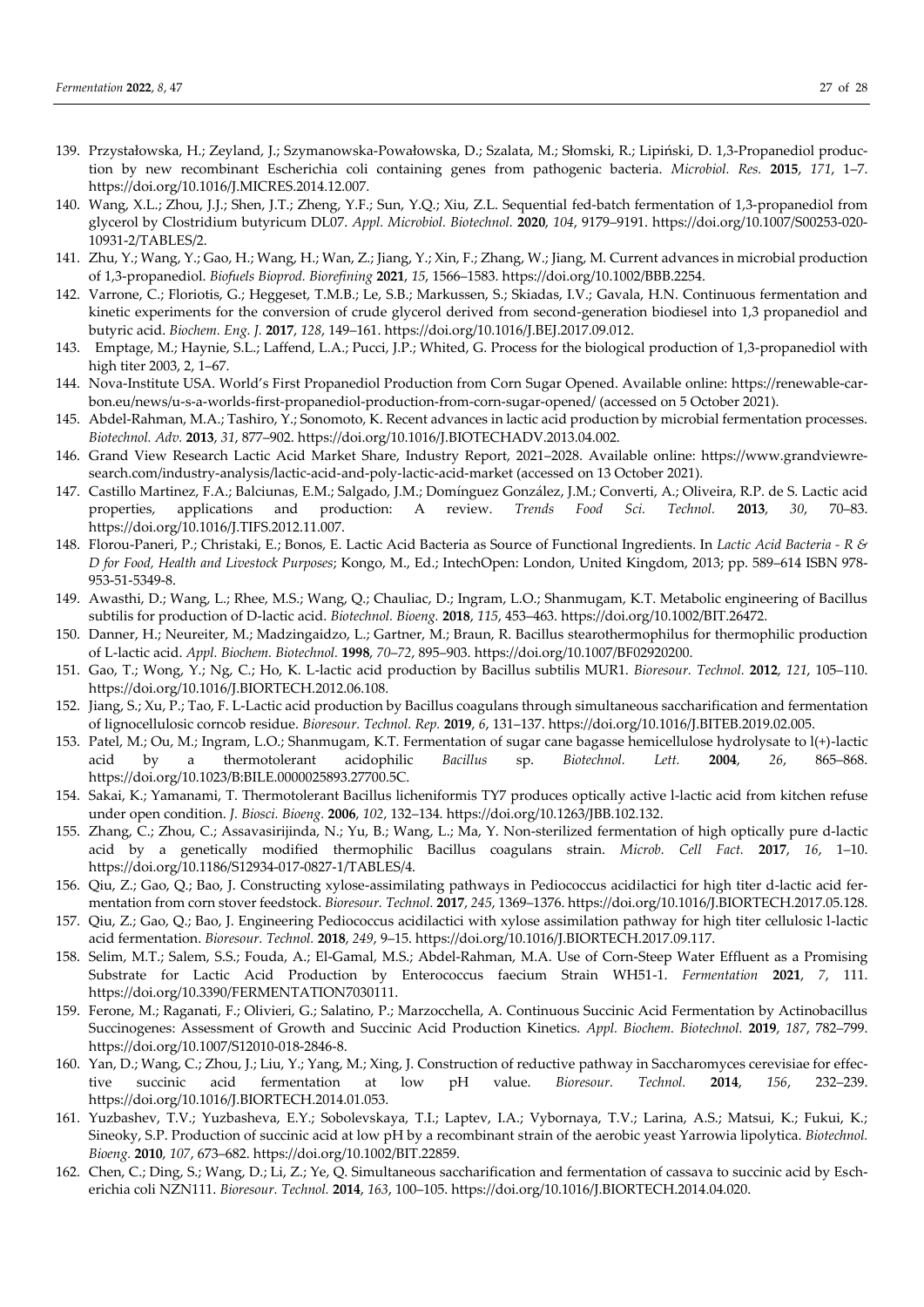- 163. Sun, Z.; Li, M.; Qi, Q.; Gao, C.; Lin, C.S.K. Mixed Food Waste as Renewable Feedstock in Succinic Acid Fermentation. *Appl. Biochem. Biotechnol.* **2014**, *174*, 1822–1833. https://doi.org/10.1007/S12010-014-1169-7/TABLES/5.
- 164. Stylianou, E.; Pateraki, C.; Ladakis, D.; Cruz-Fernández, M.; Latorre-Sánchez, M.; Coll, C.; Koutinas, A. Evaluation of organic fractions of municipal solid waste as renewable feedstock for succinic acid production. *Biotechnol. Biofuels* **2020**, *13*, 1–16. https://doi.org/10.1186/S13068-020-01708-W/FIGURES/9.
- 165. Bio-conversion and separation technology. WP 8.1.Determination of Market Potentialfor Selected Platform Chemicals–Itaconic Acid, Succinic Acid, 2,5-Furandicarboxylic Acid; WEASTRA s.r.o.: Bratislava, Slovakia, 2013.
- 166. Nghiem, N.P.; Kleff, S.; Schwegmann, S. Succinic Acid: Technology Development and Commercialization. *Fermentation* **2017**, *3*, 26. https://doi.org/10.3390/FERMENTATION3020026.
- 167. Jiang, M.; Ma, J.; Wu, M.; Liu, R.; Liang, L.; Xin, F.; Zhang, W.; Jia, H.; Dong, W. Progress of succinic acid production from renewable resources: Metabolic and fermentative strategies. *Bioresour. Technol.* **2017**, *245*, 1710–1717. https://doi.org/10.1016/J.BIORTECH.2017.05.209.
- 168. Deng, Y.; Ma, L.; Mao, Y. Biological production of adipic acid from renewable substrates: Current and future methods. *Biochem. Eng. J.* **2016**, *105*, 16–26. https://doi.org/10.1016/J.BEJ.2015.08.015.
- 169. Deng, Y.; Mao, Y. Production of adipic acid by the native-occurring pathway in Thermobifida fusca B6. *Wiley Online Libr.* **2015**, *119*, 1057–1063. https://doi.org/10.1111/jam.12905.
- 170. Raj, K.; Partow, S.; Correia, K.; Khusnutdinova, A.N.; Yakunin, A.F.; Mahadevan, R. Biocatalytic production of adipic acid from glucose using engineered Saccharomyces cerevisiae. *Metab. Eng. Commun.* **2018**, *6*, 28–32. https://doi.org/10.1016/J.MET-ENO.2018.02.001.
- 171. Clomburg, J.M.; Blankschien, M.D.; Vick, J.E.; Chou, A.; Kim, S.; Gonzalez, R. Integrated engineering of β-oxidation reversal and ω-oxidation pathways for the synthesis of medium chain ω-functionalized carboxylic acids. *Metab. Eng.* **2015**, *28*, 202–212. https://doi.org/10.1016/J.YMBEN.2015.01.007.
- 172. Todea, A.; Deganutti, C.; Spennato, M.; Asaro, F.; Zingone, G.; Milizia, T.; Gardossi, L.; Pellis, A. Azelaic Acid: A Bio-Based Building Block for Biodegradable Polymers. *Polymer* **2021**, *13*, 4091. https://doi.org/10.3390/POLYM13234091.
- 173. Papageorgiou, G.Z.; Bikiaris, D.N.; Achilias, D.S.; Karagiannidis, N. Synthesis, Crystallization, and Enzymatic Degradation of the Biodegradable Polyester Poly(ethylene azelate). *Macromol. Chem. Phys.* **2010**, *211*, 2585–2595. https://doi.org/10.1002/MACP.201000491.
- 174. Kim, J.Y.; Jun, M.W.; Seong, Y.J.; Park, H.; Ahn, J.; Park, Y.C. Direct Biotransformation of Nonanoic Acid and Its Esters to Azelaic Acid by Whole Cell Biocatalyst of Candida tropicalis. *ACS Sustain. Chem. Eng.* **2019**, *7*, 17958–17966. https://doi.org/10.1021/ACSSUSCHEMENG.9B04723/SUPPL\_FILE/SC9B04723\_SI\_001.PDF.
- 175. Otte, K.B.; Kirtz, M.; Nestl, B.M.; Hauer, B. Synthesis of 9-Oxononanoic Acid, a Precursor for Biopolymers. *ChemSusChem* **2013**, *6*, 2149–2156. https://doi.org/10.1002/CSSC.201300183.
- 176. Otte, K.B.; Kittelberger, J.; Kirtz, M.; Nestl, B.M.; Hauer, B. Whole-Cell One-Pot Biosynthesis of Azelaic Acid. *ChemCatChem* **2014**, *6*, 1003–1009. https://doi.org/10.1002/CCTC.201300787.
- 177. Jeon, E.Y.; Seo, J.H.; Kang, W.R.; Kim, M.J.; Lee, J.H.; Oh, D.K.; Park, J.B. Simultaneous enzyme/Whole-Cell biotransformation of plant oils into C9 carboxylic acids. *ACS Catal.* **2016**, *6*, 7547–7553. https://doi.org/10.1021/ACSCATAL.6B01884.
- 178. Song, J.W.; Lee, J.H.; Bornscheuer, U.T.; Park, J.B. Microbial Synthesis of Medium-Chain α,ω-Dicarboxylic Acids and ω-Aminocarboxylic Acids from Renewable Long-Chain Fatty Acids. *Adv. Synth. Catal.* **2014**, *356*, 1782–1788. https://doi.org/10.1002/ADSC.201300784.
- 179. Seo, E.J.; Yeon, Y.J.; Seo, J.H.; Lee, J.H.; Boñgol, J.P.; Oh, Y.; Park, J.M.; Lim, S.M.; Lee, C.G.; Park, J.B. Enzyme/whole-cell biotransformation of plant oils, yeast derived oils, and microalgae fatty acid methyl esters into n-nonanoic acid, 9-hydroxynonanoic acid, and 1,9-nonanedioic acid. *Bioresour. Technol.* **2018**, *251*, 288–294. https://doi.org/10.1016/J.BIORTECH.2017.12.036.
- 180. Gantrade Corporation Caprolactone Monomer: A Gateway Building Block for Advanced Performance Intermediates. Available online: https://www.gantrade.com/blog/caprolactone-monomer-a-gateway-building-block-for-advanced-performance-intermediates (accessed on 16 December 2021).
- 181. Bornadel, A.; Hatti-Kaul, R.; Hollmann, F.; Kara, S. A Bi-enzymatic Convergent Cascade for ε-Caprolactone Synthesis Employing 1,6-Hexanediol as a 'Double-Smart Cosubstrate. *ChemCatChem* **2015**, *7*, 2442–2445. https://doi.org/10.1002/CCTC.201500511.
- 182. Schmidt, S.; Scherkus, C.; Muschiol, J.; Menyes, U.; Winkler, T.; Hummel, W.; Grçger, H.; Liese, A.; Herz, H.-G.; Bornscheuer, U.T.; et al. An Enzyme Cascade Synthesis of ε-Caprolactone and its Oligomers. *Angew. Chemie Int. Ed.* **2015**, *54*, 2784–2787. https://doi.org/10.1002/ANIE.201410633.
- 183. Labet, M.; Thielemans, W. Synthesis of polycaprolactone: A review. *Chem. Soc. Rev.* **2009**, *38*, 3484–3504. https://doi.org/10.1039/B820162P.
- 184. Schäfer, L.; Karande, R.; Bühler, B. Maximizing Biocatalytic Cyclohexane Hydroxylation by Modulating Cytochrome P450 Monooxygenase Expression in P. taiwanensis VLB120. *Front. Bioeng. Biotechnol.* **2020**, *8*, 140. https://doi.org/10.3389/FBIOE.2020.00140/BIBTEX.
- 185. Salamanca, D.; Bühler, K.; Engesser, K.H.; Schmid, A.; Karande, R. Whole-cell biocatalysis using the Acidovorax sp. CHX100 Δ6HX for the production of ω-hydroxycarboxylic acids from cycloalkanes. *New Biotechnol.* **2021**, *60*, 200–206. https://doi.org/10.1016/J.NBT.2020.10.009.